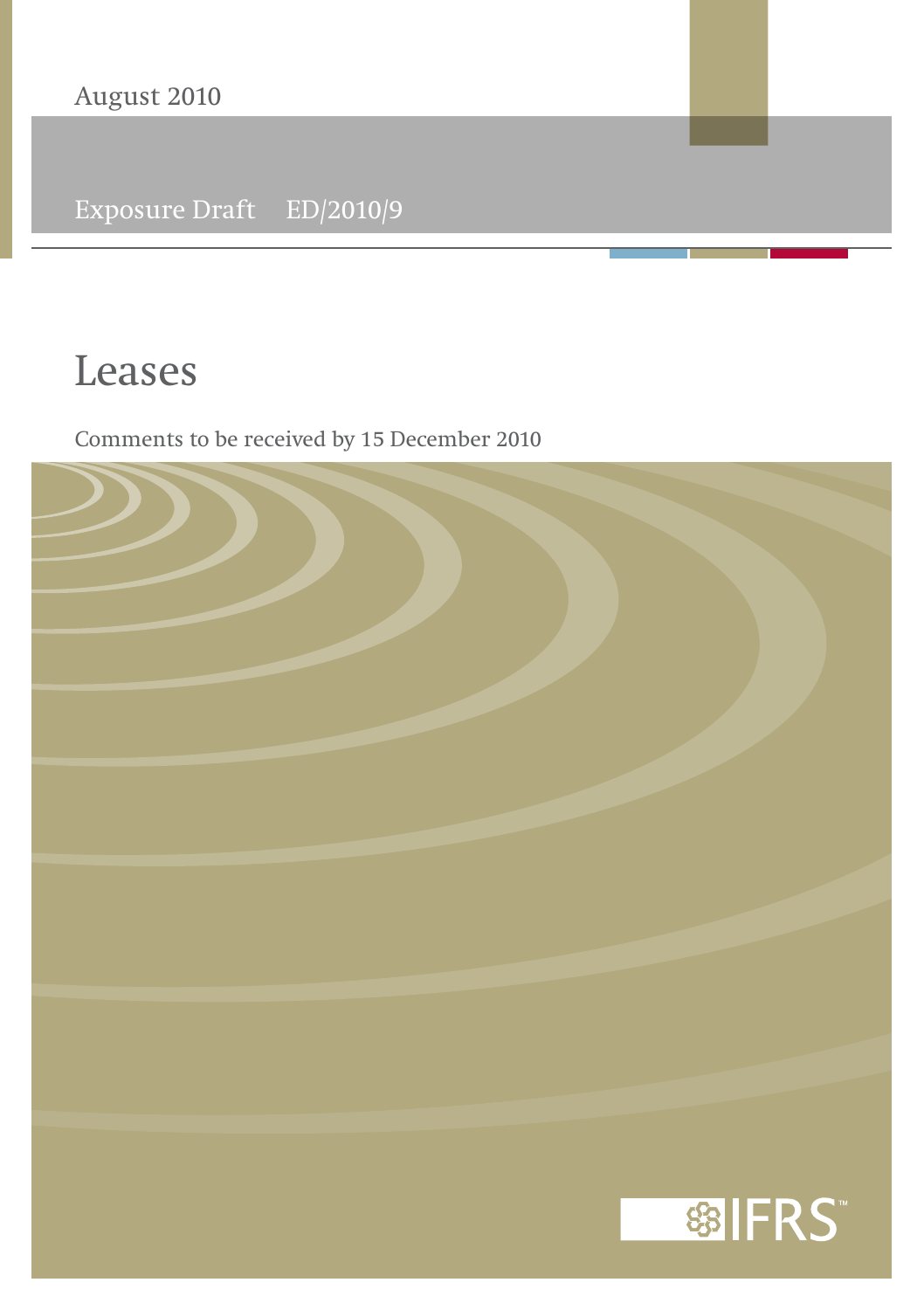# **Exposure Draft Leases**

Comments to be received by 15 December 2010

**ED/2010/9**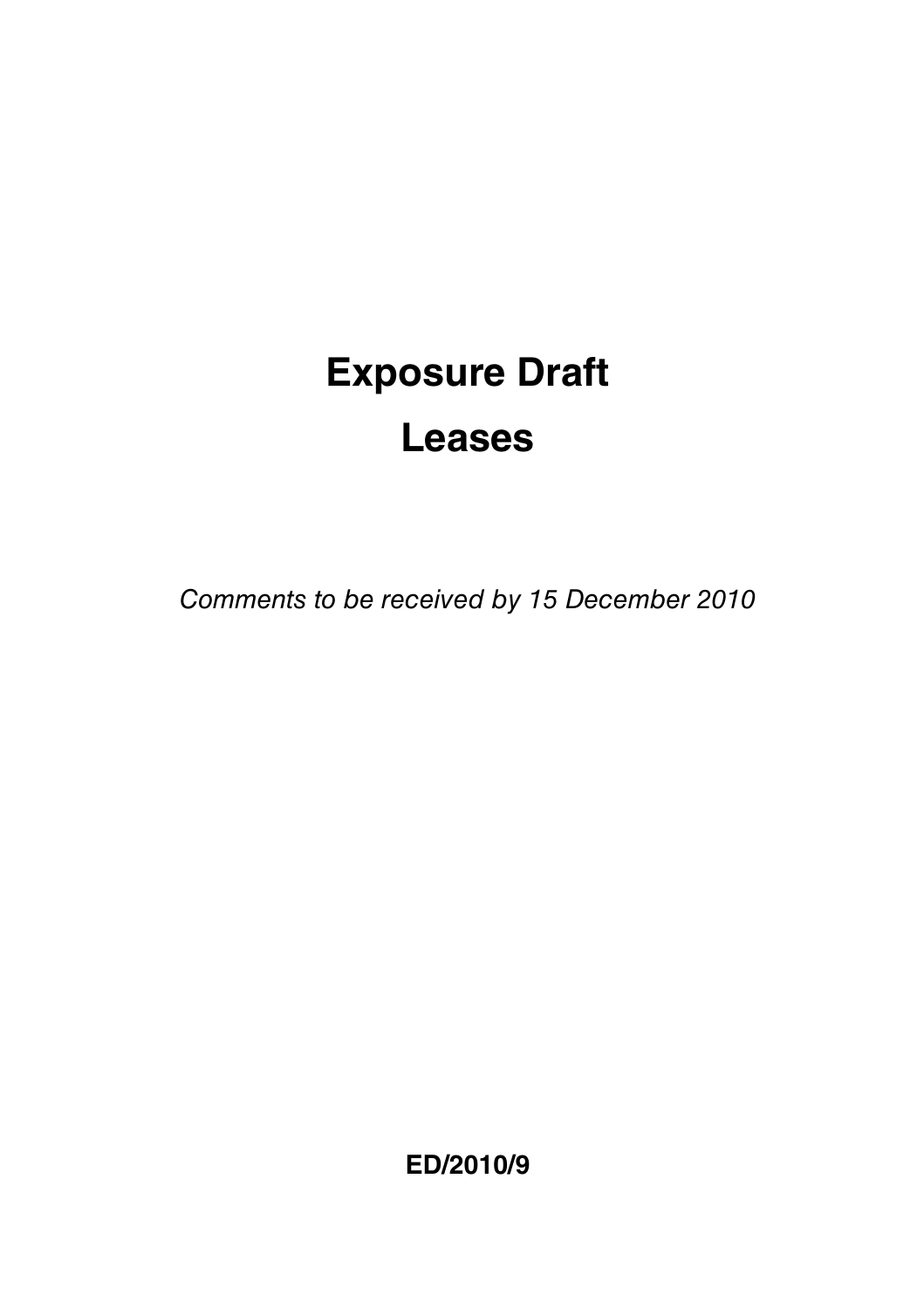This exposure draft *Leases* is published by the International Accounting Standards Board (IASB) for comment only. The proposals may be modified in the light of the comments received before being issued in final form as an International Financial Reporting Standard (IFRS). Comments on the exposure draft and the Basis for Conclusions should be submitted in writing so as to be received by **15 December 2010.** Respondents are asked to send their comments electronically to the IFRS Foundation website (www.ifrs.org), using the 'Open to Comment' page.

All responses will be put on the public record unless the respondent requests confidentiality. However, such requests will not normally be granted unless supported by good reason, such as commercial confidence.

The IASB, the IFRS Foundation, the authors and the publishers do not accept responsibility for loss caused to any person who acts or refrains from acting in reliance on the material in this publication, whether such loss is caused by negligence or otherwise.

Copyright © 2010 IFRS Foundation®

ISBN for this part: 978-1-907026-87-4 ISBN for complete publication (set of two parts): 978-1-907026-86-7

All rights reserved. Copies of the draft IFRS and its accompanying documents may be made for the purpose of preparing comments to be submitted to the IASB, provided such copies are for personal or intra-organisational use only and are not sold or disseminated and provided each copy acknowledges the IFRS Foundation's copyright and sets out the IASB's address in full. Otherwise, no part of this publication may be translated, reprinted or reproduced or utilised in any form either in whole or in part or by any electronic, mechanical or other means, now known or hereafter invented, including photocopying and recording, or in any information storage and retrieval system, without prior permission in writing from the IFRS Foundation.

# 图 IFRS

The IFRS Foundation logo/the IASB logo/'Hexagon Device', 'IFRS Foundation', '*e*IFRS', 'IAS', 'IASB', 'IASC Foundation', 'IASCF', 'IFRS for SMEs', 'IASs', 'IFRIC', 'IFRS', 'IFRSs', 'International Accounting Standards', 'International Financial Reporting Standards' and 'SIC' are Trade Marks of the IFRS Foundation.

**Additional copies of this publication may be obtained from: IFRS Foundation Publications Department, 1st Floor, 30 Cannon Street, London EC4M 6XH, United Kingdom. Tel: +44 (0)20 7332 2730 Fax: +44 (0)20 7332 2749 Email: publications@ifrs.org Web: www.ifrs.org**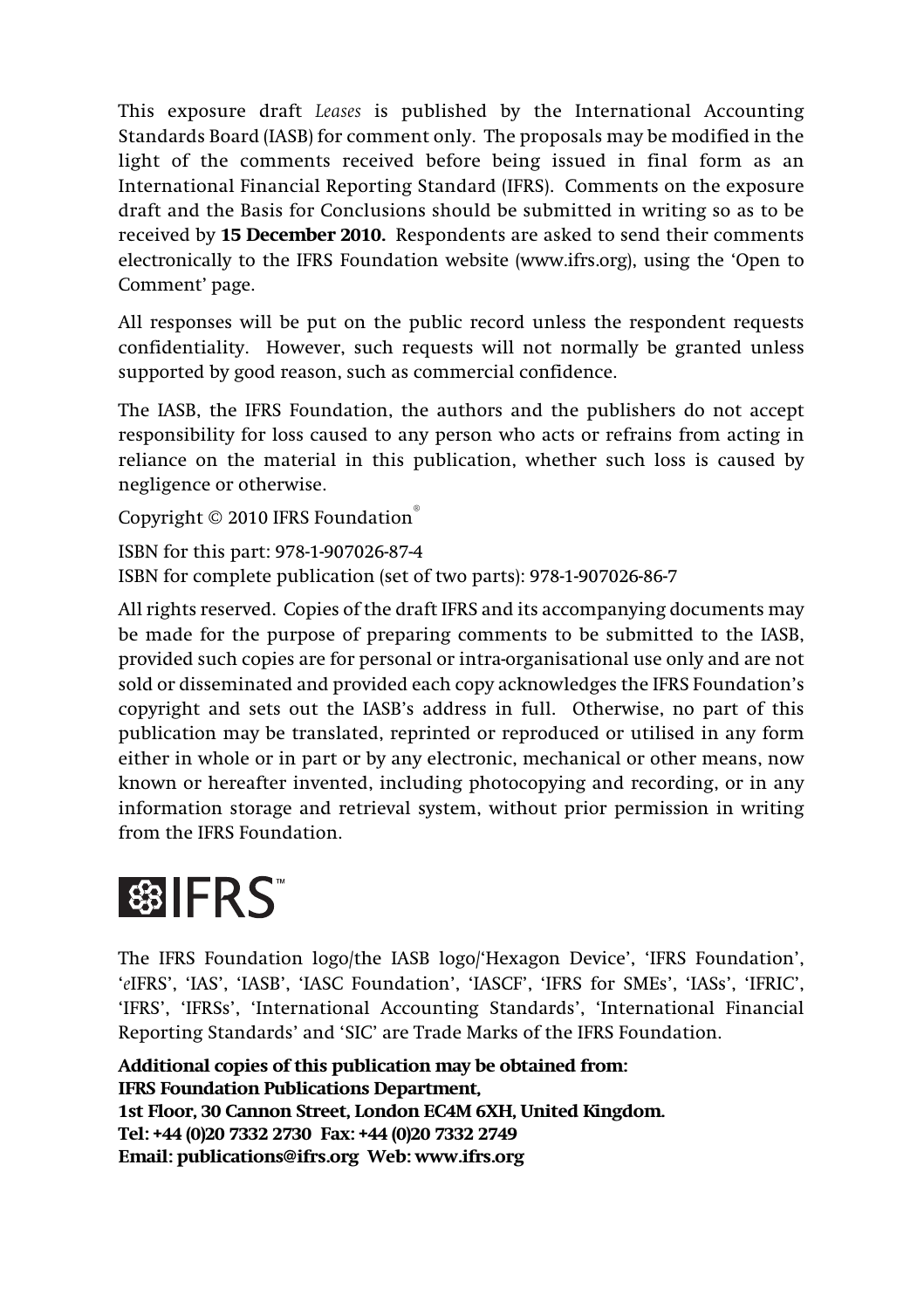# **CONTENTS**

paragraph

#### **INTRODUCTION AND INVITATION TO COMMENT**

### **[DRAFT] INTERNATIONAL FINANCIAL REPORTING STANDARD X**  *LEASES*

| <b>OVERVIEW AND BACKGROUND</b>                                                                                                                                                                                                                                      | 1–3                                                                       |
|---------------------------------------------------------------------------------------------------------------------------------------------------------------------------------------------------------------------------------------------------------------------|---------------------------------------------------------------------------|
| <b>OBJECTIVE</b>                                                                                                                                                                                                                                                    | 4                                                                         |
| <b>SCOPE</b>                                                                                                                                                                                                                                                        | 5-9                                                                       |
| <b>LESSEE</b>                                                                                                                                                                                                                                                       | $10 - 27$                                                                 |
| Recognition                                                                                                                                                                                                                                                         | $10 - 11$                                                                 |
| <b>Measurement</b>                                                                                                                                                                                                                                                  | $12 - 24$                                                                 |
| Initial measurement<br>Present value of lease payments<br>Subsequent measurement<br>Reassessment of the liability to make lease payments<br>Amortisation of the right-of-use asset<br>Revaluation of the right-of-use asset<br>Impairment of the right-of-use asset | $12 - 15$<br>$13 - 15$<br>$16 - 24$<br>$17 - 19$<br>20<br>$21 - 23$<br>24 |
| <b>Presentation</b>                                                                                                                                                                                                                                                 | $25 - 27$                                                                 |
| <b>LESSOR</b>                                                                                                                                                                                                                                                       | $28 - 63$                                                                 |
| When to apply the performance obligation or derecognition approach                                                                                                                                                                                                  | $28 - 29$                                                                 |
| Recognition: performance obligation approach                                                                                                                                                                                                                        | $30 - 32$                                                                 |
| Measurement: performance obligation approach                                                                                                                                                                                                                        | $33 - 41$                                                                 |
| Initial measurement<br>Present value of lease payments<br>Subsequent measurement<br>Reassessment of the right to receive lease payments<br>Impairment of the right to receive lease payments                                                                        | $33 - 36$<br>$34 - 36$<br>$37 - 41$<br>$39 - 40$<br>41                    |
| Presentation: performance obligation approach                                                                                                                                                                                                                       | $42 - 45$                                                                 |
| Recognition: derecognition approach                                                                                                                                                                                                                                 | $46 - 48$                                                                 |
| Measurement: derecognition approach                                                                                                                                                                                                                                 | 49–59                                                                     |
| Initial measurement<br>Present value of lease payments<br>Subsequent measurement<br>Reassessment of the right to receive lease payments<br>Impairment of the right to receive lease payments and the residual asset                                                 | $49 - 53$<br>$51 - 53$<br>$54 - 59$<br>$56 - 57$<br>58–59                 |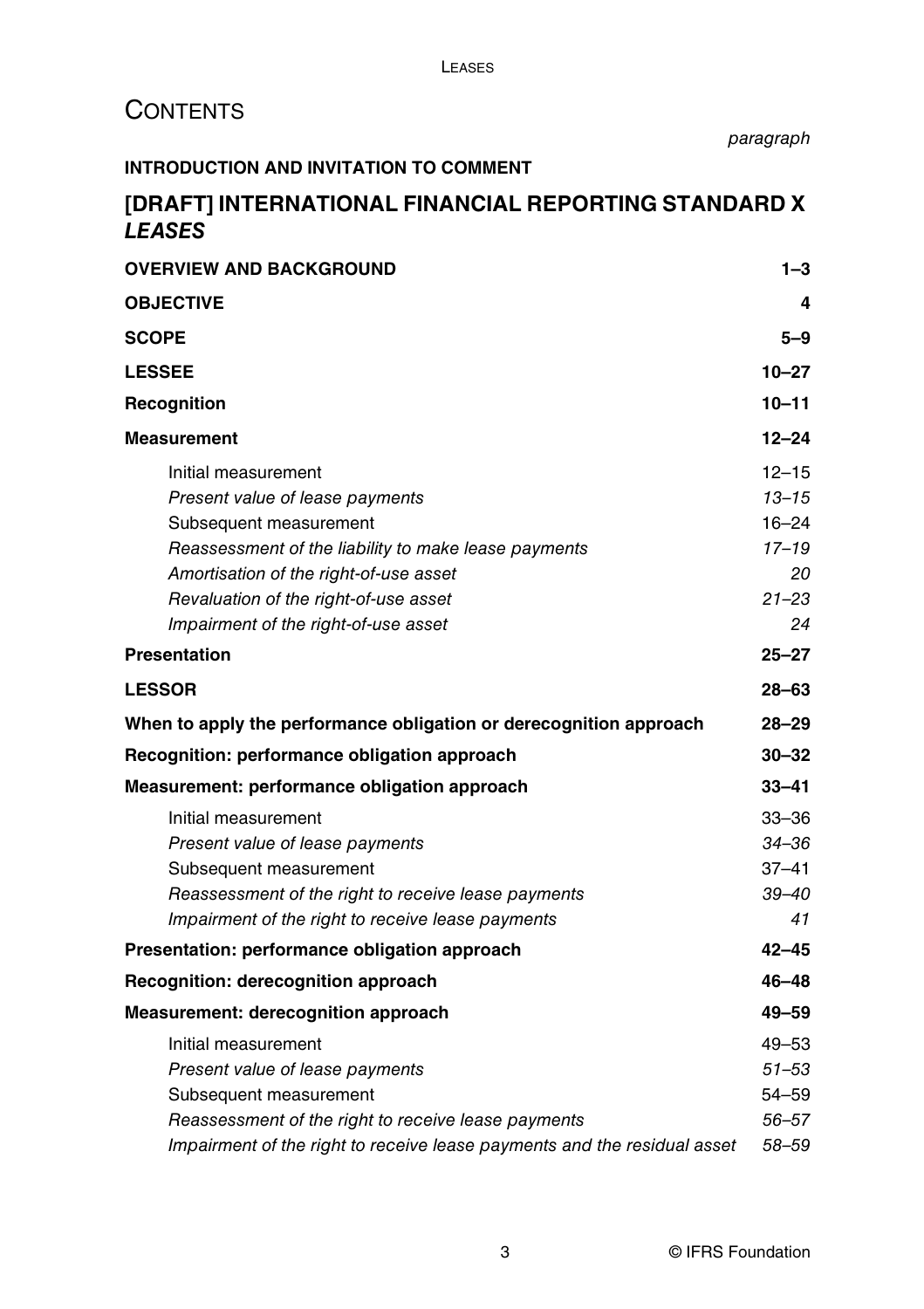| Presentation: derecognition approach                                                      | 60-63     |
|-------------------------------------------------------------------------------------------|-----------|
| <b>SHORT-TERM LEASES: LESSEES AND LESSORS</b>                                             | 64-65     |
| <b>SALE AND LEASEBACK TRANSACTIONS</b>                                                    | 66-69     |
| <b>DISCLOSURE</b>                                                                         | 70–86     |
| Information that identifies and explains the amounts<br>in the financial statements       | 73-82     |
| Information about the amount, timing and uncertainty of cash flows<br>arising from leases | $83 - 86$ |
| <b>EFFECTIVE DATE AND TRANSITION</b>                                                      | $87 - 96$ |
| <b>Effective date</b>                                                                     | 87        |
| <b>Transition</b>                                                                         | 88-96     |
| Lessees                                                                                   | $90 - 93$ |
| Lessors: performance obligation approach                                                  | 94        |
| Lessors: derecognition approach                                                           | 95        |
| Disclosure                                                                                | 96        |
| <b>WITHDRAWAL OF OTHER IFRSs</b>                                                          | 97        |
| <b>APPENDICES</b>                                                                         |           |
|                                                                                           |           |

- **A Defined terms**
- **B Application guidance**
- **C Amendments to other IFRSs**

**Approval by the Board of** *Leases*

**BASIS FOR CONCLUSIONS** see separate booklet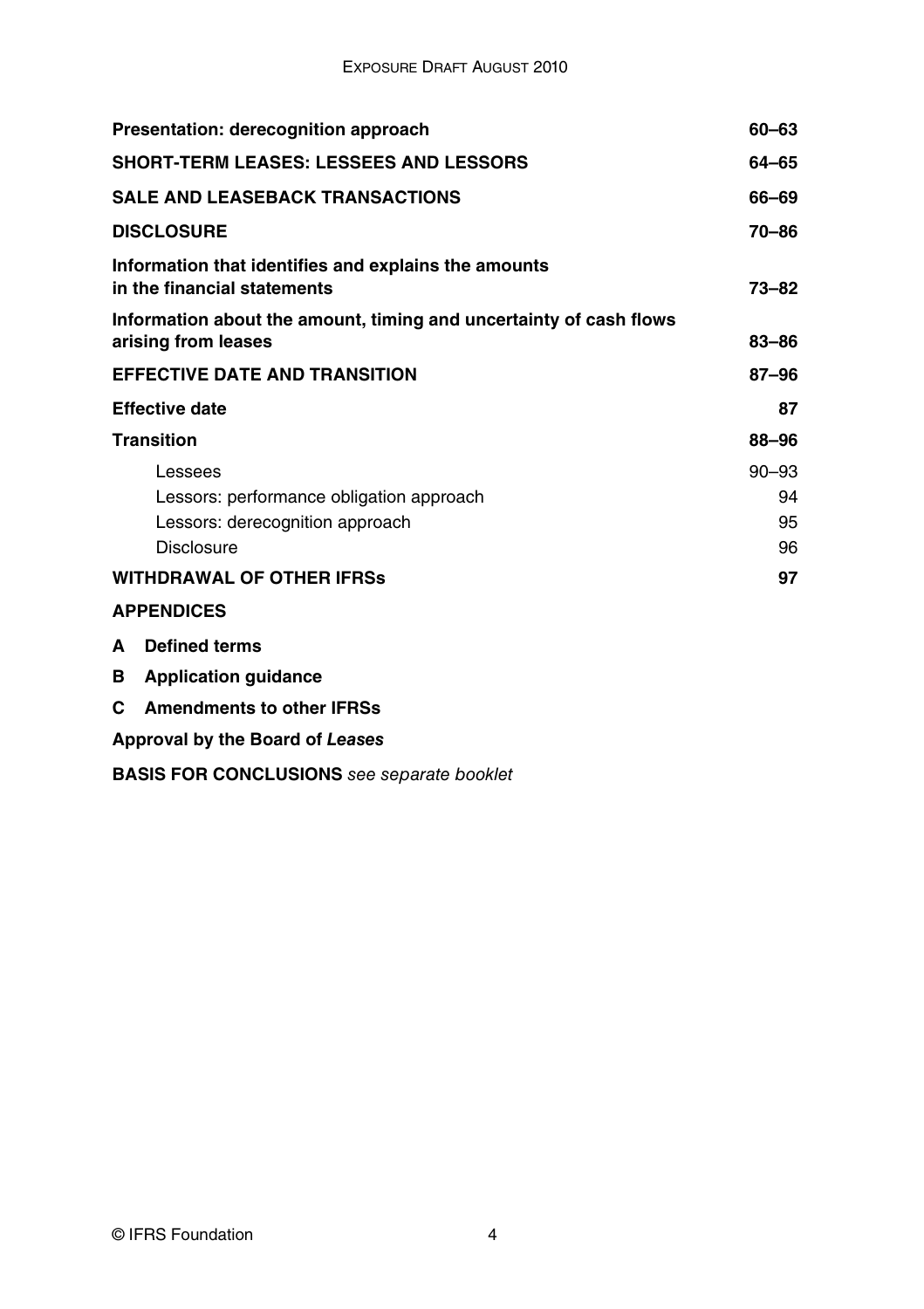# **INTRODUCTION AND INVITATION TO COMMENT**

# **Why are the IASB and the FASB publishing this exposure draft?**

Leasing is an important source of finance. Therefore, it is important that lease accounting should provide users of financial statements with a complete and understandable picture of an entity's leasing activities. The existing accounting models for leases require lessees to classify their leases as either finance leases or operating leases. However, those models have been criticised for failing to meet the needs of users of financial statements because they do not provide a faithful representation of leasing transactions. In particular they omit relevant information about rights and obligations that meet the definitions of assets and liabilities in the boards' conceptual framework. The models also lead to a lack of comparability and undue complexity because of the sharp 'bright-line' distinction between finance leases and operating leases. As a result, many users of financial statements adjust the amounts presented in the statement of financial position to reflect the assets and liabilities arising from operating leases.

Accordingly, the International Accounting Standards Board (IASB) and the US Financial Accounting Standards Board (FASB) initiated a joint project to develop a new approach to lease accounting that would ensure that assets and liabilities arising under leases are recognised in the statement of financial position.

To meet that objective, the IASB and the FASB have jointly developed a draft standard on leases and, hence, are proposing an International Financial Reporting Standard (IFRS) and amendments to the *FASB Accounting Standards CodificationTM*. The boards developed the proposals after considering responses to their discussion paper *Leases: Preliminary Views*, published in March 2009.

Although many of the problems associated with existing lease standards relate to the treatment of operating leases in the financial statements of lessees, keeping the existing lease standards for lessors would be inconsistent with the proposed approach to lessee accounting. It would also be inconsistent with the boards' proposed approach to revenue recognition, described in their exposure draft *Revenue from Contracts with Customers*. Consequently, this exposure draft deals with both lessee accounting and lessor accounting.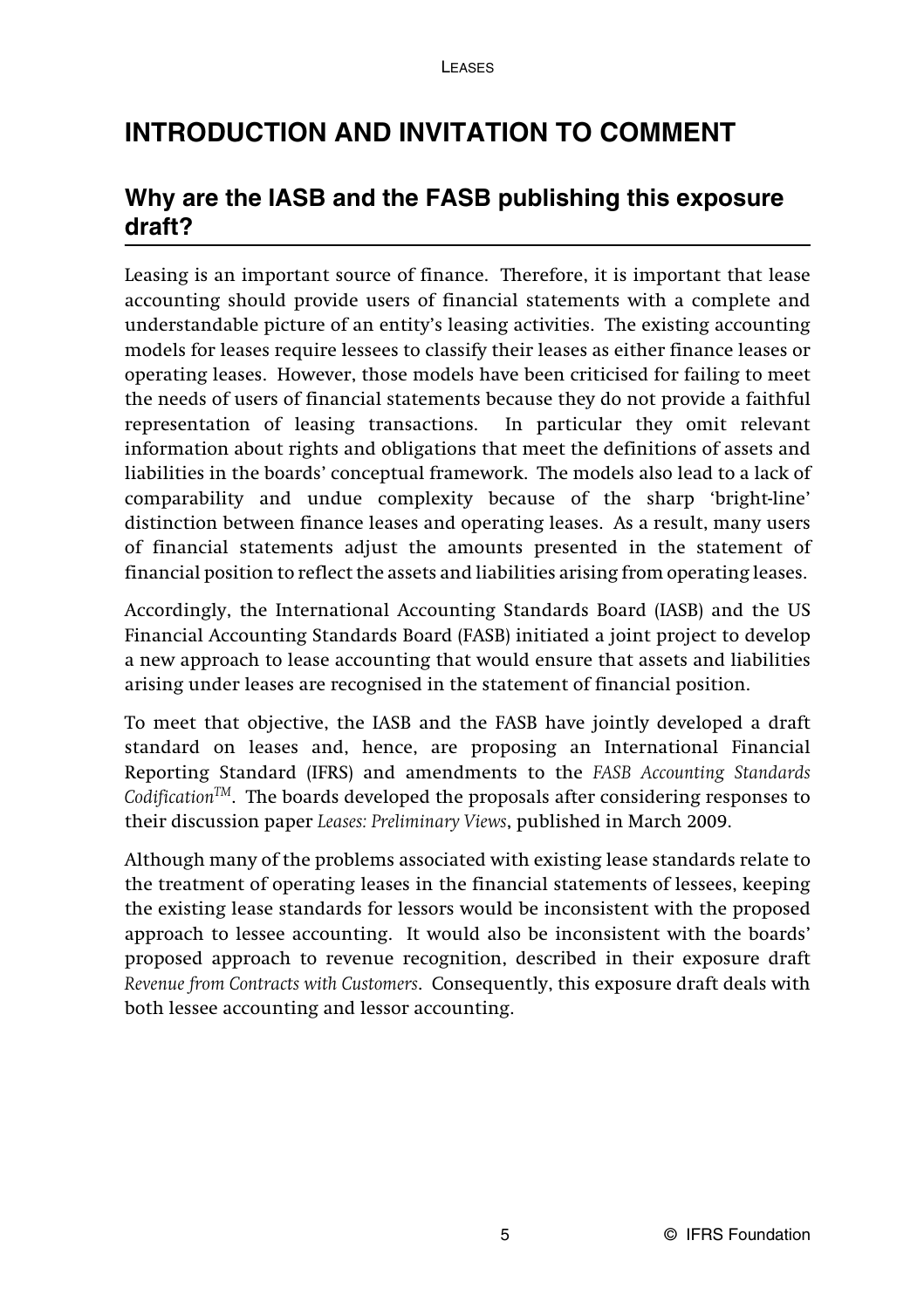# **Who would be affected by the proposed requirements?**

If confirmed, the proposed requirements would affect any entity that enters into a lease, with some specified exemptions. The proposed requirements would supersede IAS 17 *Leases* in IFRSs and the guidance in Topic 840 on leases in US generally accepted accounting principles (GAAP).

# **What are the main proposals?**

The exposure draft proposes that lessees and lessors should apply a right-of-use model in accounting for all leases (including leases of right-of-use assets in a sublease) other than leases of biological and intangible assets, leases to explore for or use natural resources, and leases of some investment properties. For leases within the scope of the draft IFRS, this means that:

- (a) a lessee would recognise an asset representing its right to use the leased ('underlying') asset for the lease term (the 'right-of-use' asset) and a liability to make lease payments.
- (b) a lessor would recognise an asset representing its right to receive lease payments and, depending on its exposure to risks or benefits associated with the underlying asset, would either:
	- (i) recognise a lease liability while continuing to recognise the underlying asset (a performance obligation approach); or
	- (ii) derecognise the rights in the underlying asset that it transfers to the lessee and continue to recognise a residual asset representing its rights to the underlying asset at the end of the lease term (a derecognition approach).

Assets and liabilities recognised by lessees and lessors would be measured on a basis that:

- (a) assumes the longest possible lease term that is more likely than not to occur, taking into account the effect of any options to extend or terminate the lease.
- (b) uses an expected outcome technique to reflect the lease payments, including contingent rentals and expected payments under term option penalties and residual value guarantees, specified by the lease.
- (c) is updated when changes in facts or circumstances indicate that there would be a significant change in those assets or liabilities since the previous reporting period.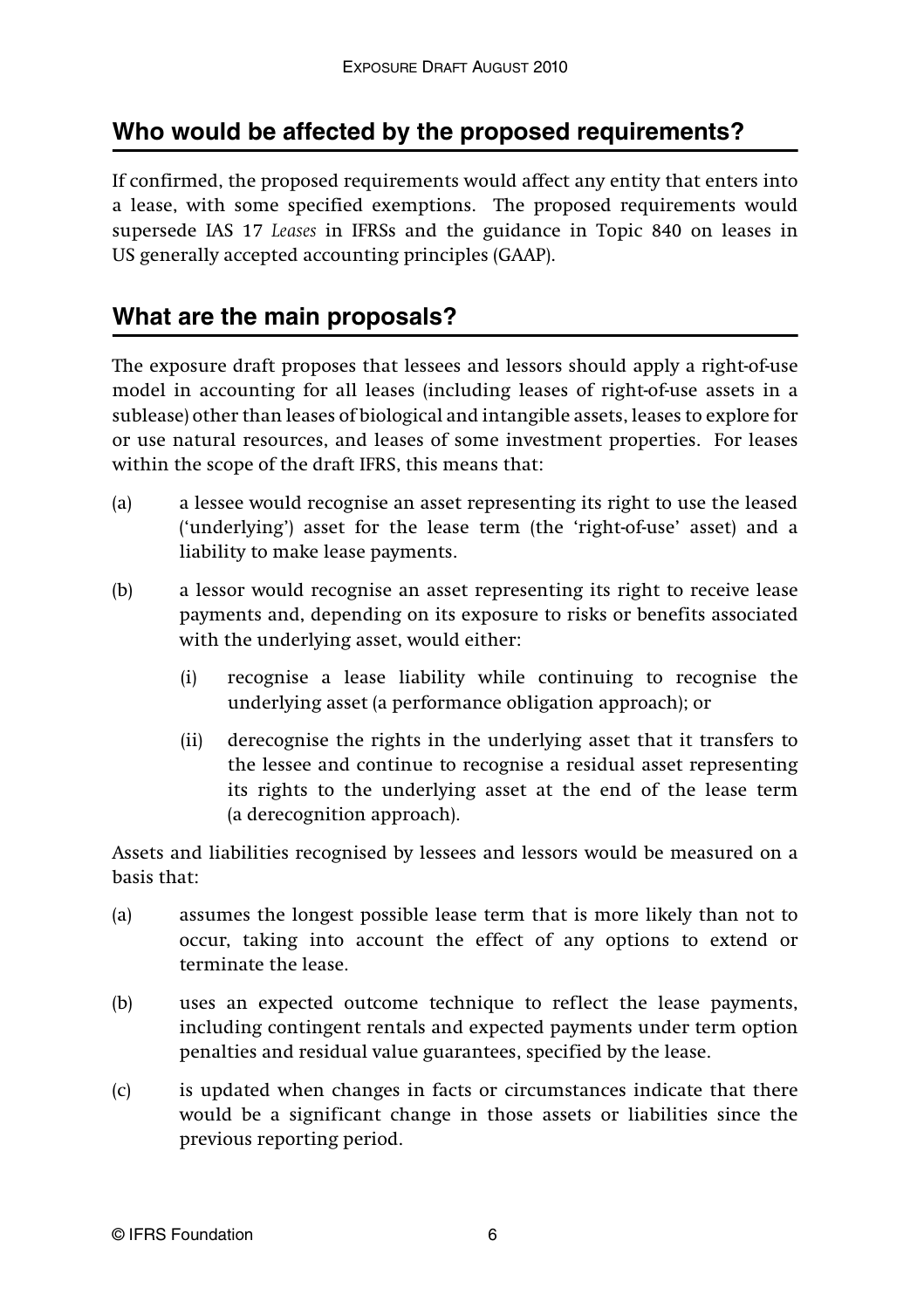For contracts that combine service and lease components, the right to receive lease payments and the liability to make lease payments would exclude payments arising from distinct service components and non-distinct service components for lessors that apply the derecognition approach.

For leases of twelve months or less, lessees and lessors would be able to apply simplified requirements.

The exposure draft also proposes disclosures based on stated objectives, including disclosures about the amounts recognised in the financial statements arising from leases and the amount, timing and uncertainty of cash flows arising from those contracts.

# **How would the main proposals affect IFRSs and US GAAP?**

The proposals in this exposure draft would, if confirmed, result in significant changes to the accounting requirements for both lessees and lessors.

# **Changes to lessee accounting**

IFRSs and US GAAP classify leases into two categories: finance leases and operating leases. Lessees would be most affected if they have a significant portfolio of assets held under operating leases, especially those with leases of property. At present, IFRSs and US GAAP account for the lease payments arising from operating leases by recognising them in the period in which they occur. The proposals would require lessees to recognise the assets and liabilities arising from those leases.

Although the proposed changes may be less fundamental for leases currently classified as finance leases, they would result in significant changes in the measurement of the assets and liabilities arising from those leases because of the way the exposure draft proposes to account for options and contingent rentals. In addition, the pattern of income and expense recognition in profit or loss would change significantly.

# **Changes to lessor accounting**

The proposed approach to lessor accounting would differ significantly from existing IFRSs and US GAAP. Depending on the extent to which a lessor retains exposure to risks or benefits associated with the underlying asset, a lessor would apply either a performance obligation approach or a derecognition approach.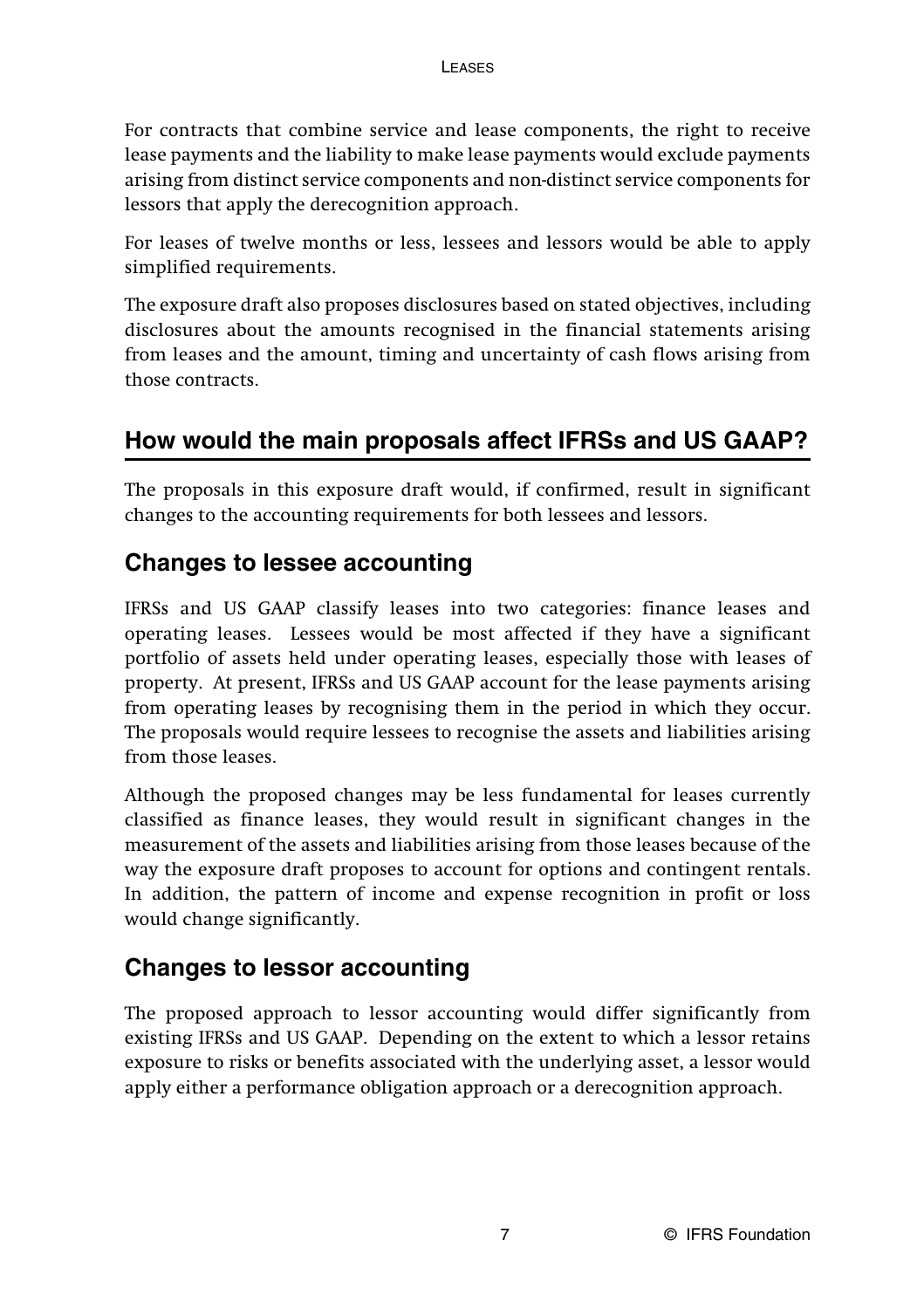If a lessor retains exposure to significant risks or benefits associated with the underlying asset, the lessor would continue to recognise the underlying asset and in addition recognise a right to receive lease payments and a lease liability. The lessor would be viewed as satisfying the lease liability continuously over the lease term, and therefore would recognise lease income continuously over the lease term.

If a lessor does not retain exposure to significant risks or benefits associated with the underlying asset, the lease would be accounted for in a way similar to the current accounting for finance leases. That pattern of income recognition is similar to the pattern of revenue recognition currently required for manufacturer/dealer lessors. However, there would be significant changes in the measurement of the right to receive lease payments, the recognition of lease income and the recognition and measurement of residual assets. For such leases, the lessor would satisfy the lease liability at the date of commencement of the lease by delivering the right-of-use asset to the lessee and thus would recognise lease income representing the sale of the right to use the underlying asset.

# **When would the proposals be effective?**

The IASB and the FASB are working on various projects, including this project, as part of their commitment under their updated Memorandum of Understanding. Because the boards plan to complete those projects and issue IFRSs or Accounting Standards Codification amendments for many projects in 2011, they will invite additional comment through a separate consultation on how best to introduce those new requirements.

# **Questions for respondents**

The boards invite individuals and organisations to comment on all matters in the exposure draft, particularly on the questions below. Comments are most helpful if they identify clearly the issue or question to which they relate. Those who disagree with the proposals are asked to describe their suggested alternatives, supported by specific reasoning.

Respondents should submit one comment letter to either the IASB or the FASB. The boards will share and jointly consider all comment letters received.

# **The accounting model**

The exposure draft proposes a new accounting model for leases in which:

(a) a lessee would recognise an asset (the right-of-use asset) representing its right to use an underlying asset during the lease term, and a liability to make lease payments (paragraphs 10 and BC5–BC12). The lessee would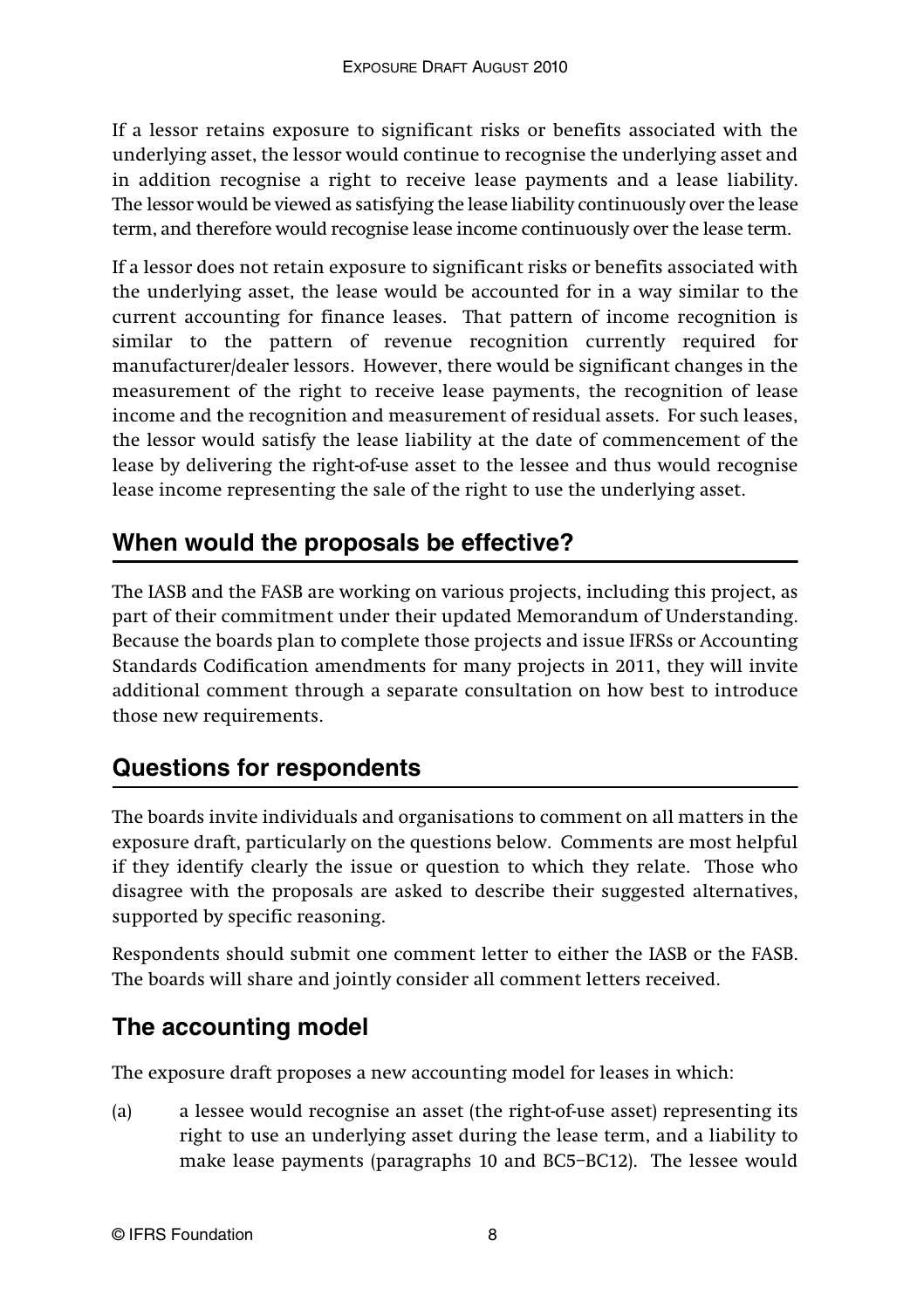amortise the right-of-use asset over the expected lease term or the useful life of the underlying asset if shorter. The lessee would incur interest expense on the liability to make lease payments.

(b) a lessor would apply either a performance obligation approach or a derecognition approach to account for the assets and liabilities arising from a lease depending on whether the lessor retains exposure to significant risks or benefits associated with the underlying asset during or after the expected term of the lease (paragraphs 28, 29 and BC23–BC27).

#### **Question 1: Lessees**

- (a) Do you agree that a lessee should recognise a right-of-use asset and a liability to make lease payments? Why or why not? If not, what alternative model would you propose and why?
- (b) Do you agree that a lessee should recognise amortisation of the right-of-use asset and interest on the liability to make lease payments? Why or why not? If not, what alternative model would you propose and why?

#### **Question 2: Lessors**

- (a) Do you agree that a lessor should apply (i) the performance obligation approach if the lessor retains exposure to significant risks or benefits associated with the underlying asset during or after the expected lease term, and (ii) the derecognition approach otherwise? Why or why not? If not, what alternative approach would you propose and why?
- (b) Do you agree with the boards' proposals for the recognition of assets, liabilities, income and expenses for the performance obligation and derecognition approaches to lessor accounting? Why or why not? If not, what alternative model would you propose and why?

#### **Question 3: Short-term leases**

The exposure draft proposes that a lessee or a lessor may apply the following simplified requirements to short-term leases, defined in Appendix A as leases for which the maximum possible lease term, including options to renew or extend, is twelve months or less:

(a) At the date of inception of a lease, a lessee that has a short-term lease may elect on a lease-by-lease basis to measure, both at initial measurement and subsequently, (i) the liability to make lease payments at the undiscounted amount of the lease payments and (ii) the right-of-use asset at the undiscounted amount of lease payments plus initial direct costs. Such lessees would recognise lease payments in profit or loss over the lease term (paragraph 64).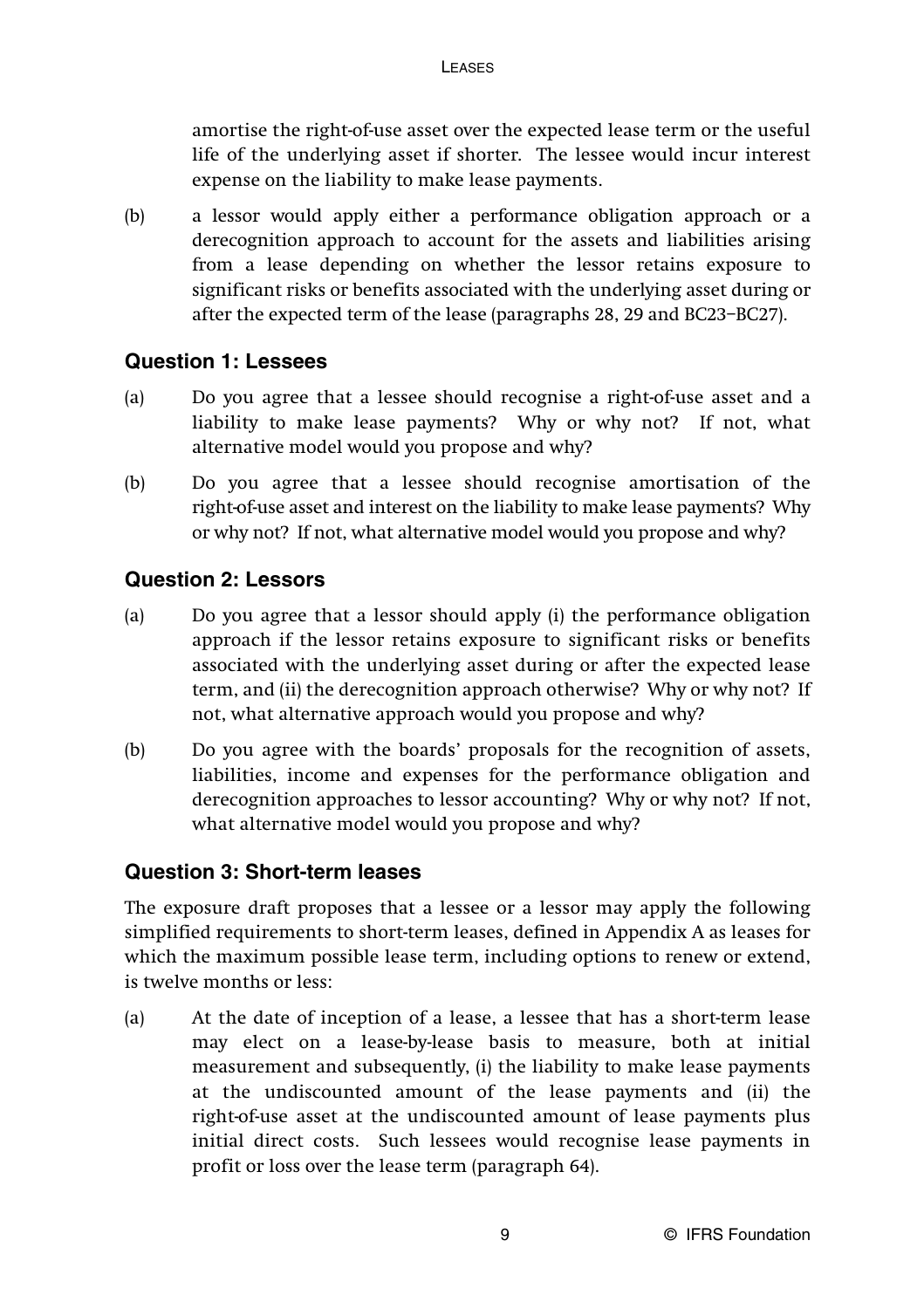(b) At the date of inception of a lease, a lessor that has a short-term lease may elect on a lease-by-lease basis not to recognise assets and liabilities arising from a short-term lease in profit or loss, nor derecognise any portion of the underlying asset. Such lessors would continue to recognise the underlying asset in accordance with other IFRSs and would recognise lease payments in profit or loss over the lease term (paragraph 65).

(See also paragraphs BC41–BC46.)

Do you agree that a lessee or a lessor should account for short-term leases in this way? Why or why not? If not, what alternative approach would you propose and why?

# **Definition of a lease**

The exposure draft proposes to define a lease as a contract in which the right to use a specified asset or assets is conveyed, for a period of time, in exchange for consideration (Appendix A, paragraphs B1–B4 and BC29–BC32). The exposure draft also proposes guidance on distinguishing between a lease and a contract that represents a purchase or sale (paragraphs 8, B9, B10 and BC59–BC62) and on distinguishing a lease from a service contract (paragraphs B1–B4 and BC29–BC32).

### **Question 4**

- (a) Do you agree that a lease is defined appropriately? Why or why not? If not, what alternative definition would you propose and why?
- (b) Do you agree with the criteria in paragraphs B9 and B10 for distinguishing a lease from a contract that represents a purchase or sale? Why or why not? If not, what alternative criteria would you propose and why?
- (c) Do you think that the guidance in paragraphs B1–B4 for distinguishing leases from service contracts is sufficient? Why or why not? If not, what additional guidance do you think is necessary and why?

# **Scope**

### **Question 5: Scope exclusions**

The exposure draft proposes that a lessee or a lessor should apply the proposed IFRS to all leases, including leases of right-of-use assets in a sublease, except leases of intangible assets, leases of biological assets and leases to explore for or use minerals, oil, natural gas and similar non-regenerative resources (paragraphs 5 and BC33–BC46).

Do you agree with the proposed scope of the proposed IFRS? Why or why not? If not, what alternative scope would you propose and why?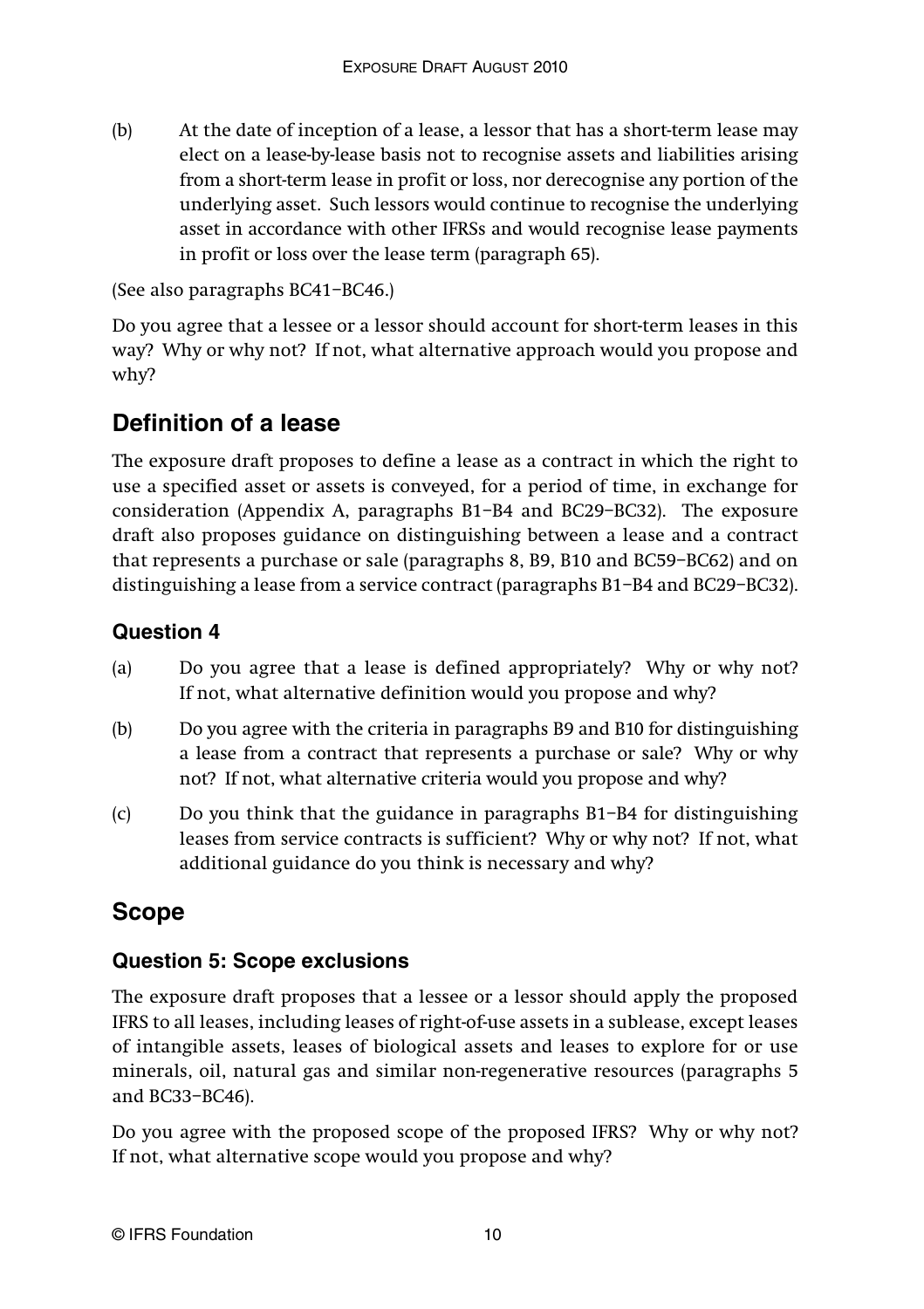#### **Question 6: Contracts that contain service components and lease components**

The exposure draft proposes that lessees and lessors should apply the proposals in *Revenue from Contracts with Customers* to a distinct service component of a contract that contains service components and lease components (paragraphs 6, B5–B8 and BC47–BC54). If the service component in a contract that contains service components and lease components is not distinct:

- (a) the FASB proposes the lessee and lessor should apply the lease accounting requirements to the combined contract.
- (b) the IASB proposes that:
	- (i) a lessee should apply the lease accounting requirements to the combined contract.
	- (ii) a lessor that applies the performance obligation approach should apply the lease accounting requirements to the combined contract.
	- (iii) a lessor that applies the derecognition approach should account for the lease component in accordance with the lease requirements, and the service component in accordance with the proposals in *Revenue from Contracts with Customers*.

Do you agree with either approach to accounting for leases that contain service and lease components? Why or why not? If not, how would you account for contracts that contain both service and lease components and why?

#### **Question 7: Purchase options**

The exposure draft proposes that a lease contract should be considered as terminated when an option to purchase the underlying asset is exercised. Thus, a contract would be accounted for as a purchase (by the lessee) and a sale (by the lessor) when the purchase option is exercised (paragraphs 8, BC63 and BC64).

Do you agree that a lessee or a lessor should account for purchase options only when they are exercised? Why or why not? If not, how do you think that a lessee or a lessor should account for purchase options and why?

### **Measurement**

The exposure draft proposes that a lessee or a lessor should measure assets and liabilities arising from a lease on a basis that:

(a) assumes the longest possible term that is more likely than not to occur, taking into account the effect of any options to extend or terminate the lease (paragraphs 13, 34, 51, B16–B20 and BC114–BC120).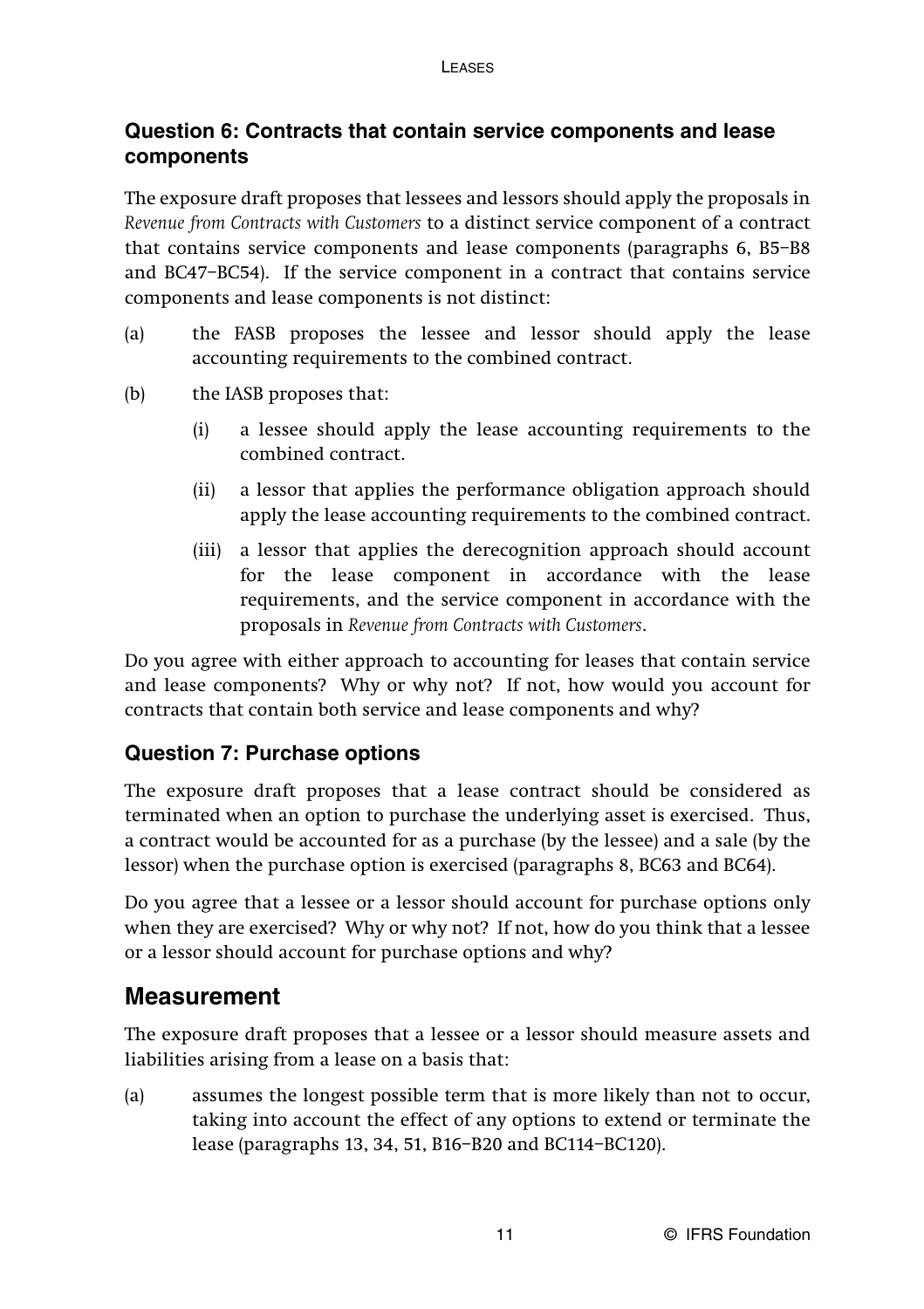- (b) includes in the lease payments contingent rentals and expected payments under term option penalties and residual value guarantees specified by the lease by using an expected outcome technique (paragraphs 14, 35, 36, 52, 53, B21 and BC121–BC131). Lessors should only include those contingent rentals and expected payments under term option penalties and residual value guarantees that can be measured reliably.
- (c) is updated when changes in facts or circumstances indicate that there is a significant change in the liability to make lease payments or in the right to receive lease payments arising from changes in the lease term or contingent payments, including expected payments under term option penalties and residual value guarantees, since the previous reporting period (paragraphs 17, 39, 56 and BC132–BC135).

#### **Question 8: Lease term**

Do you agree that a lessee or a lessor should determine the lease term as the longest possible term that is more likely than not to occur taking into account the effect of any options to extend or terminate the lease? Why or why not? If not, how do you propose that a lessee or a lessor should determine the lease term and why?

### **Question 9: Lease payments**

Do you agree that contingent rentals and expected payments under term option penalties and residual value guarantees that are specified in the lease should be included in the measurement of assets and liabilities arising from a lease using an expected outcome technique? Why or why not? If not, how do you propose that a lessee or a lessor should account for contingent rentals and expected payments under term option penalties and residual value guarantees and why?

Do you agree that lessors should only include contingent rentals and expected payments under term option penalties and residual value guarantees in the measurement of the right to receive lease payments if they can be measured reliably? Why or why not?

#### **Question 10: Reassessment**

Do you agree that lessees and lessors should remeasure assets and liabilities arising under a lease when changes in facts or circumstances indicate that there is a significant change in the liability to make lease payments or in the right to receive lease payments arising from changes in the lease term or contingent payments (including expected payments under term option penalties and residual value guarantees) since the previous reporting period? Why or why not? If not, what other basis would you propose for reassessment and why?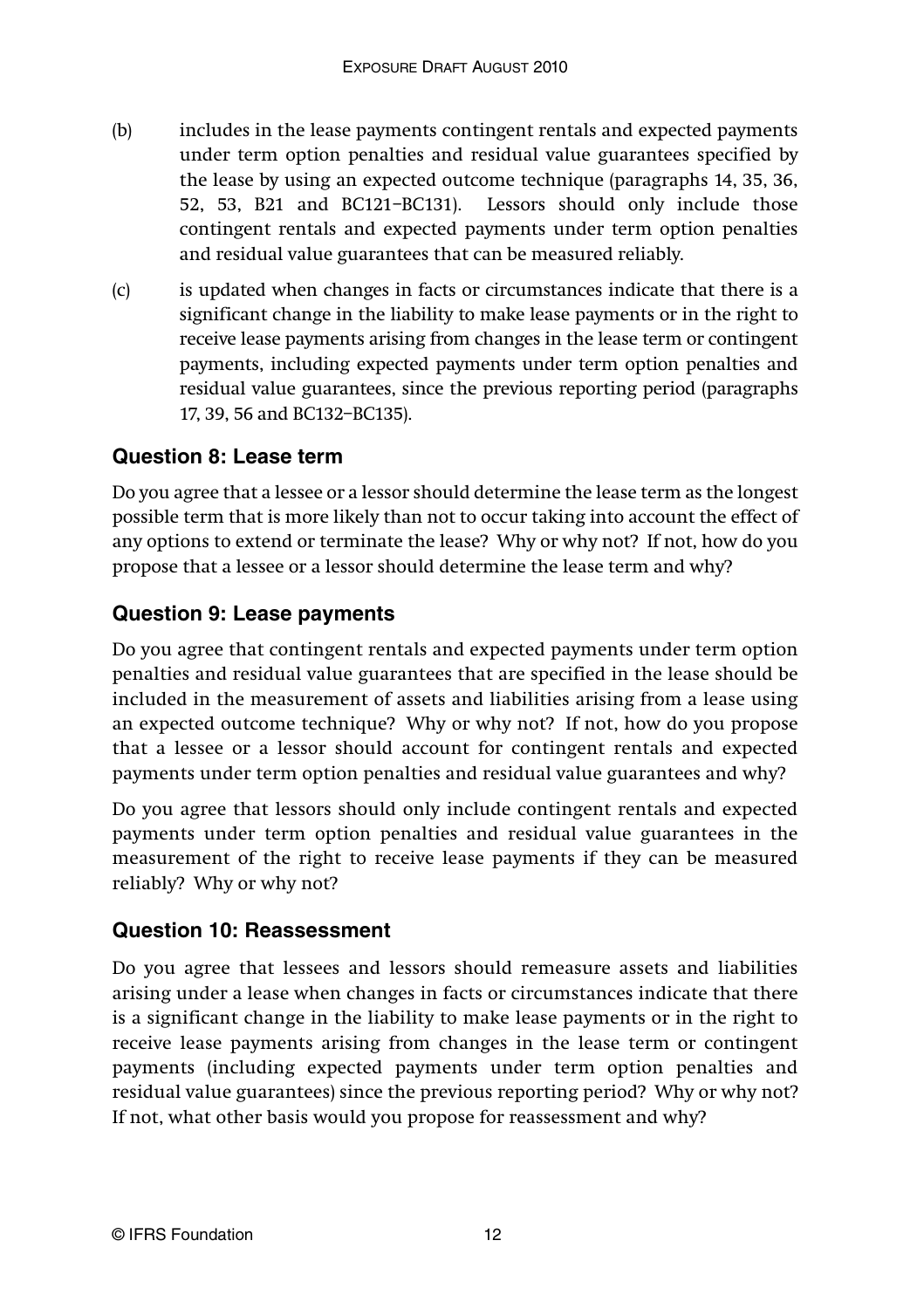# **Sale and leaseback**

The exposure draft proposes that a transaction should be treated as a sale and leaseback transaction only if the transfer meets the conditions for a sale of the underlying asset and proposes to use the same criteria for a sale as those used to distinguish between purchases or sales and leases. If the contract represents the sale of the underlying asset, the leaseback would also meet the definition of a lease, rather than a repurchase of the underlying asset by the lessee (paragraphs 66–67, B31 and BC160–BC167).

### **Question 11**

Do you agree with the criteria for classification as a sale and leaseback transaction? Why or why not? If not, what alternative criteria would you propose and why?

# **Presentation**

The exposure draft proposes that lessees and lessors should present the assets, liabilities, income (or revenue), expenses and cash flows arising from leases separately from other assets, liabilities, income, expenses and cash flows (paragraphs 25–27, 42–45, 60–63 and BC142–BC159).

#### **Question 12: Statement of financial position**

- (a) Do you agree that a lessee should present liabilities to make lease payments separately from other financial liabilities and should present right-of-use assets as if they were tangible assets within property, plant and equipment or investment property as appropriate, but separately from assets that the lessee does not lease (paragraphs 25 and BC143–BC145)? Why or why not? If not, do you think that a lessee should disclose this information in the notes instead? What alternative presentation do you propose and why?
- (b) Do you agree that a lessor applying the performance obligation approach should present underlying assets, rights to receive lease payments and lease liabilities gross in the statement of financial position, totalling to a net lease asset or lease liability (paragraphs 42, BC148 and BC149)? Why or why not? If not, do you think that a lessor should disclose this information in the notes instead? What alternative presentation do you propose and why?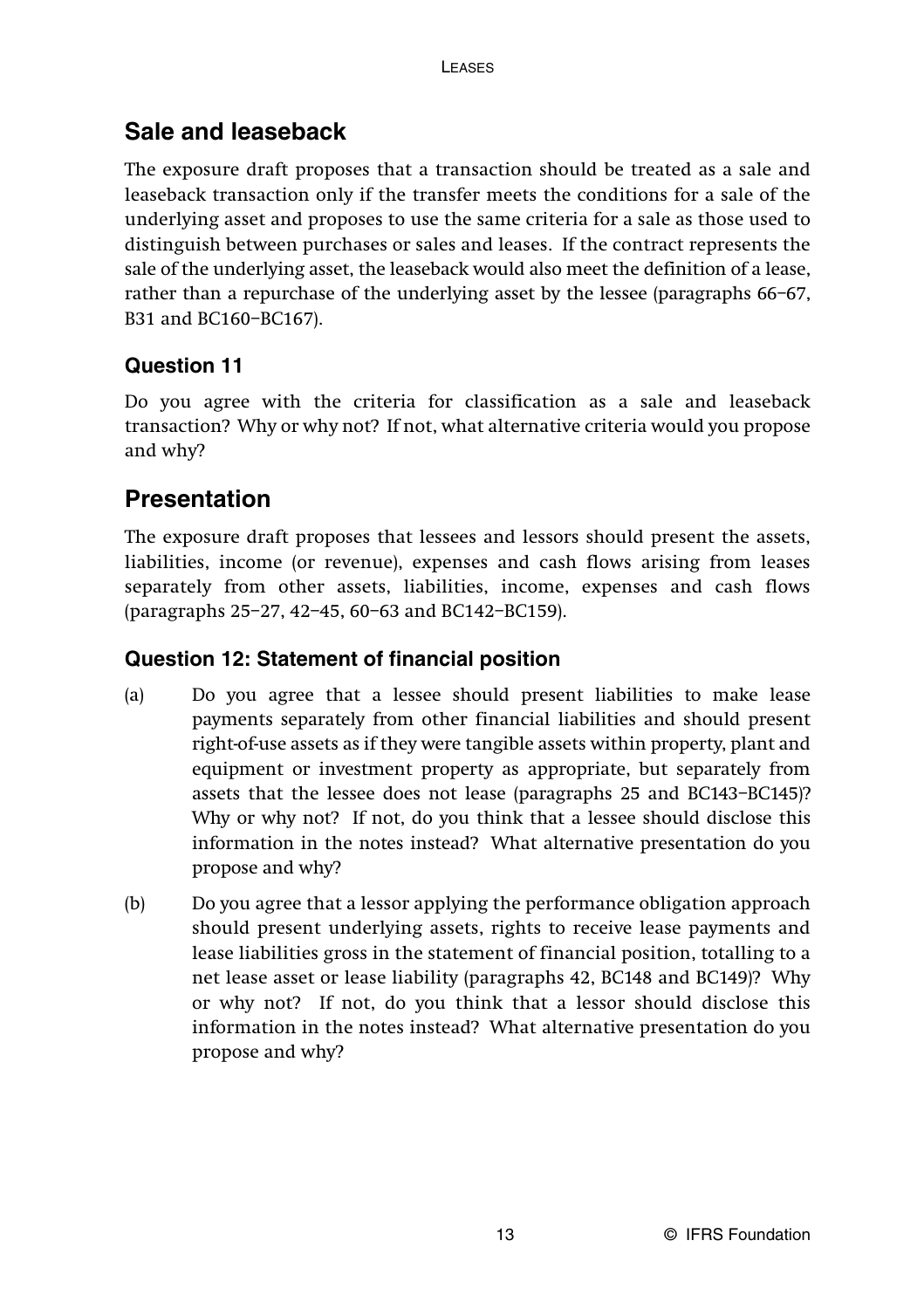- (c) Do you agree that a lessor applying the derecognition approach should present rights to receive lease payments separately from other financial assets and should present residual assets separately within property, plant and equipment (paragraphs 60, BC154 and BC155)? Why or why not? Do you think that a lessor should disclose this information in the notes instead? What alternative presentation do you propose and why?
- (d) Do you agree that lessors should distinguish assets and liabilities that arise under a sublease in the statement of financial position (paragraphs 43, 60, BC150 and BC156)? Why or why not? If not, do you think that an intermediate lessor should disclose this information in the notes instead?

#### **Question 13: Statement of comprehensive income**

Do you think that lessees and lessors should present lease income and lease expense separately from other income and expense in profit or loss (paragraphs 26, 44, 61, 62, BC146, BC151, BC152, BC157 and BC158)? Why or why not? If not, do you think that a lessee should disclose that information in the notes instead? Why or why not?

#### **Question 14: Statement of cash flows**

Do you think that cash flows arising from leases should be presented in the statement of cash flows separately from other cash flows (paragraphs 27, 45, 63, BC147, BC153 and BC159)? Why or why not? If not, do you think that a lessee or a lessor should disclose this information in the notes instead? Why or why not?

# **Disclosure**

#### **Question 15**

Do you agree that lessees and lessors should disclose quantitative and qualitative information that:

- (a) identifies and explains the amounts recognised in the financial statements arising from leases; and
- (b) describes how leases may affect the amount, timing and uncertainty of the entity's future cash flows

(paragraphs 70–86 and BC168–BC183)? Why or why not? If not, how would you amend the objectives and why?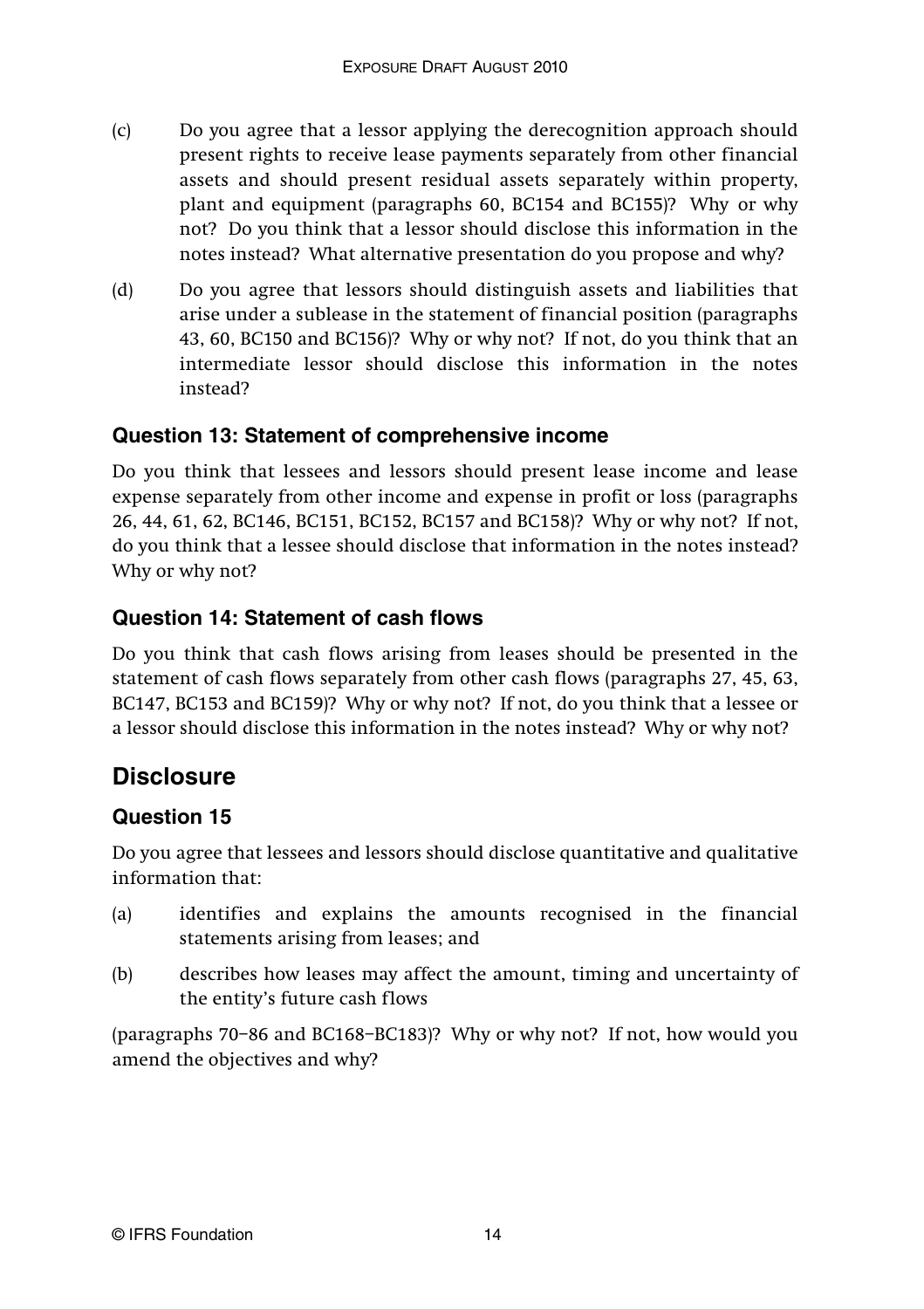# **Transition**

#### **Question 16**

- (a) The exposure draft proposes that lessees and lessors should recognise and measure all outstanding leases as of the date of initial application using a simplified retrospective approach (paragraphs 88–96 and BC186– BC199). Are these proposals appropriate? Why or why not? If not, what transitional requirements do you propose and why?
- (b) Do you think full retrospective application of lease accounting requirements should be permitted? Why or why not?
- (c) Are there any additional transitional issues the boards need to consider? If yes, which ones and why?

# **Benefits and costs**

#### **Question 17**

Paragraphs BC200–BC205 set out the boards' assessment of the costs and benefits of the proposed requirements. Do you agree with the boards' assessment that the benefits of the proposals would outweigh the costs? Why or why not?

### **Other comments**

#### **Question 18**

Do you have any other comments on the proposals?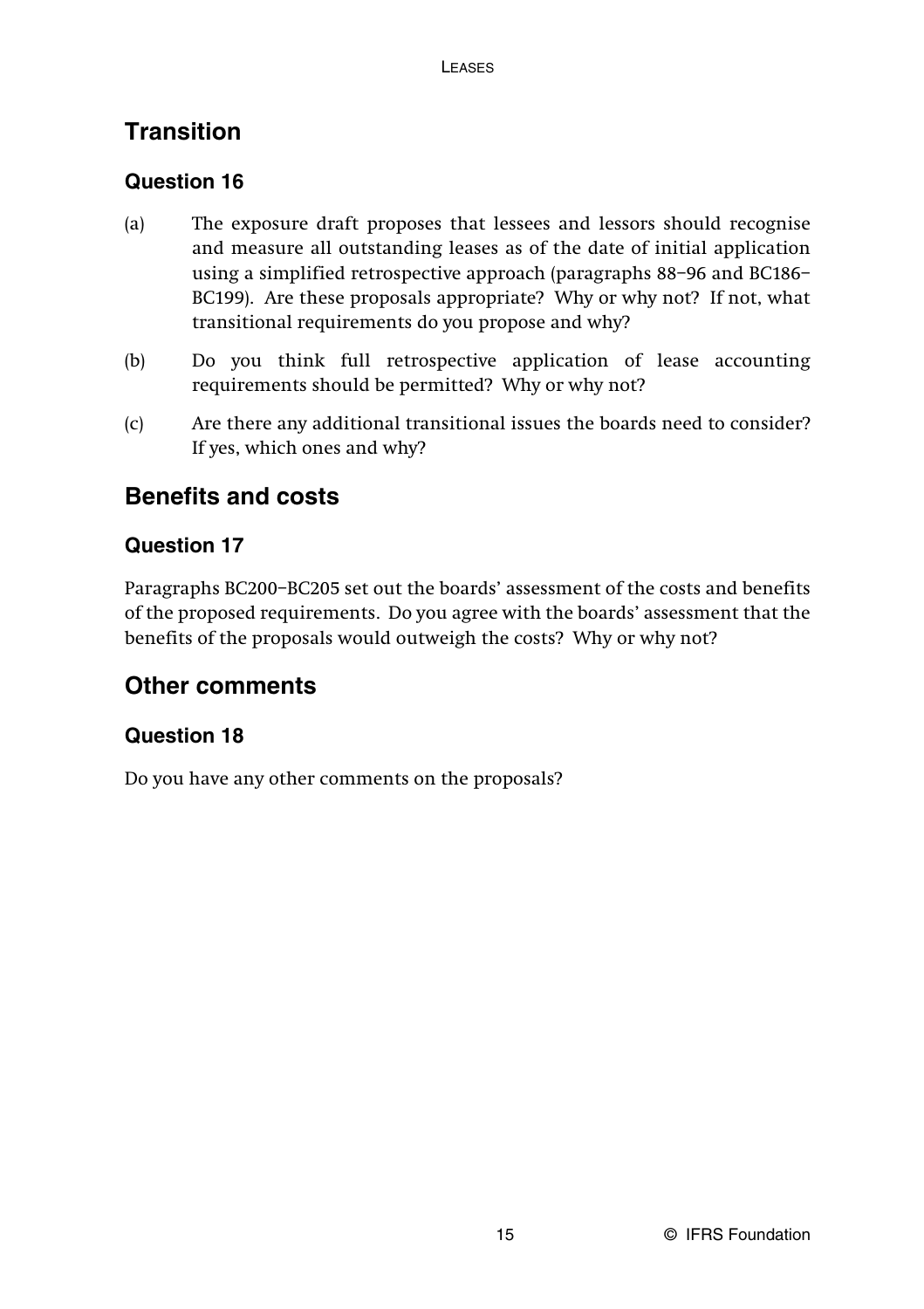[Draft] International Financial Reporting Standard X *Leases* ([draft] IFRS X) is set out in paragraphs 1–97 and Appendices A–C. All the paragraphs have equal authority. Paragraphs in **bold type** state the main principles. Terms defined in Appendix A are in *italics* the first time they appear in the [draft] IFRS. Definitions of other terms are given in the Glossary for International Financial Reporting Standards. [Draft] IFRS X should be read in the context of its objective and the Basis for Conclusions, the *Preface to International Financial Reporting Standards* and the *Framework for the Preparation and Presentation of Financial Statements*. IAS 8 *Accounting Policies, Changes in Accounting Estimates and Errors* provides a basis for selecting and applying accounting policies in the absence of explicit guidance.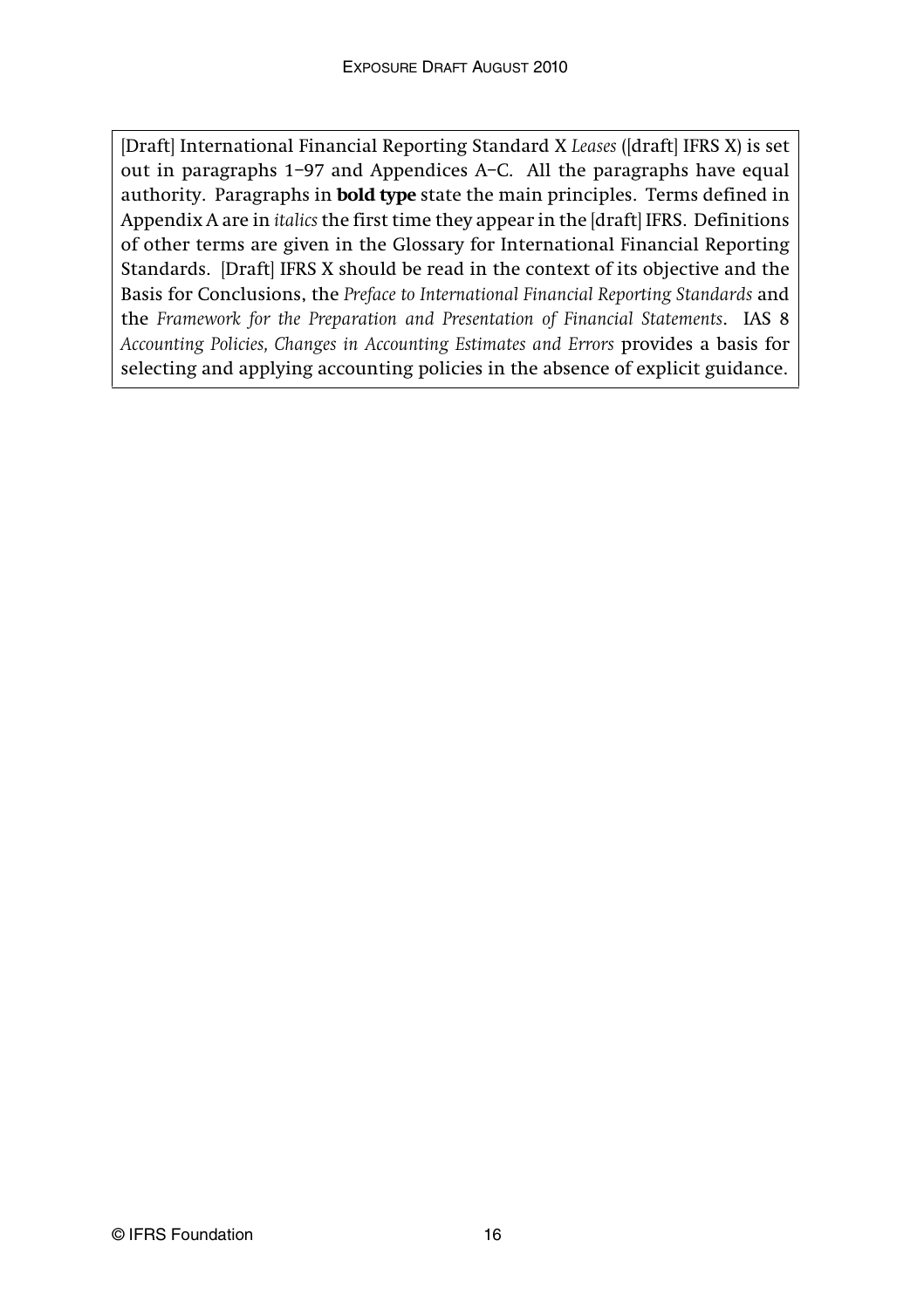# **[Draft] International Financial Reporting Standard X**  *Leases*

# **Overview and background**

- 1 This [draft] IFRS establishes principles for the financial reporting of *leases* by *lessees* and *lessors*. Leases serve a vital role in many entities' operations and contain provisions that range from simple to complex.
- 2 This [draft] IFRS establishes principles for lessees and lessors for recognising, measuring and presenting assets and liabilities arising from leases and disclosing information about leasing arrangements and the assets and liabilities arising from them.
- 3 [This paragraph in the FASB exposure draft is not used in the IASB exposure draft.]

# **Objective**

**4 This [draft] IFRS establishes principles that lessees and lessors shall apply to report relevant and representationally faithful information to users of financial statements about the amounts, timing and uncertainty of the cash flows arising from leases.**

### **Scope**

- 5 An entity shall apply this [draft] IFRS to all leases, including leases of *right-of-use assets* in a *sublease*, except:
	- (a) leases of intangible assets (see IAS 38 *Intangible Assets*).
	- (b) leases to explore for or use minerals, oil, natural gas and similar non-regenerative resources (see IFRS 6 *Exploration for and Evaluation of Mineral Resources*).
	- (c) leases of biological assets (see IAS 41 *Agriculture*).
	- (d) leases between the *date of inception* and the *date of commencement* of a lease if they meet the definition of an onerous contract (see IAS 37 *Provisions, Contingent Liabilities and Contingent Assets*).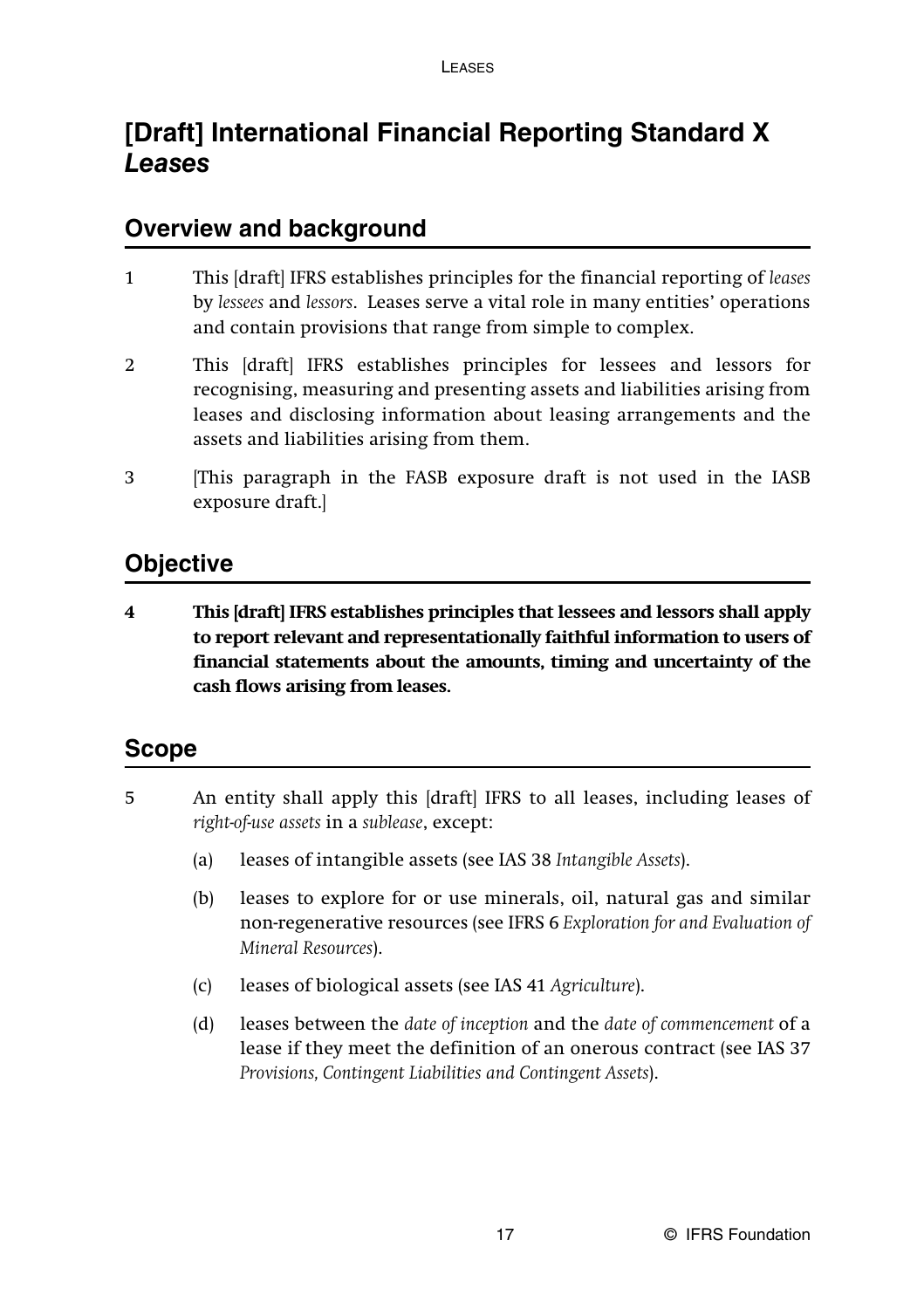- 6 An entity shall apply this [draft] IFRS to a contract that contains service components and lease components (see paragraphs B5–B8), except as follows:
	- (a) A lessee shall apply *Revenue from Contracts with Customers* to a service component of a contract that contains service components and lease components if the service component is distinct and the lessee is able to do so.
	- (b) A lessor shall apply *Revenue from Contracts with Customers* to a service component of a contract that contains service components and lease components if the service component is distinct and the lessor is able to do so.
	- (c) When a lessor applies the derecognition approach (see paragraphs 28 and 29), it shall apply *Revenue from Contracts with Customers* to a service component of a contract that contains service components and lease components, even if that service component is not distinct.
- 7 An entity shall apply this [draft] IFRS to *investment property* that it holds under a lease. However:
	- (a) after initial recognition, a lessee may measure a right-of-use asset in accordance with the fair value model in IAS 40 *Investment Property*. The lessee shall recognise in profit or loss changes in the liability to make lease payments arising after initial recognition in accordance with IAS 40.
	- (b) a lessor shall apply IAS 40 and not this [draft] IFRS to leases of investment properties that are measured at fair value in accordance with IAS 40.
- 8 An entity shall not apply this [draft] IFRS to the following contracts, which represent a purchase or sale of an *underlying asset*:
	- (a) a contract that results in an entity transferring control of the underlying asset and all but a trivial amount of the risks and benefits associated with the underlying asset to another entity (see paragraphs B9 and B10); and
	- (b) a lease after the lessee has exercised a purchase option specified in the lease. A contract ceases to be a lease when such an option is exercised and becomes a purchase (by the lessee) or sale (by the lessor).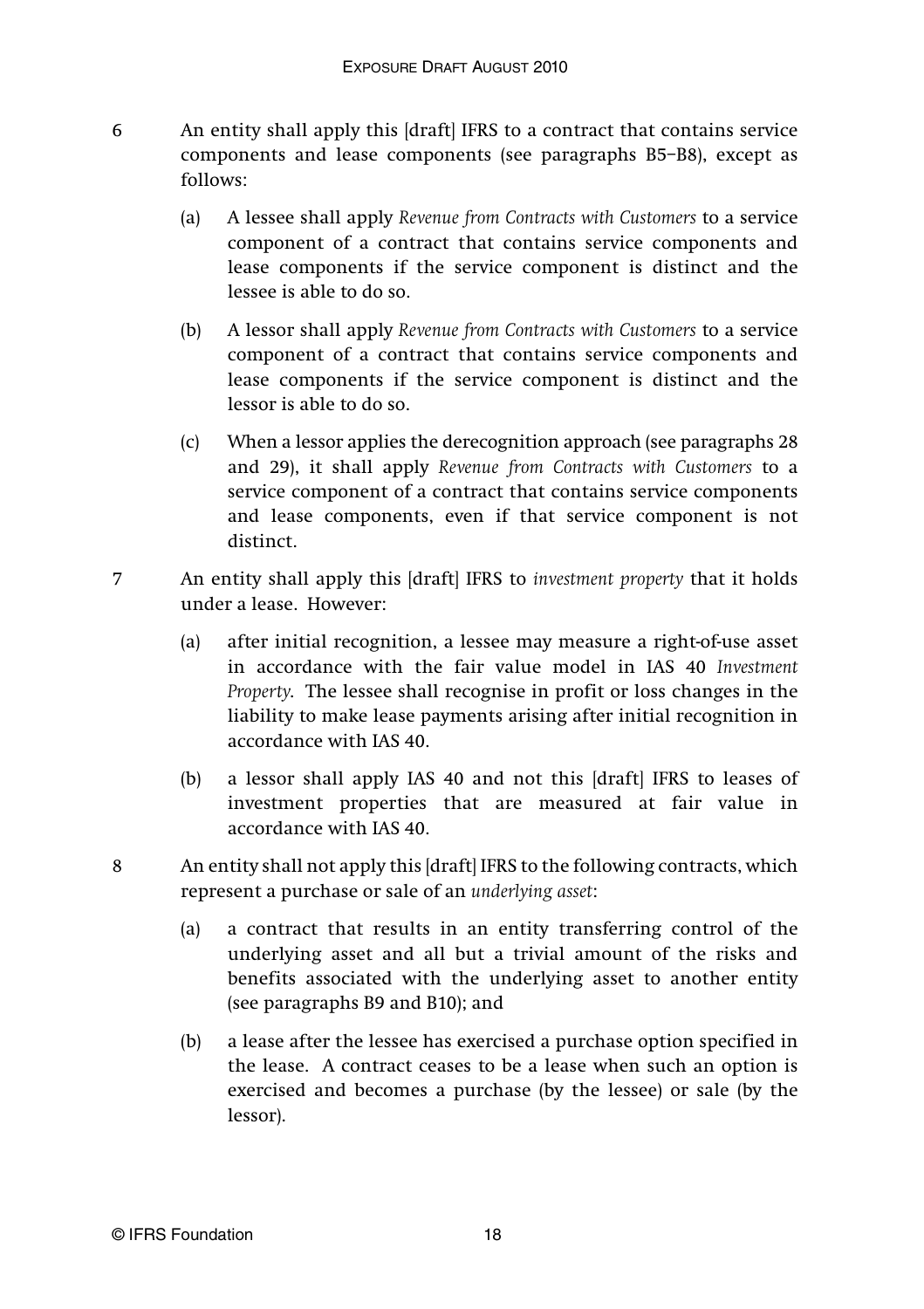9 Except as specified in paragraphs 30 and 46, an underlying asset in a lease is not within the scope of this [draft] IFRS.

#### **Lessee**

# **Recognition**

- **10 At the date of commencement of a lease, a lessee shall recognise in the statement of financial position a right-of-use asset and a liability to make** *lease payments***.**
- **11 A lessee shall recognise the following items in the statement of comprehensive income, except to the extent that another IFRS requires or permits its inclusion in the cost of an asset:**
	- **(a) interest expense on the liability to make lease payments (see paragraph 16(a)).**
	- **(b) amortisation of the right-of-use asset (see paragraphs 16(b) and 20).**
	- **(c) revaluation gains and losses as required by IAS 38, when a right-of-use asset is revalued in accordance with paragraph 21 (see paragraphs 21–23).**
	- **(d) any changes in the liability to make lease payments resulting from reassessment of the expected amount of** *contingent rentals* **or expected payments under term option penalties and** *residual value guarantees* **relating to current or prior periods (see paragraph 18(a)).**
	- **(e) any impairment losses on a right-of-use asset (see paragraph 24).**

#### **Measurement**

#### **Initial measurement**

- **12 At the date of inception of the lease, a lessee shall measure:**
	- **(a) the liability to make lease payments at the present value of the lease payments (see paragraphs 13–15), discounted using the** *lessee's incremental borrowing rate* **or, if it can be readily determined, the** *rate the lessor charges the lessee* **(see paragraph B11).**
	- **(b) the right-of-use asset at the amount of the liability to make lease payments, plus any** *initial direct costs* **incurred by the lessee (see paragraphs B14 and B15).**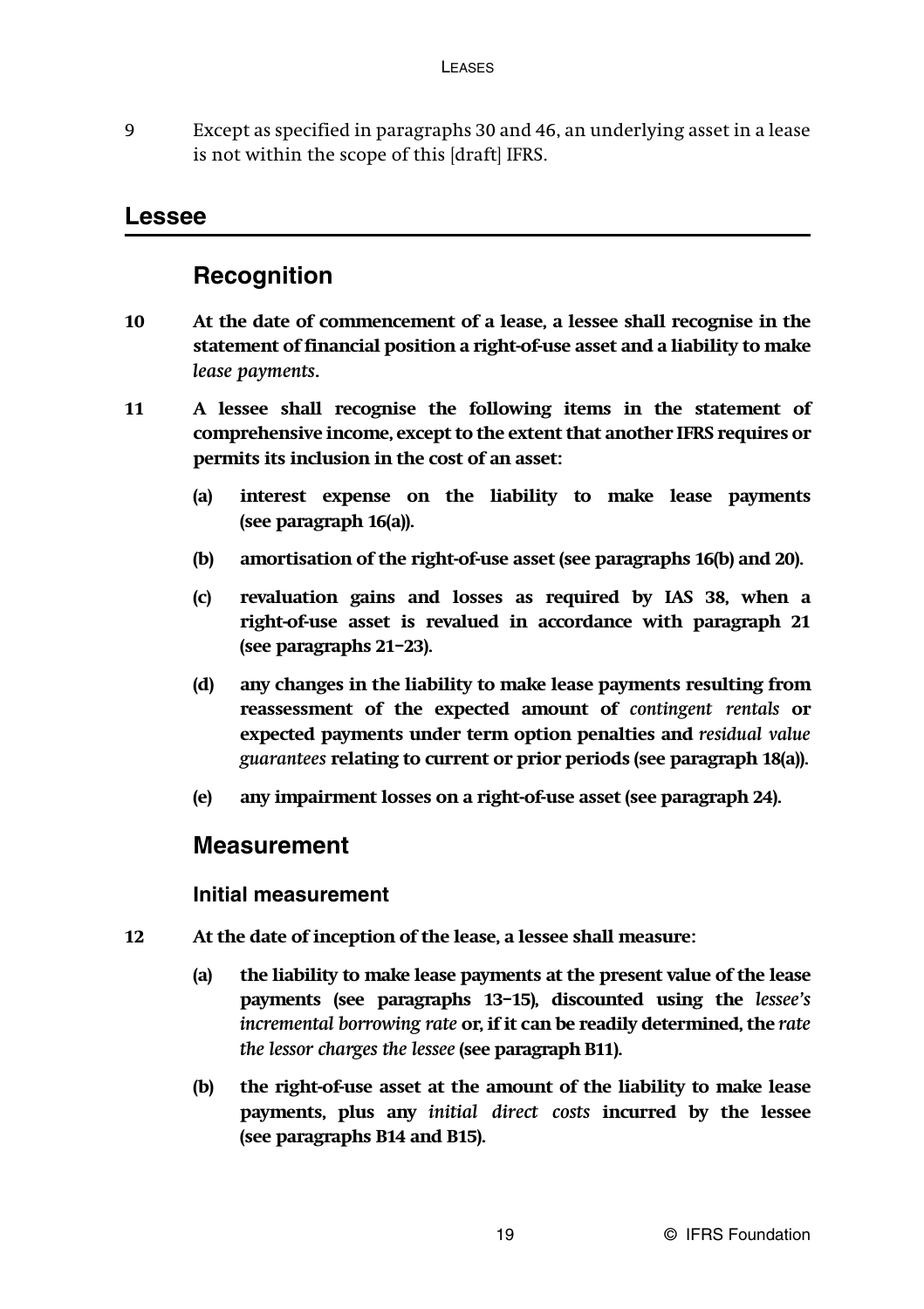#### Present value of lease payments

- 13 A lessee shall determine the *lease term* by estimating the probability of occurrence for each possible term, taking into account the effect of any options to extend or terminate the lease (see paragraphs B16–B20).
- 14 A lessee shall determine the present value of lease payments payable during the lease term determined in accordance with paragraph 13 on the basis of expected outcome, determined using all relevant information. The expected outcome is the present value of the probability-weighted average of the cash flows for a reasonable number of outcomes (see paragraph B21). In determining the present value of lease payments payable, a lessee shall include:
	- (a) an estimate of contingent rentals payable. If the contingent rentals depend on an index or a rate, the lessee shall determine the expected lease payments using readily available forward rates or indices. If forward rates or indices are not readily available, the lessee shall use the prevailing rates or indices.
	- (b) an estimate of amounts payable to the lessor under residual value guarantees. Residual value guarantees that are provided by an unrelated third party are not lease payments.
	- (c) an estimate of expected payments to the lessor under term option penalties.
- 15 The exercise price of a purchase option included in a lease is not a lease payment and the purchase option is not included in determining the present value of lease payments payable.

#### **Subsequent measurement**

- **16 After the date of commencement of the lease, a lessee shall measure:** 
	- **(a) the liability to make lease payments at amortised cost using the** *effective interest method***, subject to the requirements in paragraphs 17–19.**
	- **(b) the right-of-use asset at amortised cost unless paragraphs 21–24 apply.**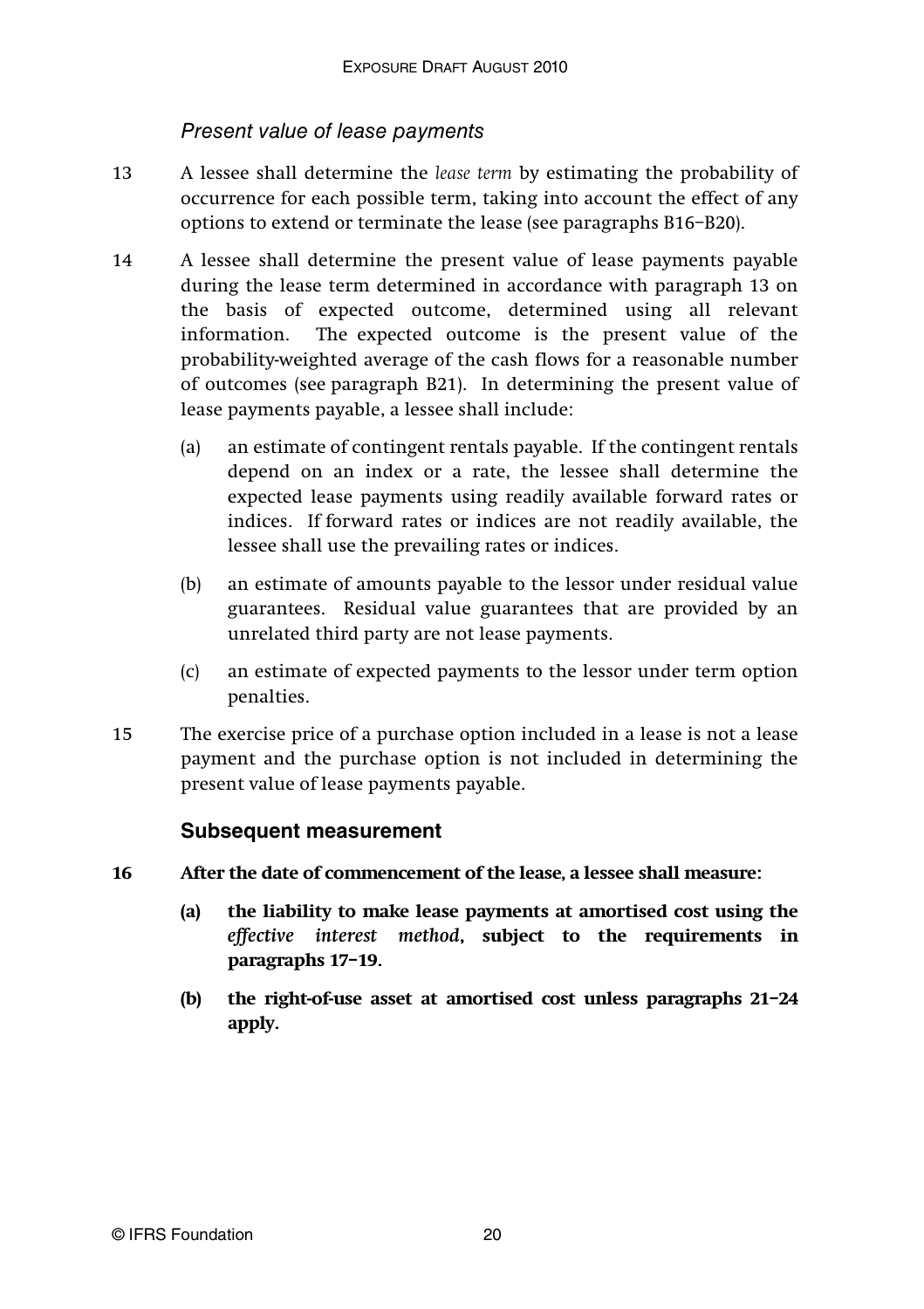#### Reassessment of the liability to make lease payments

- **17 After the date of commencement of the lease, the lessee shall reassess the carrying amount of the liability to make lease payments arising from each lease if facts or circumstances indicate that there would be a significant change in the liability since the previous reporting period. When such indications exist, a lessee shall:**
	- **(a) reassess the length of the lease term in accordance with paragraph 13 and adjust the right-of-use asset to reflect any resulting change to the liability to make lease payments arising from changes to the lease term.**
	- **(b) reassess the expected amount of any contingent rentals and expected payments under term option penalties and residual value guarantees in accordance with paragraph 14. A lessee shall recognise any resulting changes to the liability to make lease payments in accordance with paragraph 18.**
- 18 A lessee shall distinguish changes in contingent rentals and expected payments under term option penalties and residual value guarantees that relate to current or prior periods from those that relate to future periods. A lessee shall recognise changes in the expected amount of such payments:
	- (a) in profit or loss, to the extent that those changes relate to current or prior periods.
	- (b) as an adjustment to the right-of-use asset to the extent that those changes relate to future periods.

For example, when lease payments depend on the amount of the lessee's sales, changes relating to sales in the current or prior periods are recognised in profit or loss, whereas changes relating to expectations of future sales are recognised as an adjustment to the right-of-use asset.

19 A lessee shall not change the rate used to discount the lease payments except to reflect changes in reference interest rates when contingent rentals are based on those reference interest rates. When contingent rentals are based on reference interest rates, a lessee shall recognise any changes to the liability to make lease payments arising from changes in the discount rate in profit or loss.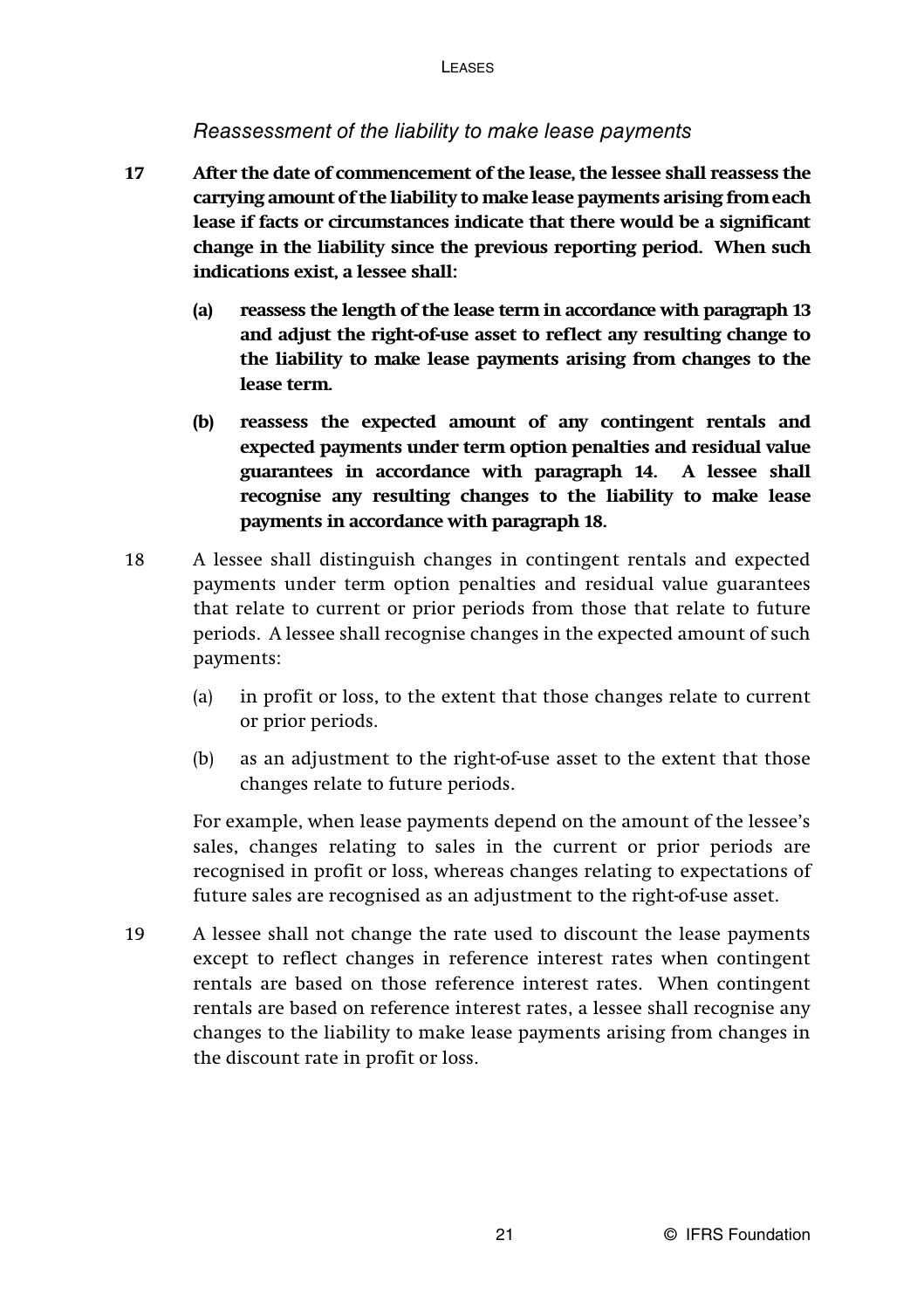#### Amortisation of the right-of-use asset

20 If a lessee measures the right-of-use asset at amortised cost, it shall amortise the asset on a systematic basis from the date of commencement of the lease to the end of the lease term or over the useful life of the underlying asset if shorter. The lessee shall select the amortisation method and review the amortisation period and amortisation method in accordance with IAS 38.

#### Revaluation of the right-of-use asset

- 21 A lessee may measure a right-of-use asset at its fair value at the date of revaluation less any amortisation and impairment losses arising after the date of revaluation if it revalues all owned assets in that class of property, plant and equipment, in accordance with IAS 16 *Property, Plant and Equipment*. For the purposes of this revaluation, fair value need not be determined by reference to an active market. If a lessee measures a right-of-use asset at a revalued amount, it shall revalue all right-of-use assets relating to the class of property, plant and equipment to which the underlying asset belongs.
- 22 If the lessee revalues a right-of-use asset in accordance with paragraph 21, it shall perform revaluations with such regularity that at the end of the reporting period the carrying amount of the asset does not differ materially from its fair value.
- 23 If the lessee revalues a right-of-use asset in accordance with paragraph 21, it shall recognise gains and losses on revaluation in the statement of comprehensive income in accordance with IAS 38.

#### Impairment of the right-of-use asset

**24 A lessee shall apply IAS 36** *Impairment of Assets* **at each reporting date to determine whether the right-of-use asset is impaired and shall recognise any impairment loss in accordance with IAS 36.** 

### **Presentation**

- 25 A lessee shall present the following items in the statement of financial position:
	- (a) liabilities to make lease payments, separately from other financial liabilities.
	- (b) right-of-use assets as if they were tangible assets within property, plant and equipment or investment property as appropriate, separately from assets that the lessee does not lease.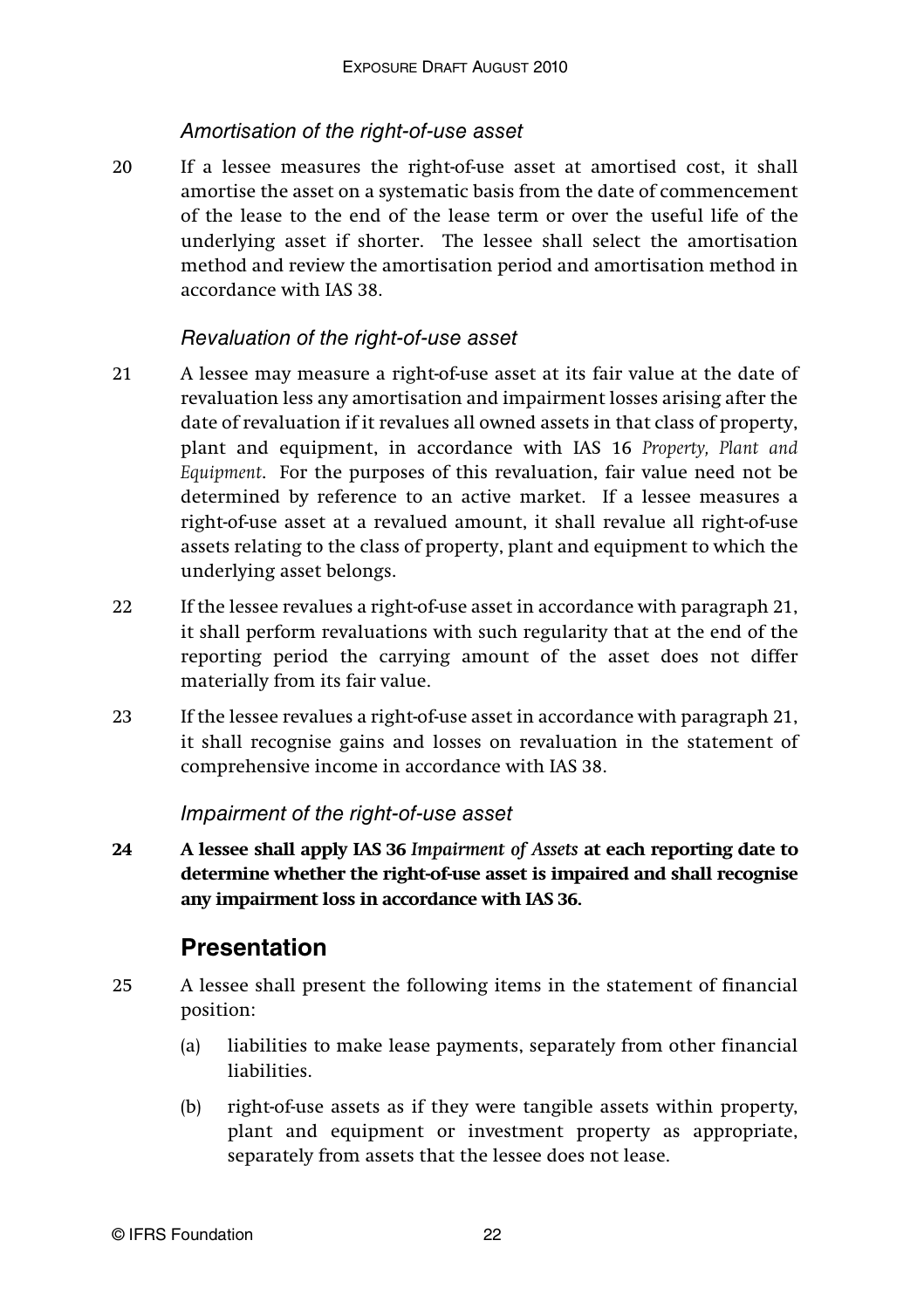- 26 A lessee shall present amortisation of the right-of-use asset and interest expense on the liability to make lease payments separately from other amortisation and interest expense, either in profit or loss or in the notes.
- 27 A lessee shall classify cash payments for leases as financing activities in the statement of cash flows and present them separately from other financing cash flows.

### **Lessor**

# **When to apply the performance obligation or derecognition approach**

- 28 At the date of inception of the lease, a lessor shall assess whether a lease is accounted for in accordance with the performance obligation approach or the derecognition approach on the basis of whether the lessor retains exposure to significant risks or benefits associated with the underlying asset either:
	- (a) during the expected term of the lease; or
	- (b) after the expected term of the lease by having the expectation or ability to generate significant returns by re-leasing or selling the underlying asset

(see paragraphs B22–B27).

29 If a lessor retains exposure to significant risks or benefits associated with an underlying asset, the lessor shall apply the performance obligation approach to the lease. If a lessor does not retain exposure to significant risks or benefits associated with an underlying asset, the lessor shall apply the derecognition approach to the lease. A lessor shall not change the lessor accounting approach after the date of inception of the lease.

# **Recognition: performance obligation approach**

- **30 At the date of commencement of a lease, a lessor shall recognise in the statement of financial position a right to receive lease payments and a** *lease liability***. The lessor shall not derecognise the underlying asset.**
- **31 A lessor shall recognise the following items in profit or loss:**
	- **(a) interest income on the right to receive lease payments (see paragraph 37(a)).**
	- **(b) lease income as the lease liability is satisfied (see paragraph 37(b)).**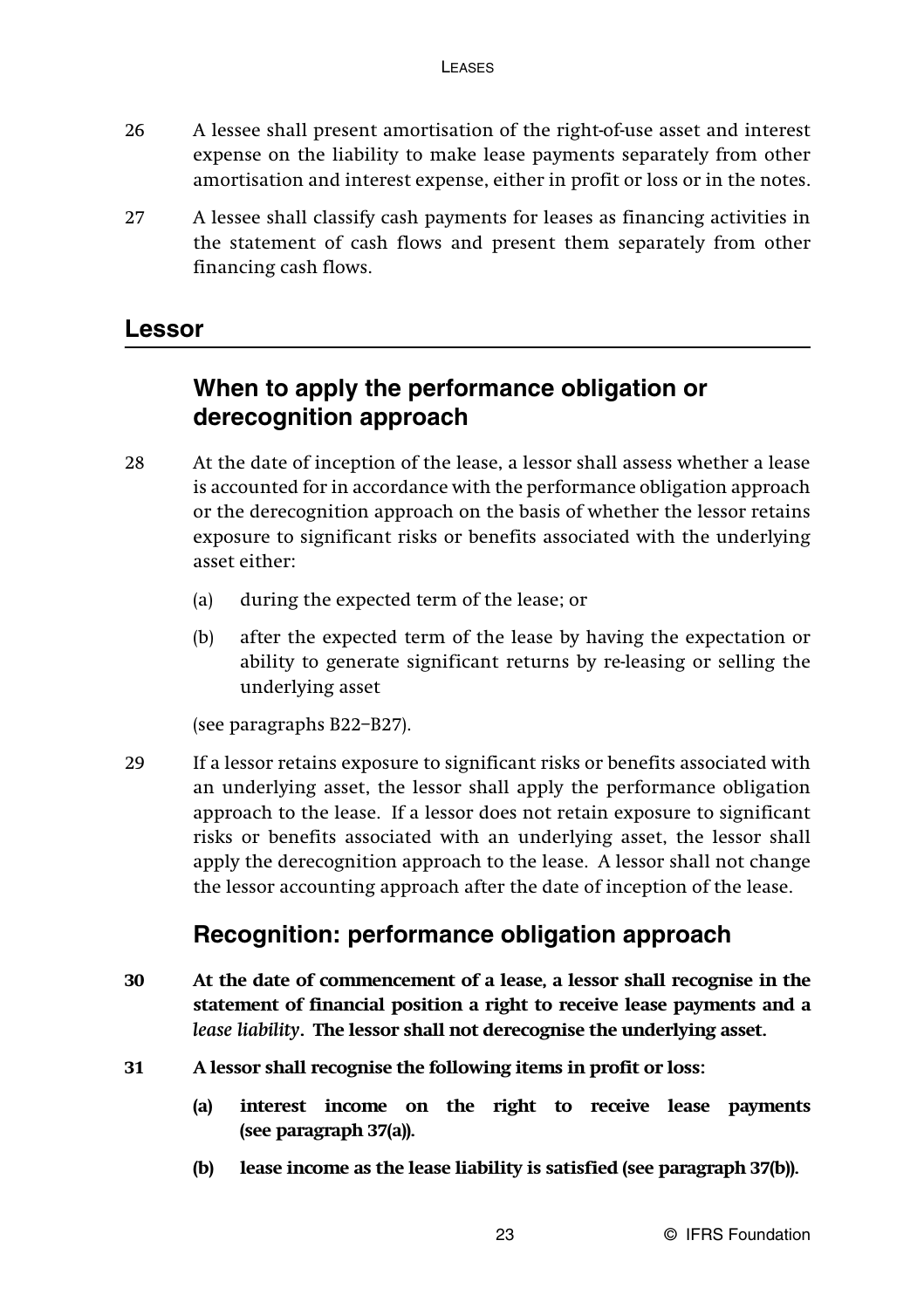- **(c) any changes in the lease liability resulting from reassessment of the expected amount of contingent rentals and expected payments under term option penalties and residual value guarantees when the lessor satisfies that liability (see paragraphs 39 and 40).**
- **(d) any impairment losses on the right to receive lease payments (see paragraph 41).**
- 32 A lessor shall classify lease income as revenue if it arises in the course of a lessor's ordinary activities.

# **Measurement: performance obligation approach**

#### **Initial measurement**

- **33 At the date of inception of the lease, a lessor shall measure:**
	- **(a) the right to receive lease payments at the present value of the lease payments (see paragraphs 34–36), discounted using the rate the lessor charges the lessee (see paragraph B12).**
	- **(b) the lease liability at the amount of the right to receive lease payments, plus any initial direct costs incurred by the lessor (see paragraphs B14 and B15).**

Present value of lease payments

- 34 A lessor shall determine the lease term by estimating the probability of occurrence for each possible term, taking into account the effect of any options to extend or terminate the lease (see paragraphs B16–B20).
- 35 A lessor shall determine the present value of the lease payments receivable during the lease term determined in accordance with paragraph 34 on the basis of expected outcome, determined using all relevant information. The expected outcome is the present value of the probability-weighted average of the cash flows for a reasonable number of outcomes (see paragraph B21). In determining the present value of lease payments receivable, a lessor shall include:
	- (a) an estimate of contingent rentals receivable that the lessor can measure reliably. If the contingent rentals depend on an index or a rate, the lessor shall determine the expected lease payments using readily available forward rates or indices. If forward rates or indices are not readily available, the lessor shall use the prevailing rates or indices.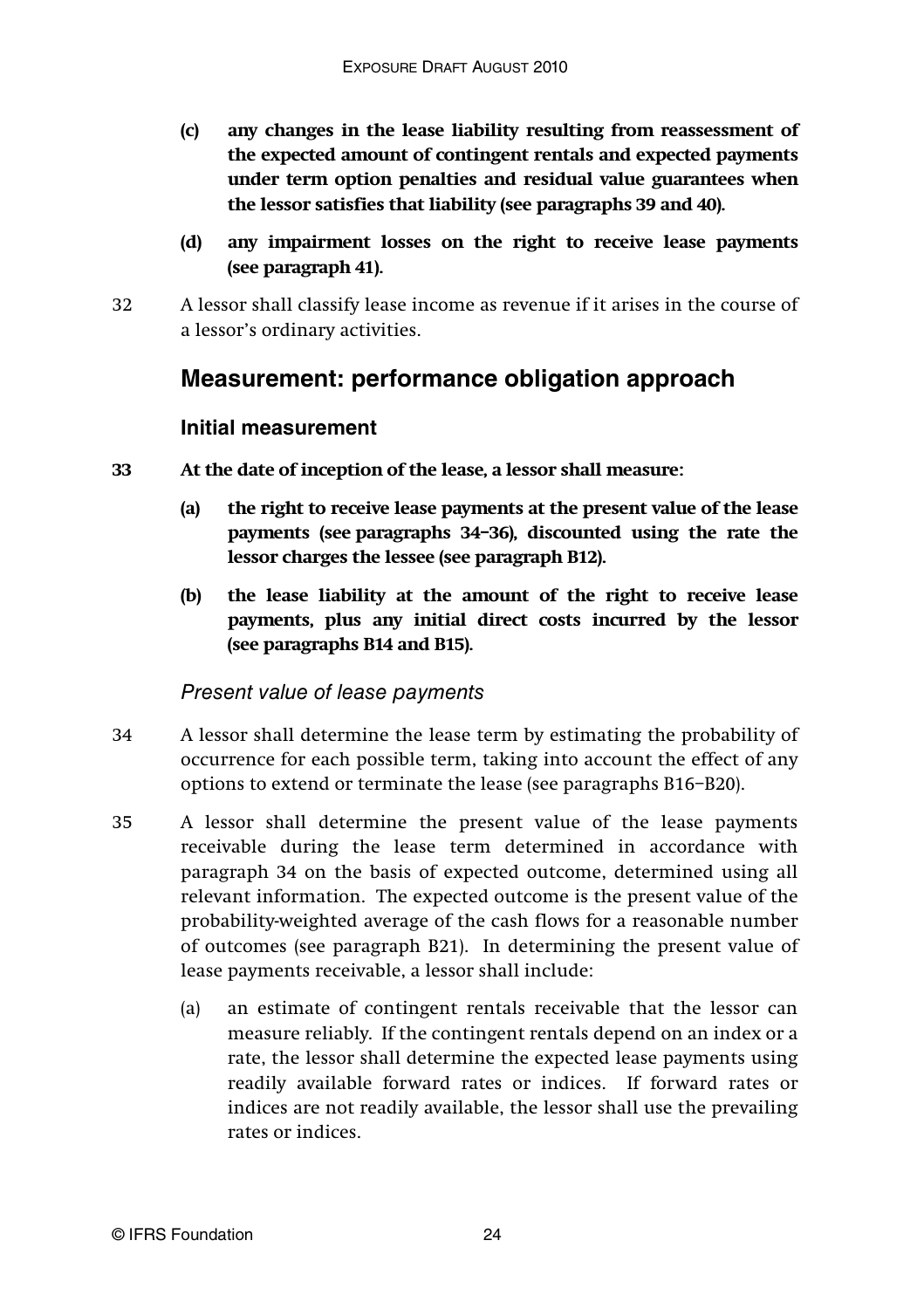- (b) an estimate of amounts receivable from the lessee under residual value guarantees that the lessor can measure reliably. Residual value guarantees that are provided by an unrelated third party are not lease payments.
- (c) an estimate of expected payments from the lessee under term option penalties.
- 36 The exercise price of a purchase option included in a lease is not a lease payment and the purchase option is not included in determining the present value of lease payments receivable.

#### **Subsequent measurement**

- **37 After the date of commencement of the lease, a lessor shall measure:**
	- **(a) the right to receive lease payments at amortised cost using the effective interest method, unless paragraph 39 or 41 applies.**
	- **(b) the remaining lease liability determined on the basis of the pattern of use of the underlying asset by the lessee. If the lessor cannot determine reliably the remaining lease liability in a systematic and rational manner on the basis of the pattern of use of the underlying asset by the lessee (see paragraph 38), it shall use the straight-line method.**
- 38 Systematic and rational methods of determining the lessor's remaining liability, other than the straight-line method, include:
	- (a) output methods in which the pattern of use of the underlying asset is based on the number of units produced by the lessee (for example, units delivered, contract milestones, or estimates of goods or services transferred to date relative to the total goods or services to be transferred).
	- (b) input methods in which the pattern of use of the underlying asset is based on the efforts expended to date by the lessee (for example, machine hours used), relative to total efforts expected to be expended over the lease term.

#### Reassessment of the right to receive lease payments

**39 After the date of commencement of the lease, the lessor shall reassess the carrying amount of the right to receive lease payments arising from each lease if facts or circumstances indicate that there would be a significant change in the right to receive lease payments since the previous reporting period. When such indications exist, a lessor shall:**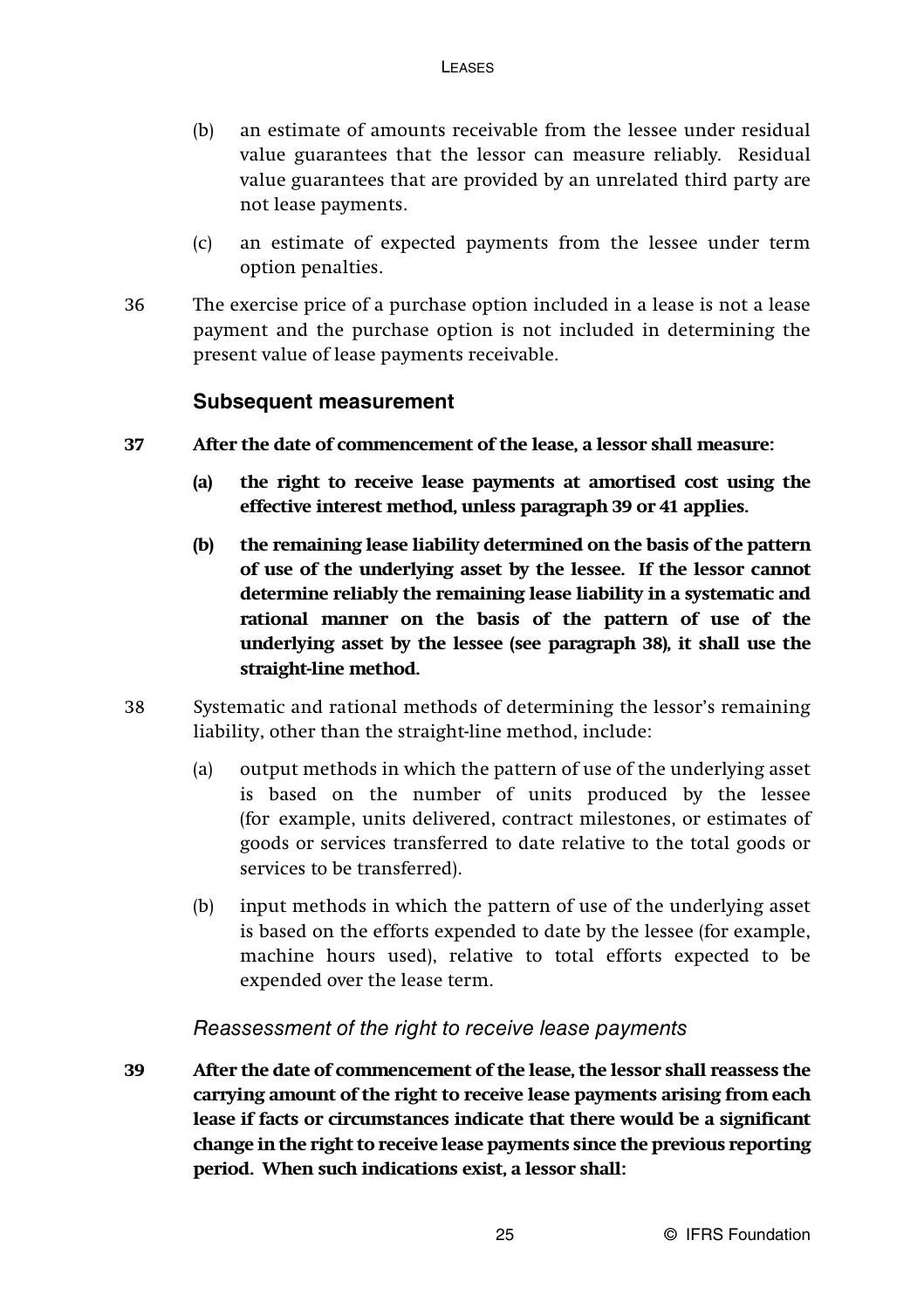- **(a) reassess the length of the lease term in accordance with paragraph 34 and adjust the lease liability to reflect any change to the right to receive lease payments arising from changes to the lease term (see paragraph B28).**
- **(b) reassess the expected amount of any contingent rentals and expected payments under term option penalties and residual value guarantees that the lessor can measure reliably in accordance with paragraph 35. A lessor shall recognise any resulting changes to the right to receive lease payments:**
	- **(i) in profit or loss to the extent that the lessor has satisfied the related lease liability.**
	- **(ii) as an adjustment to the lease liability to the extent that the lessor has not satisfied the related lease liability. However, the lessor shall recognise any changes that would reduce that liability below zero in profit or loss.**
- 40 A lessor shall not change the rate used to discount the lease payments except to reflect changes in reference interest rates when contingent rentals are based on those reference interest rates. When contingent rentals are based on reference interest rates, a lessor shall recognise any changes to the right to receive lease payments arising from changes in the discount rate in profit or loss.

#### Impairment of the right to receive lease payments

**41 A lessor shall apply IAS 39 at each reporting date to determine whether the right to receive lease payments is impaired and shall recognise any impairment loss in profit or loss.** 

# **Presentation: performance obligation approach**

- 42 A lessor shall present the following items together in the statement of financial position:
	- (a) underlying assets.
	- (b) rights to receive lease payments.
	- (c) lease liabilities.
	- (d) the total of (a)–(c) as a net lease asset or a net lease liability.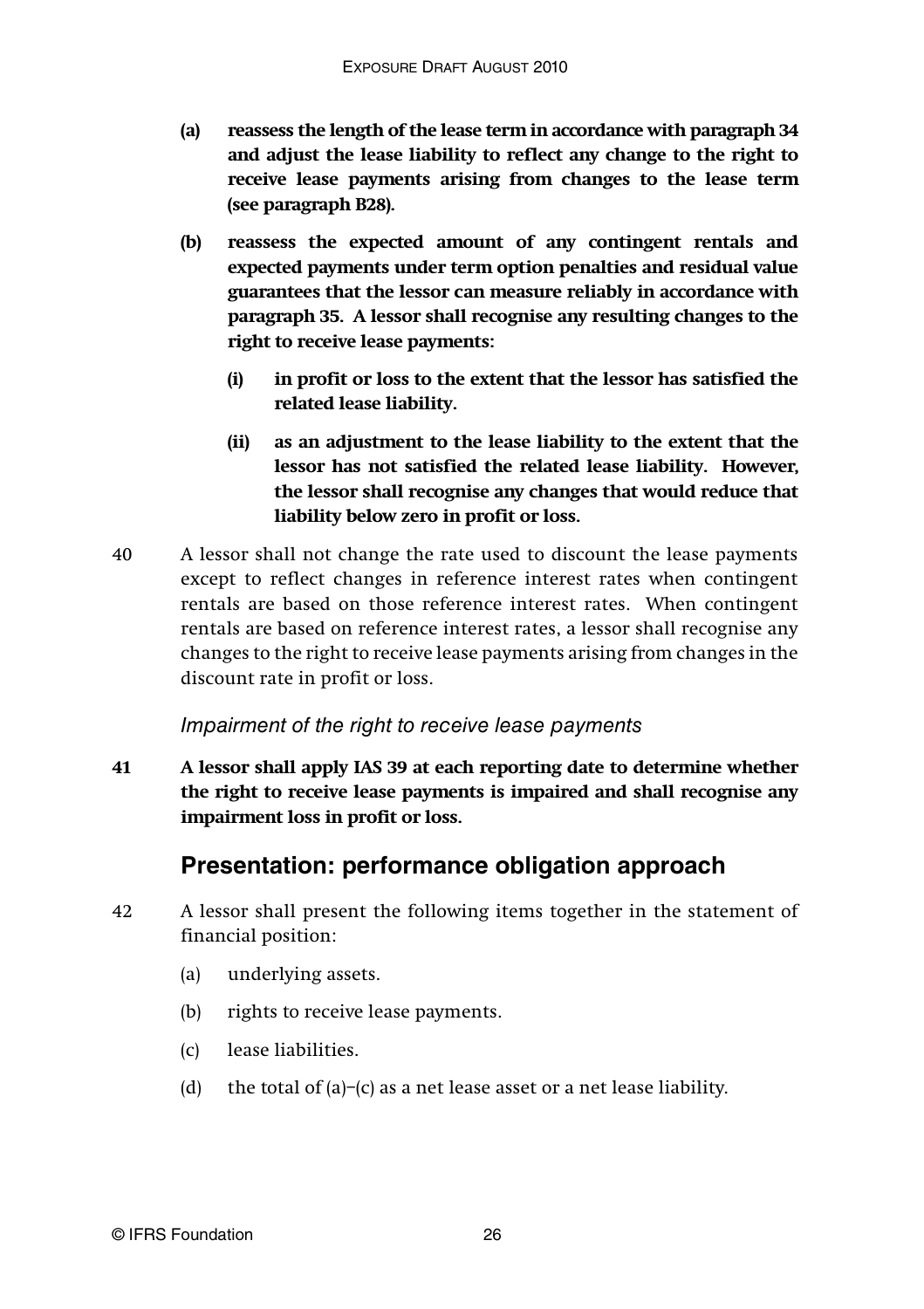- 43 An intermediate lessor shall present the liability to make lease payments under a head lease separately from other assets and liabilities arising from the sublease and shall present the following items together in the statement of financial position:
	- (a) right-of-use assets (which are the underlying assets in subleases).
	- (b) rights to receive lease payments under subleases.
	- (c) lease liabilities.
	- (d) the total of  $(a)$ – $(c)$  as a net lease asset or a net lease liability

(see paragraph B29).

- 44 A lessor shall present in profit or loss interest income on a right to receive lease payments, lease income resulting from satisfaction of a lease liability and depreciation expense on an underlying asset separately from other interest income, income and depreciation expense.
- 45 A lessor shall classify the cash receipts from lease payments as operating activities in the statement of cash flows. If the lessor:
	- (a) applies the direct method, it shall present those cash receipts separately from other cash flows from operating activities.
	- (b) applies the indirect method, it shall present changes in the right to receive lease payments separately from the changes in other operating receivables.

#### **Recognition: derecognition approach**

- **46 At the date of commencement of a lease, a lessor shall:**
	- **(a) recognise a right to receive lease payments in the statement of financial position.**
	- **(b) derecognise from the statement of financial position the portion of the carrying amount of the underlying asset that represents the lessee's right to use the underlying asset during the term of the lease (see paragraph 50).**
	- **(c) reclassify as a** *residual asset* **the remaining portion of the carrying amount of the underlying asset that represents the rights in the underlying asset that the lessor retains (see paragraph 50).**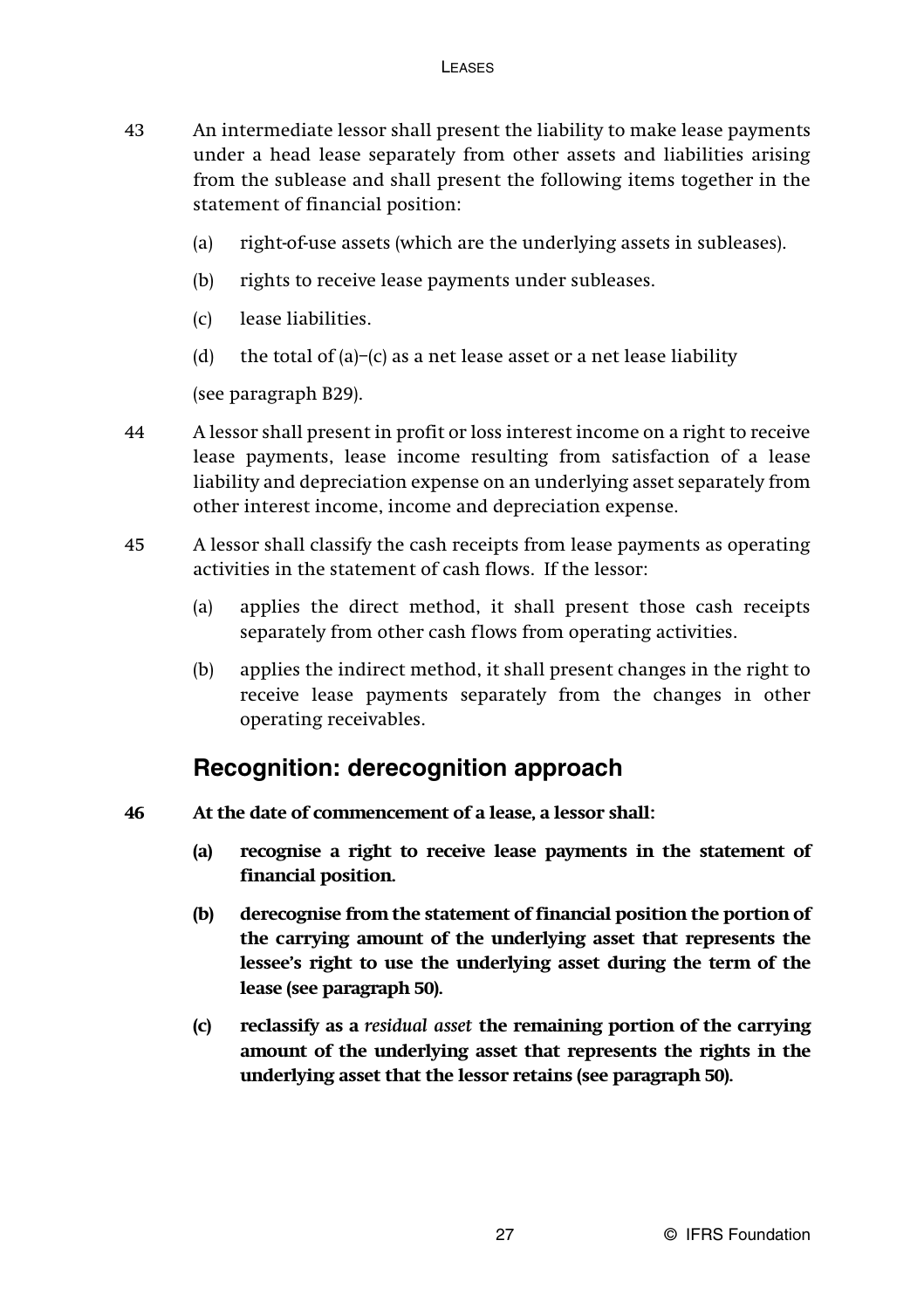- **47 A lessor shall recognise the following items in profit or loss:**
	- **(a) lease income representing the present value of the lease payments and lease expense representing the cost of the portion of the underlying asset that is derecognised at the date of commencement of the lease.**
	- **(b) interest income on the right to receive lease payments (see paragraph 54).**
	- **(c) lease income and lease expense upon any reassessment of the lease term required by paragraph 56(a).**
	- **(d) any changes in the right to receive lease payments resulting from reassessment of the expected amount of contingent rentals and expected payments under term option penalties and residual value guarantees required by paragraph 56(b).**
	- **(e) any impairment losses on the right to receive lease payments or the residual asset (see paragraphs 58 and 59).**
- 48 A lessor shall classify lease income as revenue and lease expense as cost of sales if that income and expense arise in the course of a lessor's ordinary activities.

# **Measurement: derecognition approach**

#### **Initial measurement**

- **49 At the date of inception of the lease, a lessor shall measure:**
	- **(a) the right to receive lease payments at the sum of the present value of the lease payments (see paragraphs 51–53), discounted using the rate the lessor charges the lessee (see paragraph B12), and any initial direct costs incurred by the lessor (see paragraphs B14 and B15).**
	- **(b) the residual asset at an allocated amount of the carrying amount of the underlying asset (see paragraph 50).**
- 50 A lessor shall determine the amount derecognised and the initial carrying amount of the residual asset by allocating the carrying amount of the underlying asset at the date of inception of the lease in proportion to the fair value of the rights that have been transferred and the fair value of the rights that have been retained by the lessor. Therefore, the amount derecognised by the lessor is the carrying amount of the underlying asset multiplied by the fair value of the right to receive lease payments divided by the fair value of the underlying asset (all determined at the date of inception of the lease).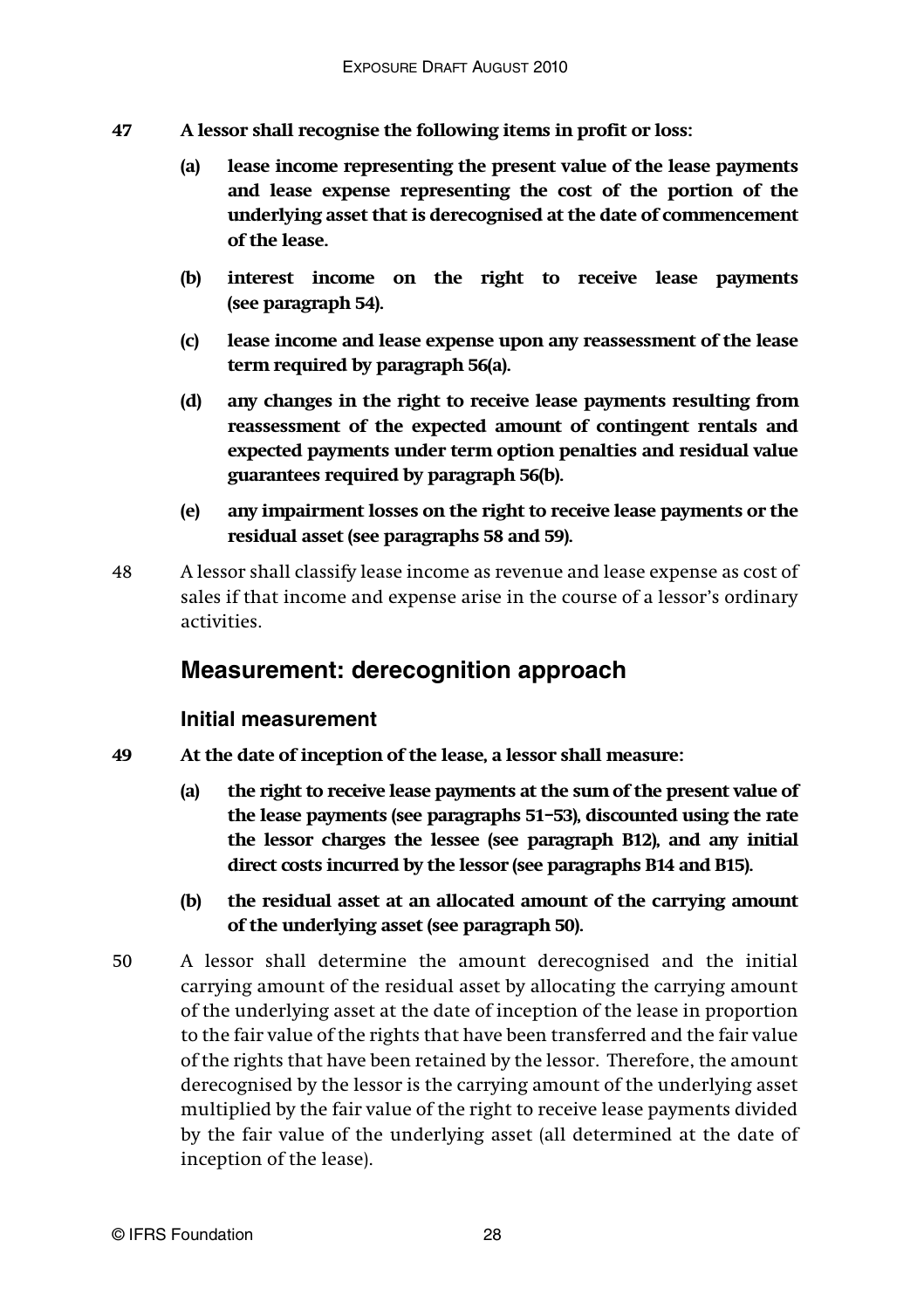#### Present value of lease payments

- 51 A lessor shall determine the lease term by estimating the probability of occurrence for each possible term, taking into account the effect of any options to extend or terminate the lease (see paragraphs B16–B20).
- 52 A lessor shall determine the present value of lease payments receivable during the lease term determined in accordance with paragraph 51 on the basis of expected outcome, determined using all relevant information. The expected outcome is the present value of the probability-weighted average of the cash flows for a reasonable number of outcomes (see paragraph B21). In determining the present value of lease payments receivable, a lessor shall include:
	- (a) an estimate of contingent rentals receivable that the lessor can measure reliably. If the contingent rentals depend on an index or a rate, the lessor shall determine the expected lease payments using readily available forward rates. If forward rates are not readily available, the lessor shall use the prevailing rates or indices.
	- (b) an estimate of the amounts receivable from the lessee under residual value guarantees that the lessor can measure reliably. Residual value guarantees that are provided by an unrelated third party are not lease payments.
	- (c) an estimate of expected payments from the lessee under term option penalties.
- 53 The exercise price of a purchase option included in a lease is not a lease payment, and the purchase option is not included in determining the present value of lease payments receivable.

#### **Subsequent measurement**

- **54 After the date of commencement of the lease, a lessor shall measure the right to receive lease payments at amortised cost using the effective interest method, unless paragraph 56(a) or 58 applies.**
- **55 A lessor shall not remeasure the residual asset unless paragraph 56(a) or 59 applies.**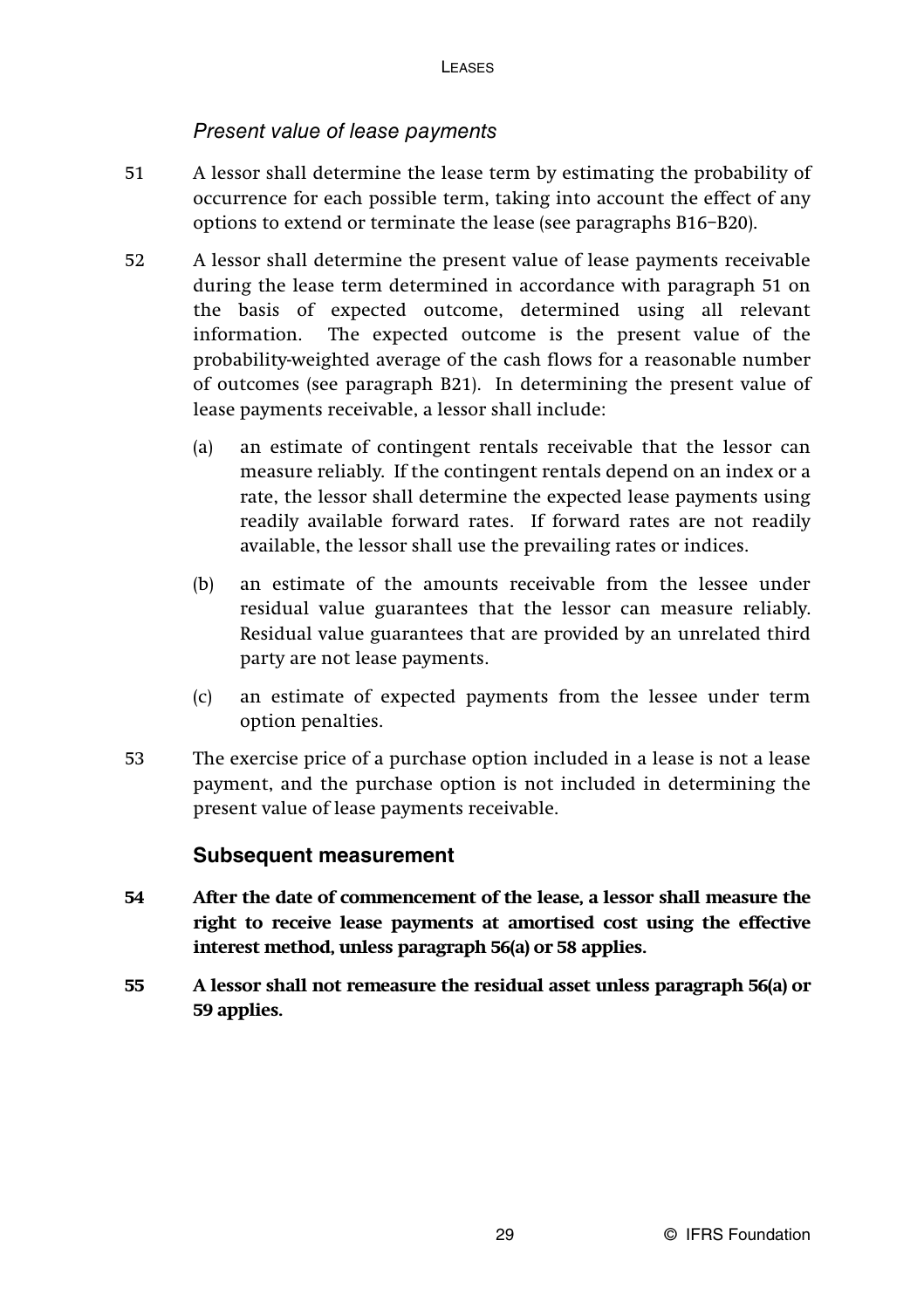#### Reassessment of the right to receive lease payments

- **56 After the date of commencement of the lease, the lessor shall reassess the carrying amount of the right to receive lease payments arising from each lease if facts or circumstances indicate that there would be a significant change in the right to receive lease payments since the previous reporting period. When such indications exist, a lessor shall:**
	- **(a) reassess the length of the lease term in accordance with paragraph 51. When that reassessment results in a change to the residual asset, the lessor shall allocate those changes to the rights derecognised and the residual asset in accordance with paragraph 50 and adjust the carrying amount of the residual asset accordingly (see paragraph B30).**
	- **(b) reassess the expected amount of any contingent rentals and any expected payments under term option penalties and residual value guarantees that the lessor can measure reliably in accordance with paragraph 52. A lessor shall recognise any resulting changes in the expected amount of the right to receive lease payments in profit or loss.**
- 57 A lessor shall not change the rate used to discount lease payments except to reflect changes in reference interest rates when contingent rentals depend on those reference interest rates. When contingent rentals are based on reference interest rates, a lessor shall recognise any changes arising from changes in the discount rate in profit or loss.

Impairment of the right to receive lease payments and the residual asset

- **58 A lessor shall apply IAS 39 at each reporting date to determine whether the right to receive lease payments is impaired. A lessor shall recognise any impairment loss in profit or loss.**
- **59 A lessor shall apply IAS 36 at each reporting date to determine whether the residual asset is impaired. A lessor shall recognise any impairment loss in profit or loss.**

# **Presentation: derecognition approach**

- 60 A lessor shall present the following items in the statement of financial position:
	- (a) rights to receive lease payments, separately from other financial assets, distinguishing those that arise under a sublease.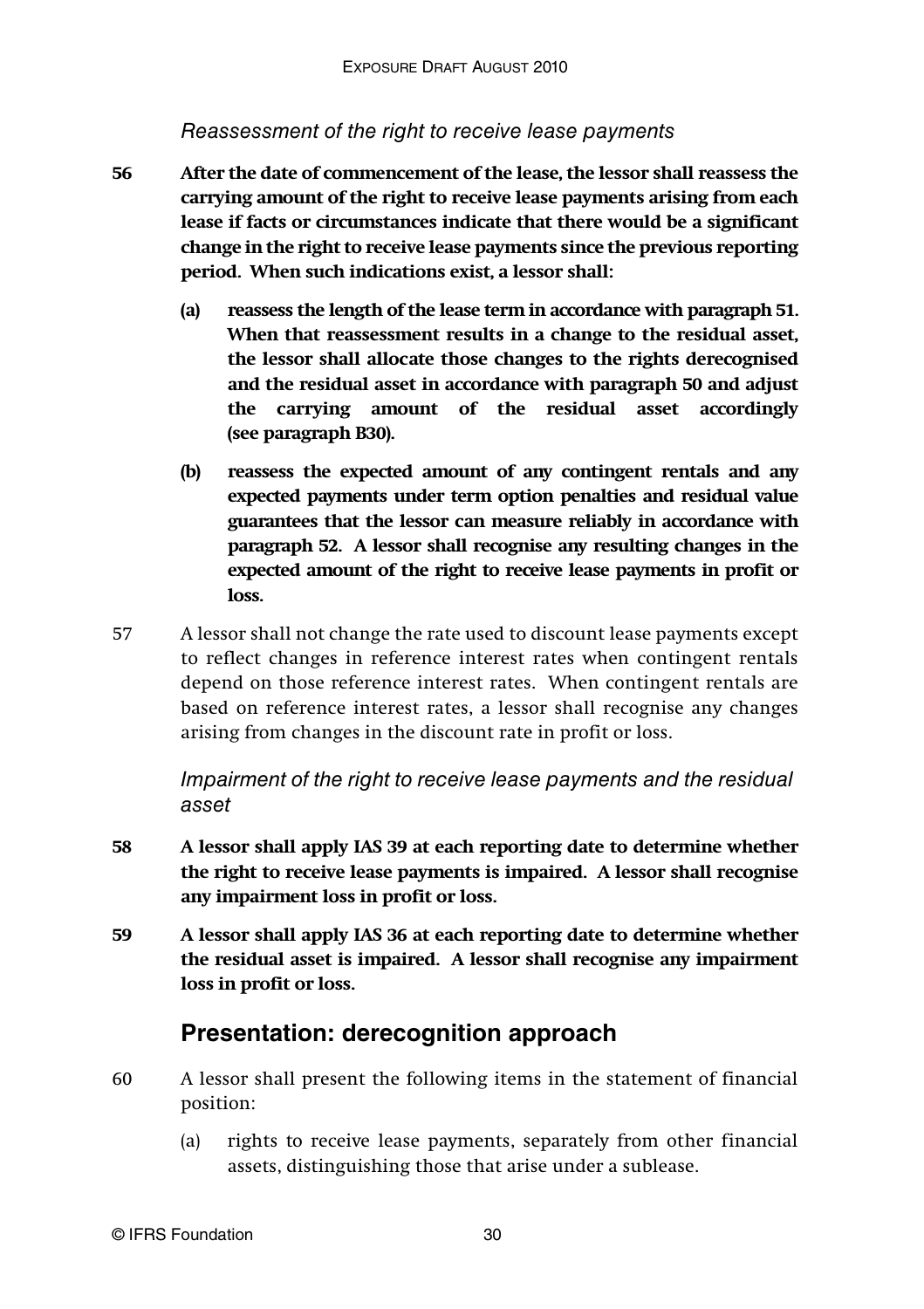- (b) residual assets, separately within property, plant and equipment, distinguishing those that arise under a sublease.
- 61 A lessor shall present lease income and lease expense in profit or loss either in separate line items or net in a single line item so that it provides information that reflects the lessor's business model. For example:
	- (a) if a lessor's business model uses leases as an alternative means of realising value from the goods it would otherwise sell, the lessor shall present lease income and lease expense in separate line items. Many manufacturers and dealers regard the lease of an asset as equivalent to selling the asset. Those lessors would present revenue and cost of sales so that income and expenses from sold and leased items are presented consistently.
	- (b) if a lessor's business model uses leases for the purposes of providing finance, the lessor would present lease income and lease expense net in a single line item.
- 62 A lessor shall present in profit or loss interest income from rights to receive lease payments separately from other interest income.
- 63 A lessor shall classify cash receipts from lease payments as operating activities in the statement of cash flows. If a lessor:
	- (a) applies the direct method, it shall present the cash receipts from lease payments separately from other cash flows from operating activities.
	- (b) applies the indirect method, it shall present the changes in the right to receive lease payments separately from changes in other operating receivables.

# **Short-term leases: lessees and lessors**

- 64 At the date of inception of a lease, a lessee that has a *short-term lease* may elect on a lease-by-lease basis to measure, both at initial measurement and subsequently, (a) the liability to make lease payments at the undiscounted amount of the lease payments and (b) the right-of-use asset at the undiscounted amount of lease payments plus initial direct costs. Such lessees shall recognise lease payments in profit or loss over the lease term.
- 65 At the date of inception of a lease, a lessor that has a short-term lease may elect on a lease-by-lease basis not to recognise assets or liabilities arising from a short-term lease in the statement of financial position, nor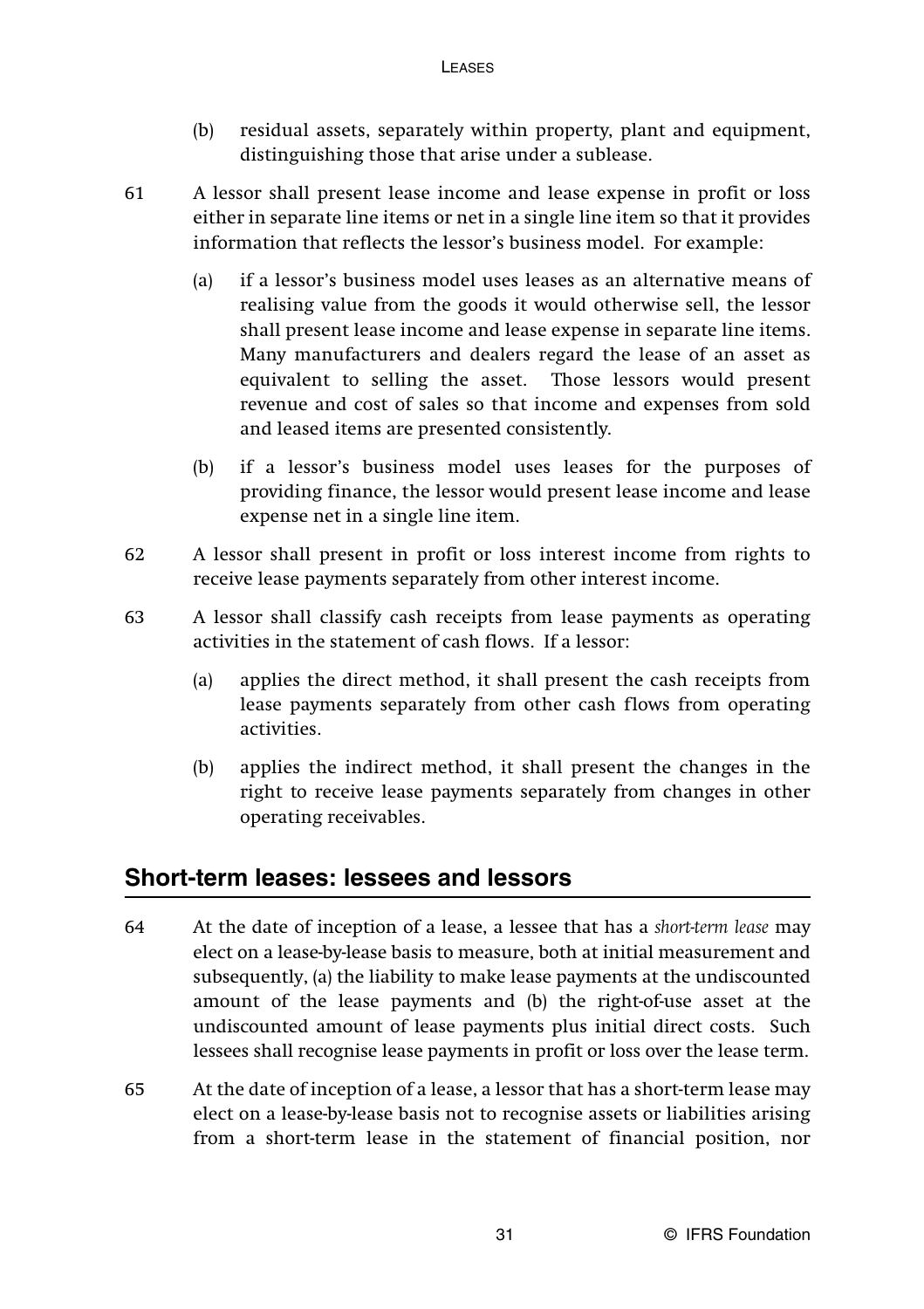derecognise any portion of the underlying asset. Such lessors shall continue to recognise the underlying asset in accordance with other IFRSs and shall recognise lease payments in profit or loss over the lease term.

### **Sale and leaseback transactions**

- 66 If a transferor transfers an asset to another party and leases that asset back from that other party, both the transferor and the transferee shall account for the transfer contract and the lease contract in accordance with paragraphs 67-69 if the contracts are:
	- (a) entered into at or near the same time;
	- (b) negotiated as a package with a single commercial objective; or
	- (c) performed either concurrently or consecutively.
- 67 The transferor shall account for transactions that meet the criteria in paragraph 66 as follows:
	- (a) If the transfer meets the conditions for a sale (see paragraphs B9, B10 and B31), the transferor shall account for the sale in accordance with applicable IFRSs and for the lease in accordance with paragraphs 10–27.
	- (b) If the transfer does not meet the conditions for a sale, the transferor shall account for the contract as a financing. The transferor shall not derecognise the transferred asset and shall recognise any amounts received as a financial liability.
- 68 The transferee shall account for transactions that meet the criteria in paragraph 66 as follows:
	- (a) If the transfer meets the conditions for a purchase (see paragraphs B9, B10 and B31), the transferee shall account for the purchase in accordance with applicable IFRSs and for the lease using the performance obligation approach (see paragraphs 30–45).
	- (b) If the transfer does not meet the conditions for a purchase, the transferee shall not recognise the transferred asset. The transferee shall recognise the amount paid as a receivable in accordance with applicable IFRSs.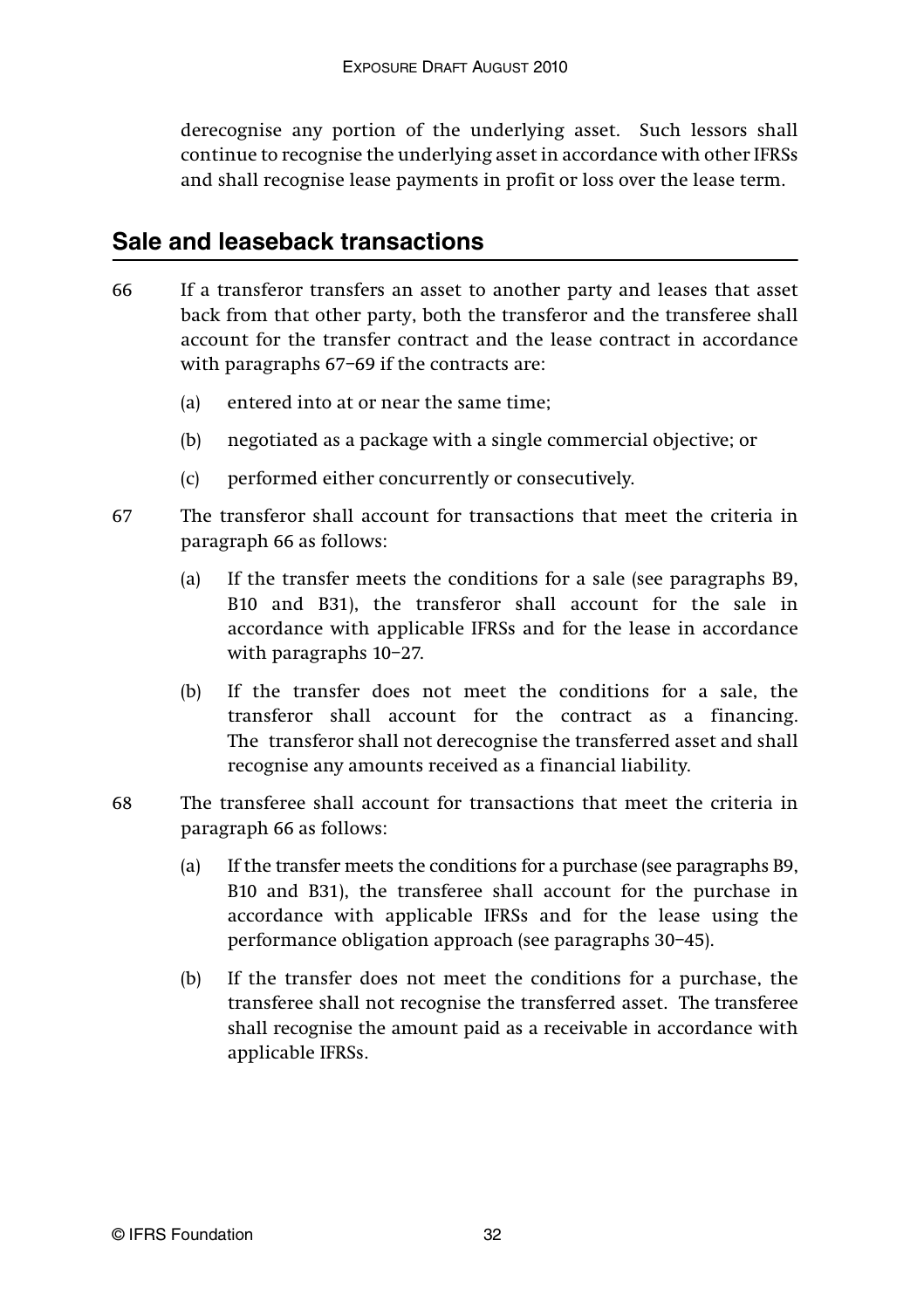- 69 If the consideration for a purchase or sale or the lease payments specified by the leaseback are not at fair value:
	- (a) a transferor shall adjust:
		- (i) the measurement of the right-of-use asset to reflect current market rates for lease payments for that asset.
		- (ii) the gain or loss on disposal of the underlying asset by any difference between the present value of lease payments based on the terms specified in the lease and the present value of the lease payments based on current market rates.
	- (b) a transferee shall adjust the carrying amount of the underlying asset and the lease liability it recognises under the performance obligation approach to reflect current market rates for the lease payments for that lease.

#### **Disclosure**

- **70 An entity shall disclose quantitative and qualitative financial information that:**
	- **(a) identifies and explains the amounts recognised in the financial statements arising from leases; and**
	- **(b) describes how leases may affect the amount, timing and uncertainty of the entity's future cash flows.**
- 71 An entity shall consider the level of detail necessary to satisfy the disclosure requirements in paragraphs 73–86 and how much emphasis to place on each of the various requirements. An entity shall aggregate or disaggregate disclosures so that useful information is not obscured by either the inclusion of a large amount of insignificant detail or the aggregation of items that have different characteristics.
- 72 If the disclosures required by this and other IFRSs do not meet the objectives in paragraph 70, an entity shall disclose the additional information necessary to meet the objectives.

# **Information that identifies and explains the amounts in the financial statements**

- 73 An entity shall disclose:
	- (a) the nature of its lease arrangements, including:
		- (i) a general description of those lease arrangements.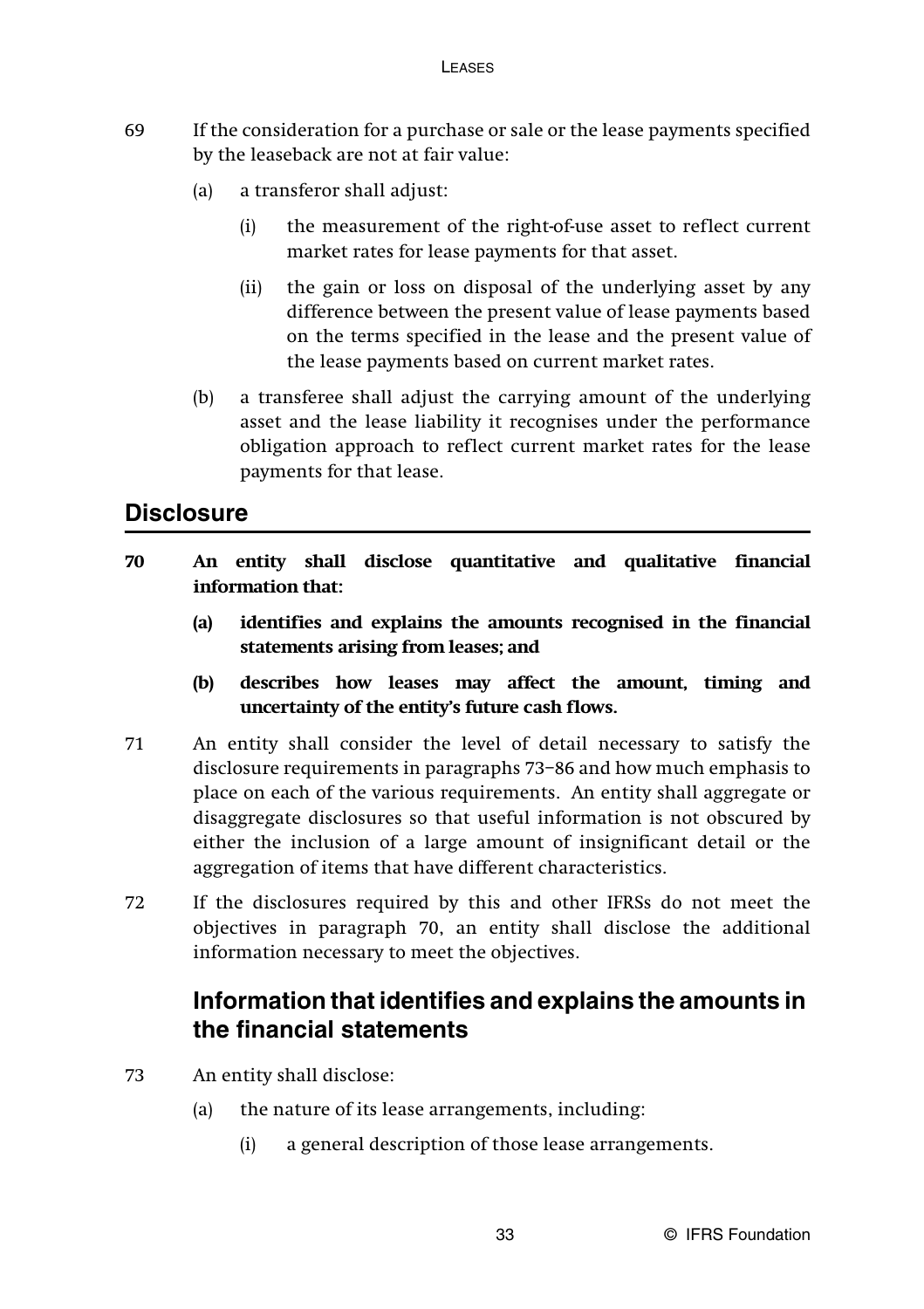- (ii) the basis and terms on which contingent rentals are determined.
- (iii) the existence and terms of options, including for renewal and termination. A lessee shall provide narrative disclosure about the options that were recognised as part of the right-of-use asset and those that were not.
- (iv) the existence and principal terms of any options for the lessee to purchase the underlying asset.
- (v) information about assumptions and judgements relating to amortisation methods and changes to those assumptions and judgements.
- (vi) the existence and terms of residual value guarantees.
- (vii) initial direct costs incurred during the reporting period and included in the measurement of the right-of-use asset or right to receive lease payments.
- (viii) the restrictions imposed by lease arrangements, such as those relating to dividends, additional debt and further leasing.
- (b) information about the principal terms of any lease that has not yet commenced if the lease creates significant rights and obligations for the entity.
- 74 An entity shall identify the nature and amount of significant subleases included in the disclosures provided in accordance with paragraph 73.
- 75 An entity that accounts for short-term leases in accordance with paragraphs 64 and 65 shall disclose that fact and, for lessees, the amount recognised in the statement of financial position for such short-term leases.
- 76 A lessee that enters into a sale and leaseback transaction shall disclose that fact, disclose the terms and conditions for that transaction and identify any gains or losses arising from such transactions separately from gains or losses on other disposals of assets.
- 77 A lessee shall disclose a reconciliation of opening and closing balances of right-of-use assets and liabilities to make lease payments, disaggregated by class of underlying asset. The reconciliation shall show separately the total cash lease payments paid during the period.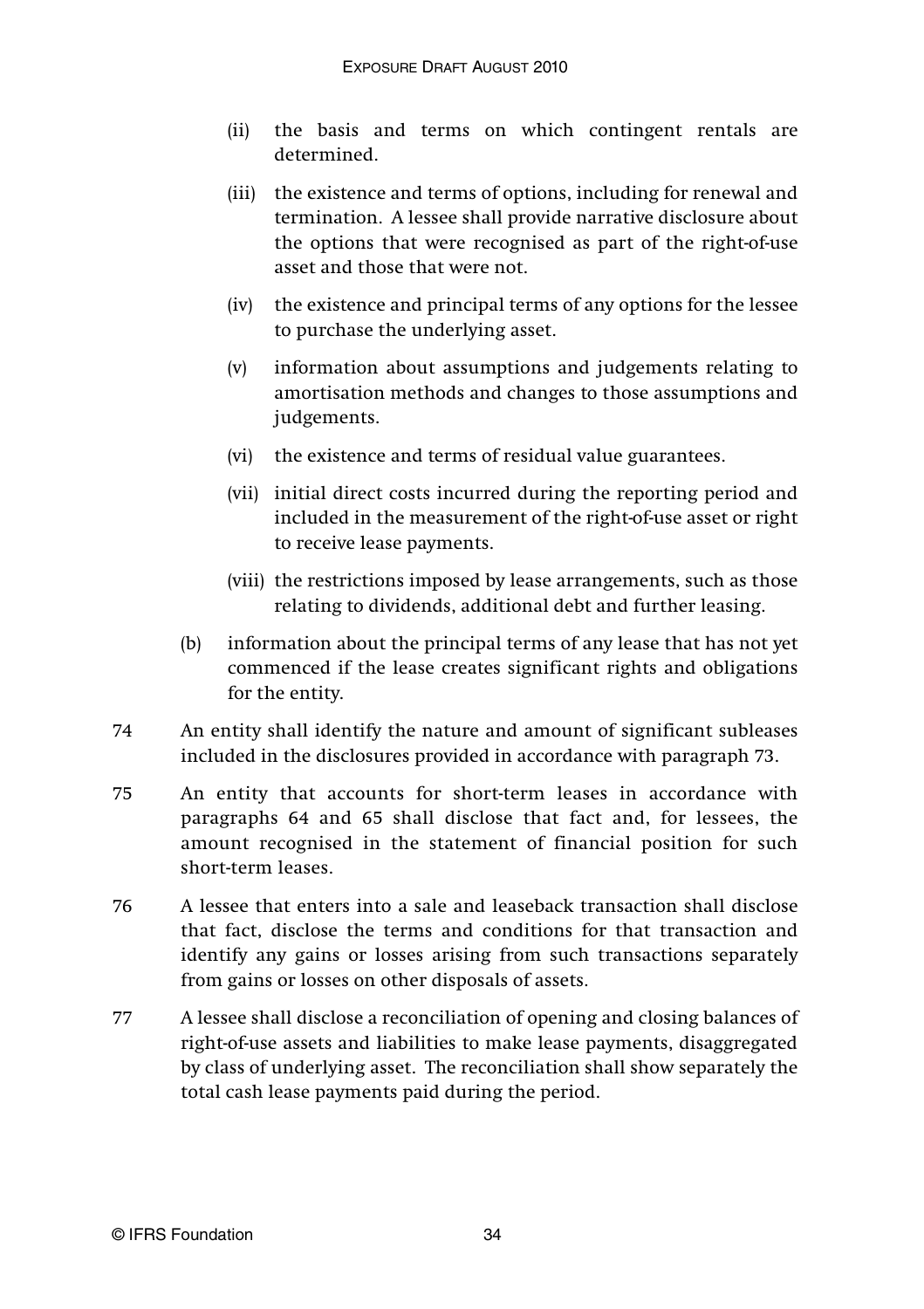- 78 A lessor shall disclose the information about its exposure to the risks or benefits associated with the underlying asset that it used in determining whether to apply the performance obligation approach or the derecognition approach.
- 79 A lessor shall disclose impairment losses arising from leases to which it applies the performance obligation approach separately from those to which it applies the derecognition approach.
- 80 A lessor shall disclose a reconciliation of the opening and closing balances for each of the following:
	- (a) rights to receive lease payments.
	- (b) lease liabilities arising from leases to which it applies the performance obligation approach.
	- (c) residual assets arising from leases to which it applies the derecognition approach.
- 81 A lessor shall disclose information about the nature and amount of each class of residual asset arising from leases to which it applies the derecognition approach.
- 82 A lessor shall disclose information about the nature of significant service obligations related to its leases.

#### **Information about the amount, timing and uncertainty of cash flows arising from leases**

- 83 An entity shall disclose information about significant assumptions and judgements and any changes in assumptions and judgements relating to renewal options, contingent rentals, term option penalties, residual value guarantees and the discount rate used when determining the present value of lease payments.
- 84 Except as described in paragraphs 85 and 86, an entity shall disclose information relating to risks arising from a lease required by paragraphs 31–42 of IFRS 7 *Financial Instruments: Disclosures*.
- 85 In place of the maturity analyses required by paragraph 39(a) and (b) of IFRS 7, a lessee shall disclose a maturity analysis of the liabilities to make lease payments showing the undiscounted cash flows on an annual basis for the first five years and a total of the amounts for the remaining years. The maturity analysis shall distinguish the minimum obligations specified in the lease (ie excluding contingent rentals and expected payments under term option penalties and residual value guarantees) and the amounts recognised in the statement of financial position.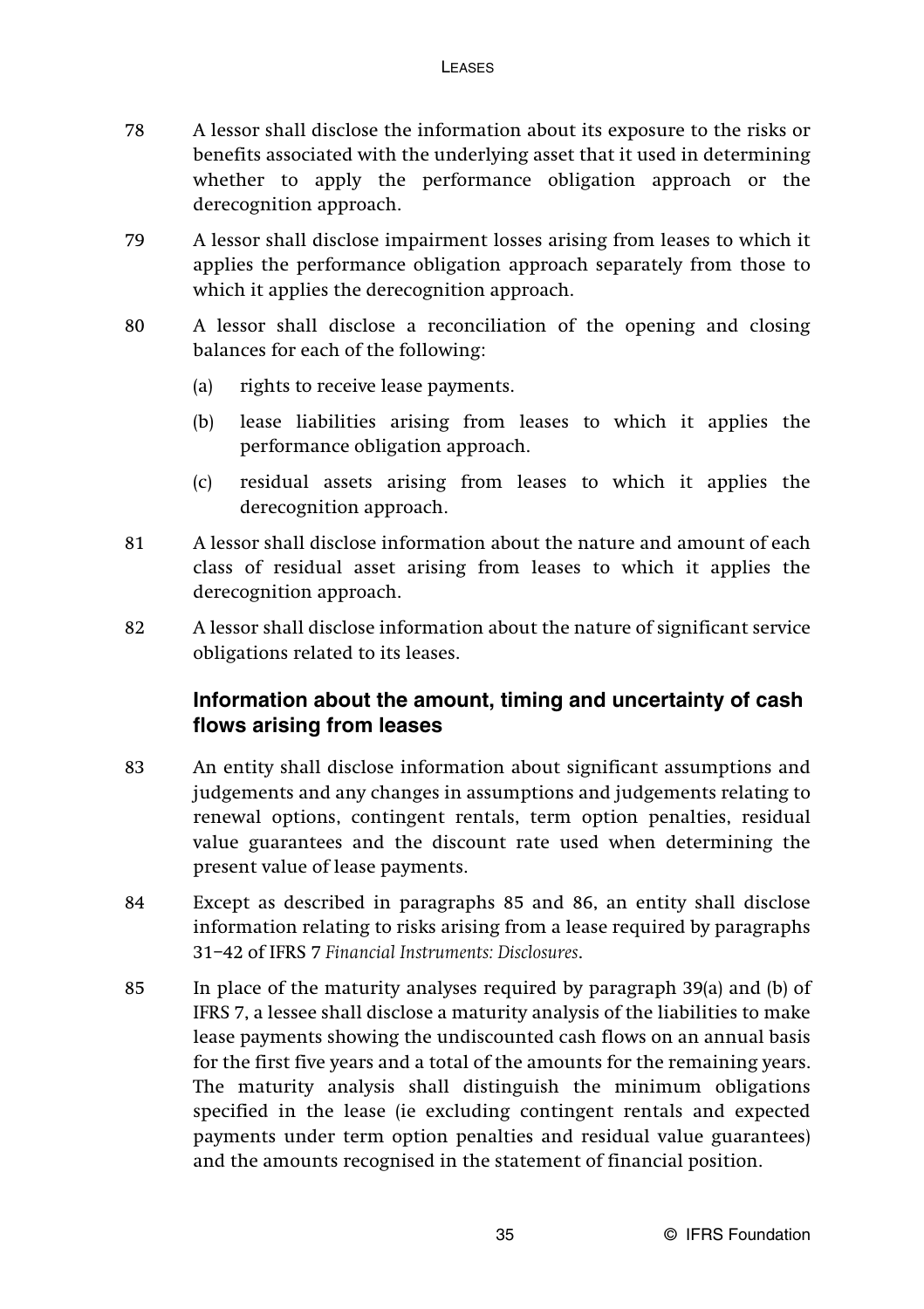86 In place of the maturity analyses required by paragraph 37(a) of IFRS 7, a lessor shall disclose a maturity analysis of the right to receive lease payments showing the undiscounted cash flows on an annual basis for the first five years and a total of the amounts for the remaining years. The maturity analysis shall distinguish the cash flows attributable to the minimum amounts receivable specified in the lease (ie excluding contingent rentals and expected payments from the lessee under term option penalties and residual value guarantees) and the amounts recognised in the statement of financial position.

# **Effective date and transition**

# **Effective date**

87 An entity shall apply this [draft] IFRS in its annual financial statements for periods beginning on or after [date to be inserted after exposure].

# **Transition**

- 88 For the purposes of the transition provisions in paragraphs 88–96, the date of initial application is the beginning of the first comparative period presented in the first financial statements in which the entity applies this [draft] IFRS. An entity shall recognise and measure all outstanding contracts within the scope of the [draft] IFRS as of the date of initial application using a simplified retrospective approach as described in paragraphs 90–96.
- 89 An entity shall adjust the opening balance of each affected component of equity for the earliest prior period presented and the other comparative amounts disclosed for each prior period presented as if the new accounting policy had been applied from the beginning of the earliest period presented.

#### **Lessees**

- 90 Unless paragraphs 91–93 apply, at the date of initial application, a lessee shall:
	- (a) recognise a liability to make lease payments for each outstanding lease, measured at the present value of the remaining lease payments, discounted using the lessee's incremental borrowing rate on the date of initial application.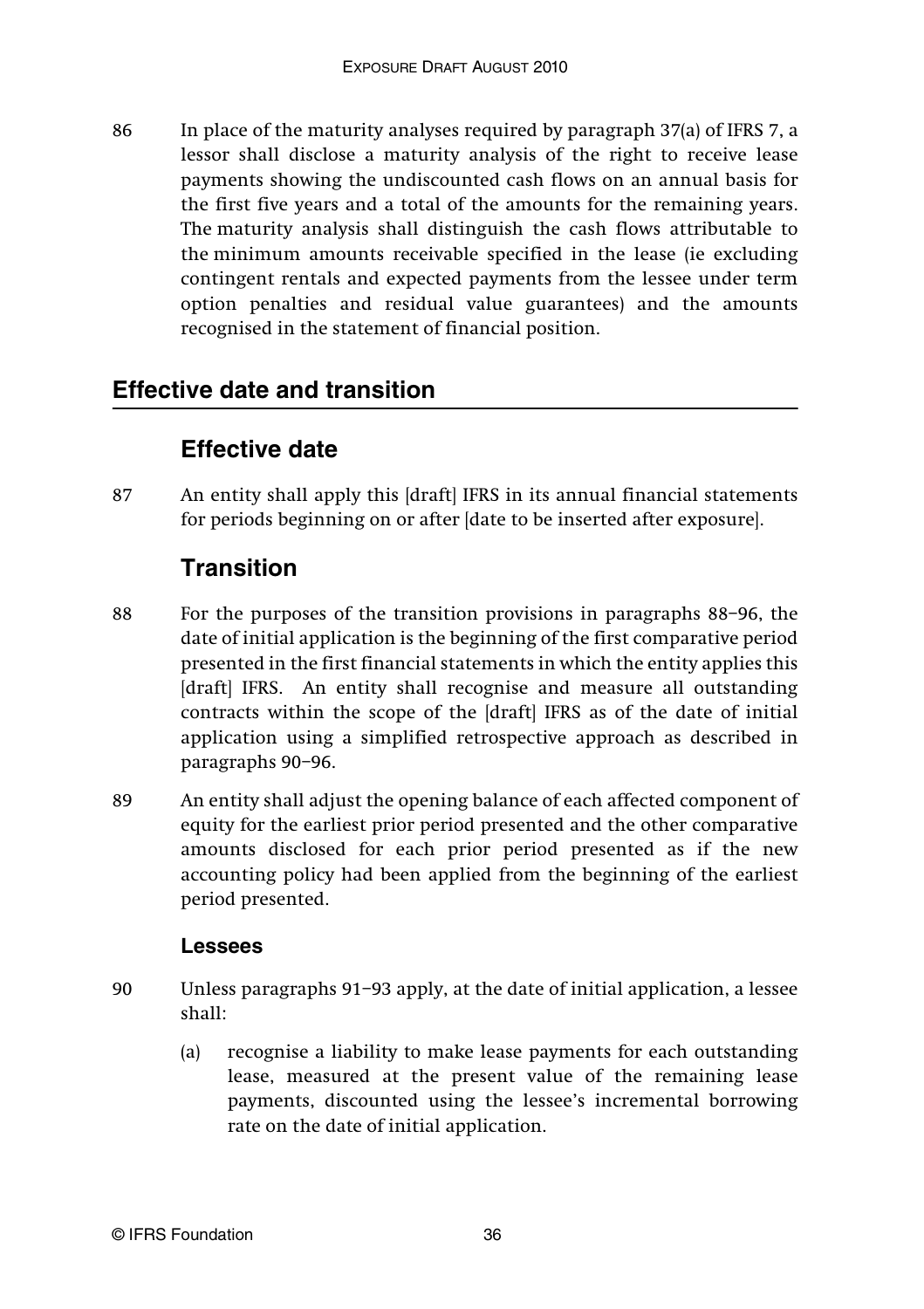- (b) recognise a right-of-use asset for each outstanding lease, measured at the amount of the related liability to make lease payments, subject to any adjustments required to reflect impairment.
- 91 When lease payments are uneven over the lease term, a lessee shall adjust the right-of-use asset recognised at the date of initial application by the amount of any recognised prepaid or accrued lease payments.
- 92 For leases that were classified in accordance with IAS 17 *Leases* as finance leases and do not have options, contingent rentals, term option penalties or residual value guarantees, the carrying amount at the date of initial application of the right-of-use asset and the liability to make lease payments shall be the carrying amount of the lease asset and liability under that standard.
- 93 For each short-term lease that the lessee accounts for in accordance with paragraph 64, at the date of initial application a lessee shall recognise a liability to make lease payments measured at the undiscounted amount of the remaining lease payments and a right-of-use asset at the amount of the liability recognised.

#### **Lessors: performance obligation approach**

- 94 At the date of initial application, a lessor shall:
	- (a) recognise a right to receive lease payments for each outstanding lease, measured at the present value of the remaining lease payments, discounted using the rate charged in the lease determined at the date of inception of the lease, subject to any adjustments required to reflect impairment.
	- (b) recognise a lease liability for each outstanding lease, measured at the amount of the related right to receive lease payments.
	- (c) reinstate previously derecognised underlying assets at depreciated cost, determined as if the asset had never been derecognised, subject to any adjustments required to reflect impairment and revaluation.

#### **Lessors: derecognition approach**

- 95 At the date of initial application, a lessor shall:
	- (a) recognise a right to receive lease payments for each outstanding lease, measured at the present value of the remaining lease payments, discounted using the rate charged in the lease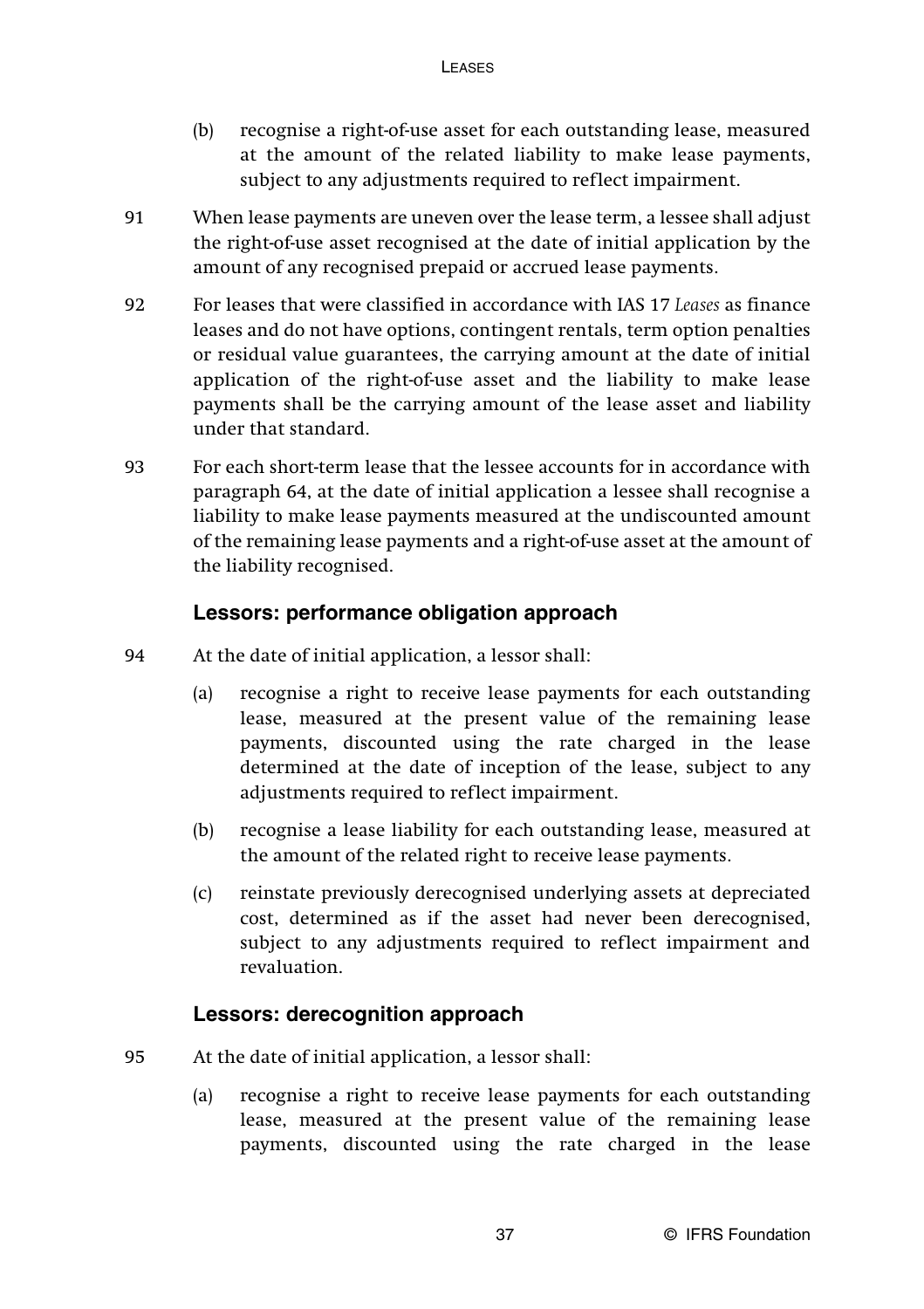determined at the date of inception of the lease, subject to any adjustments required to reflect impairment.

(b) recognise a residual asset at fair value determined at the date of initial application.

#### **Disclosure**

96 An entity shall provide the transition disclosures required by IAS 8 *Accounting Policies, Changes in Accounting Estimates and Errors*, without the disclosure of adjusted basic and diluted earnings per share.

# **Withdrawal of other IFRSs**

- 97 This [draft] IFRS supersedes the following IFRSs:
	- (a) IAS 17
	- (b) IFRIC 4 *Determining whether an Arrangement contains a Lease*
	- (c) SIC-15 *Operating Leases—Incentives*
	- (d) SIC-27 *Evaluating the Substance of Transactions Involving the Legal Form of a Lease*.
- 98 [This paragraph in the FASB exposure draft is not used in the IASB exposure draft.]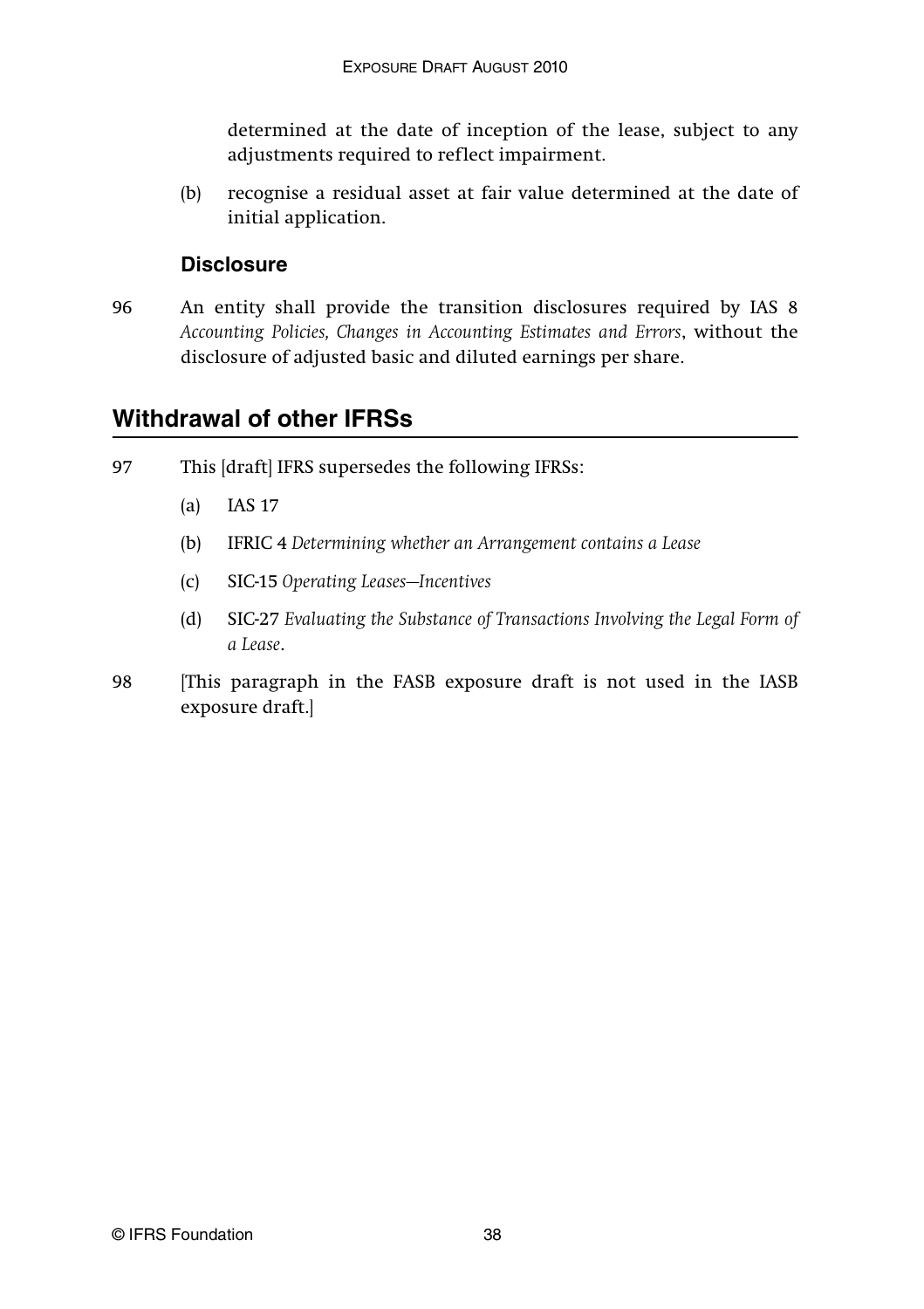# **Appendix A Defined terms**

*This appendix is an integral part of the [draft] IFRS.*

| contingent rentals                   | Lease payments that arise under the contractual<br>terms of a <b>lease</b> because of changes in facts or<br>circumstances occurring after the <b>date of inception</b><br>of the lease, other than the passage of time.                                           |
|--------------------------------------|--------------------------------------------------------------------------------------------------------------------------------------------------------------------------------------------------------------------------------------------------------------------|
| date of commencement<br>of the lease | The date on which the <b>lessor</b> makes the <b>underlying</b><br>asset available for use by the lessee.                                                                                                                                                          |
| date of inception<br>of the lease    | The earlier of the date of the <b>lease</b> agreement and<br>the date of commitment by the parties to the lease<br>agreement.                                                                                                                                      |
| initial direct costs                 | Recoverable costs that are directly attributable to<br>negotiating and arranging a lease that would not<br>have been incurred had the <b>lease</b> transaction not<br>been made.                                                                                   |
| lease                                | A contract in which the right to use a specified asset<br>(the <b>underlying asset</b> ) is conveyed, for a period of<br>time, in exchange for consideration.                                                                                                      |
| lease liability                      | The <b>lessor</b> 's obligation to permit the <b>lessee</b> to use<br>the <b>underlying</b> asset over the lease term.                                                                                                                                             |
| lease payments                       | Payments arising under a <b>lease</b> including fixed<br>rentals subject to uncertainty,<br>and<br>rentals<br>including, but not limited to, contingent rentals<br>and amounts payable by the lessee under residual<br>value guarantees and term option penalties. |
| lease term                           | The longest possible term that is more likely than<br>not to occur.                                                                                                                                                                                                |
| lessee                               | An entity that enters into a contract to provide<br>another entity with consideration in return for the<br>right to use an asset for a period of time.                                                                                                             |
| lessor                               | An entity that enters into a contract to provide<br>another entity with the right to use an asset for a<br>period of time in return for consideration.                                                                                                             |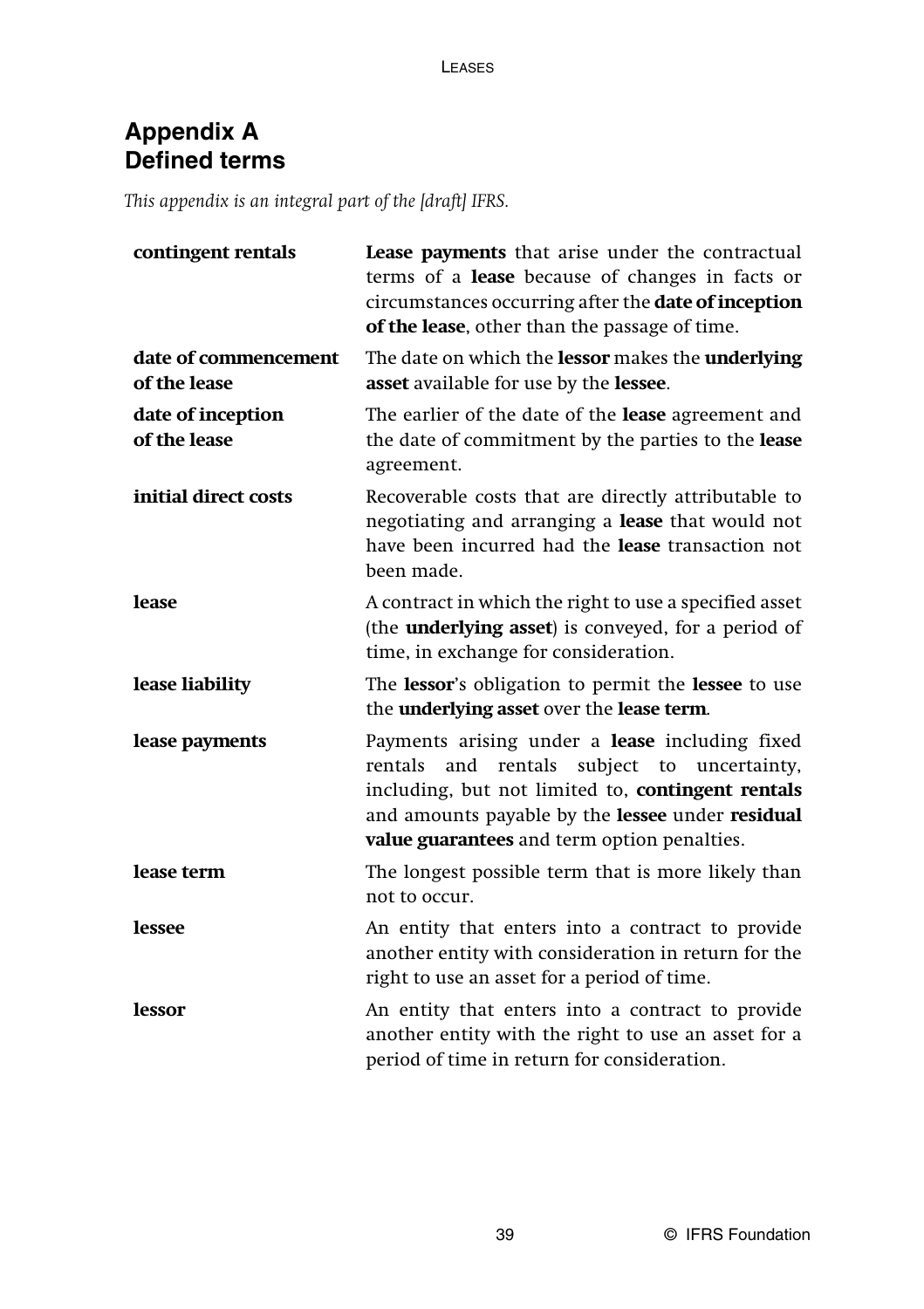| lessee's incremental                  | The rate of interest that, at the <b>date of inception of</b>                                                                                                                                                                                                                              |
|---------------------------------------|--------------------------------------------------------------------------------------------------------------------------------------------------------------------------------------------------------------------------------------------------------------------------------------------|
| borrowing rate                        | the lease, the lessee would have to pay to borrow<br>over a similar term, and with a similar security, the<br>funds necessary to purchase a similar underlying<br>asset.                                                                                                                   |
| rate the lessor charges<br>the lessee | A discount rate that takes into account the nature<br>of the transaction as well as the specific terms of the<br>lease such as lease payments, lease term and<br>contingent rentals.                                                                                                       |
| residual asset                        | An asset representing the rights to the <b>underlying</b><br>retained by the <b>lessor</b> under<br>asset<br>the<br>derecognition approach for lessor accounting.                                                                                                                          |
| residual value<br>guarantee           | A guarantee made by the lessee that the fair value<br>of the <b>underlying asset</b> that the <b>lessee</b> will return to<br>the lessor will be at least a specified amount. If the<br>fair value is less than that amount, the lessee is<br>obliged to pay the difference to the lessor. |
| right-of-use asset                    | An asset that represents the lessee's right to use, or<br>control the use of, a specified asset for the lease<br>term.                                                                                                                                                                     |
| short-term lease                      | A lease that, at the date of commencement of the<br>lease, has a maximum possible lease term<br>including options to renew or extend, of twelve<br>months or less.                                                                                                                         |
| sublease                              | A transaction in which an <b>underlying asset</b> is<br>re-leased by the original lessee (or 'intermediate<br>lessor') to a third party, and the lease (or 'head<br>lease') between the original lessor and lessee<br>remains in effect.                                                   |
| underlying asset                      | The asset for which a right of use is conveyed in a<br>lease.                                                                                                                                                                                                                              |

The term 'investment property' is defined in IAS 40 *Investment Property* and is used in the [draft] IFRS with the meaning specified in IAS 40.

The term 'effective interest method' is defined in IAS 39 *Financial Instruments: Recognition and Measurement* and is used in the [draft] IFRS with the meaning specified in IAS 39.

The term 'performance obligation' is used in the [draft] IFRS with the meaning proposed in the exposure draft *Revenue from Contracts with Customers.*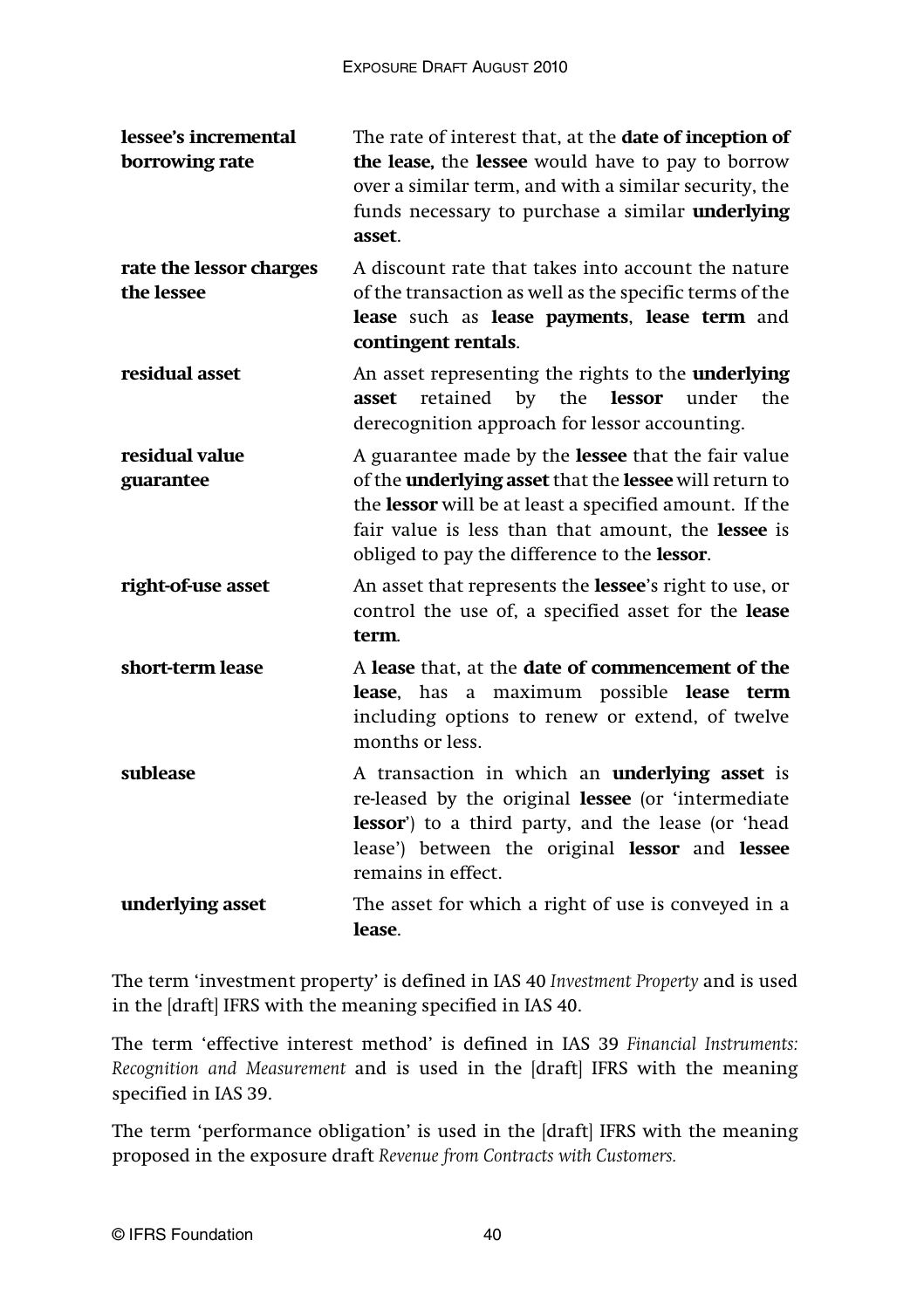# **CONTENTS**

|                                                                                                 | paragraph                        |
|-------------------------------------------------------------------------------------------------|----------------------------------|
| <b>Appendix B</b>                                                                               |                                  |
| <b>Application guidance</b>                                                                     |                                  |
| <b>DEFINITION OF A LEASE</b>                                                                    | <b>B1-B4</b>                     |
| Fulfilment of the contract depends on providing a specified asset                               | <b>B2-B3</b>                     |
| Contract conveys the right to control the use of a specified asset                              | Β4                               |
| <b>SCOPE</b>                                                                                    | <b>B5-B10</b>                    |
| Contracts that contain both service components and lease components                             | <b>B5-B8</b>                     |
| Distinguishing between a lease and a purchase or sale                                           | <b>B9-B10</b>                    |
| <b>LESSOR AND LESSEE: INITIAL MEASUREMENT</b>                                                   | B11-B21                          |
| Discount rate                                                                                   | B11-B13                          |
| Initial direct costs                                                                            | B14-B15                          |
| Present value of the lease payments                                                             | B16-B21                          |
| Determining the lease term                                                                      | B <sub>16</sub> -B <sub>20</sub> |
| Determining the amount of lease payments                                                        | B <sub>21</sub>                  |
| <b>LESSOR: WHEN TO USE THE PERFORMANCE OBLIGATION APPROACH</b><br>OR THE DERECOGNITION APPROACH | <b>B22</b>                       |
| <b>LESSOR: PERFORMANCE OBLIGATION APPROACH</b>                                                  | B28-B29                          |
| Accounting for changes in lease term                                                            | <b>B28</b>                       |
| Example 1 – When the assessed lease term decreases                                              | <b>B28</b>                       |
| Example 2 - When the assessed lease term increases                                              | <b>B28</b>                       |
| Presentation by intermediate lessor in a sublease                                               | <b>B29</b>                       |
| Example 3 – Presentation of information from a sublease                                         | <b>B29</b>                       |
| <b>LESSOR: DERECOGNITION APPROACH</b>                                                           | <b>B30</b>                       |
| Accounting for changes in lease term                                                            | <b>B30</b>                       |
| Example 4 – When the assessed lease term decreases                                              | <b>B30</b>                       |
| Example 5 – When the assessed lease term increases                                              | <b>B30</b>                       |
| <b>SALE AND LEASEBACK TRANSACTIONS</b>                                                          | B31                              |
| Determining whether the underlying asset has been purchased or sold                             | <b>B31</b>                       |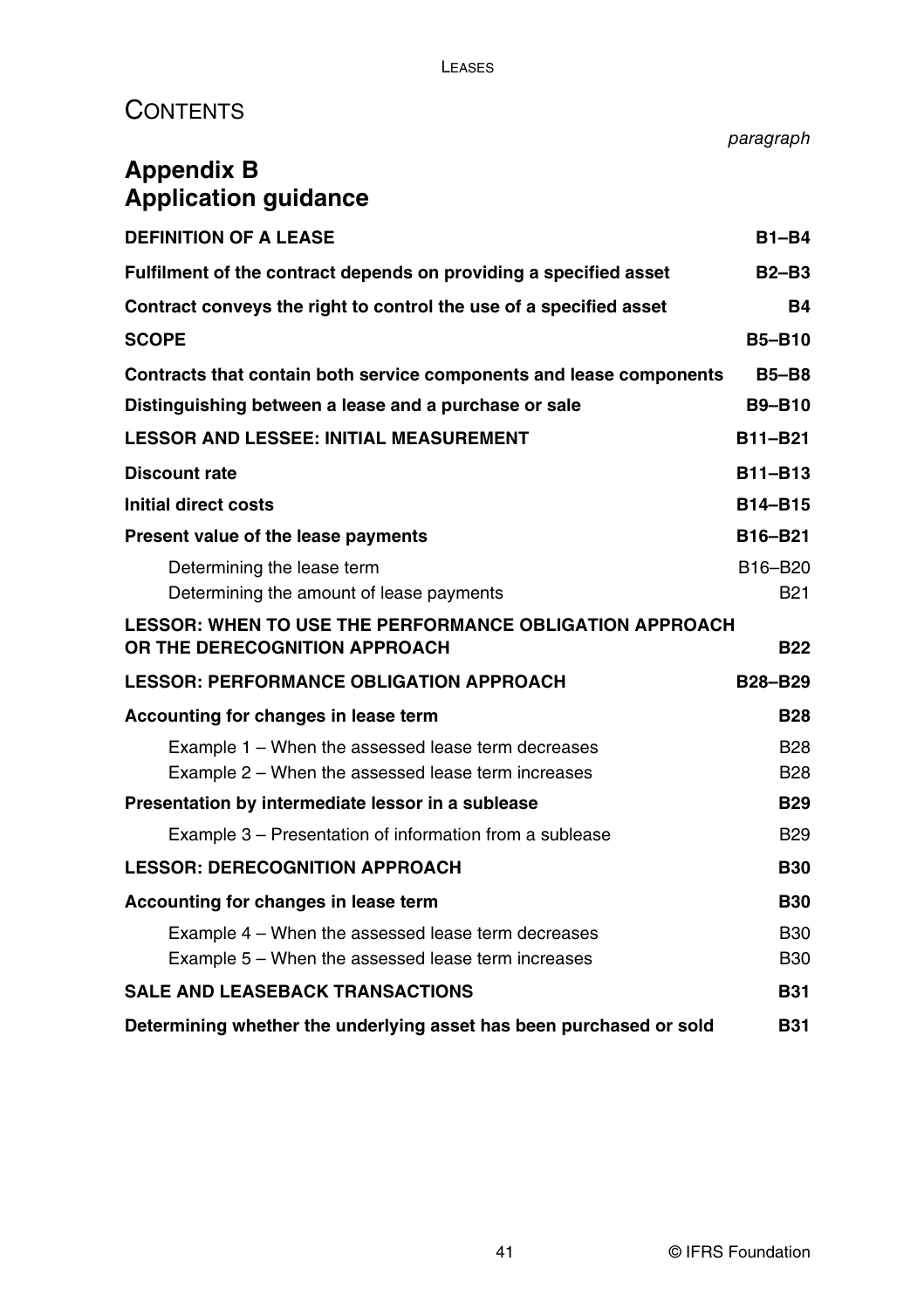# **Appendix B Application guidance**

*This appendix is an integral part of [draft] IFRS X.*

# **Definition of a lease (Appendix A)**

- B1 At the date of inception of a contract, an entity shall determine whether the contract is, or contains, a lease on the basis of the substance of the contract, by assessing whether:
	- (a) the fulfilment of the contract depends on providing a specified asset or assets (the 'underlying asset') (paragraphs B2 and B3); and
	- (b) the contract conveys the right to control the use of a specified asset for an agreed period of time (paragraph B4).

#### **Fulfilment of the contract depends on providing a specified asset**

- B2 In assessing whether fulfilment of the contract depends on providing a specified asset or assets (the 'underlying asset') to the lessee, it may be necessary to consider whether the asset or assets are implicitly or explicitly identified. An asset is implicitly 'specified' if it is (a) infeasible or impractical for a lessor to provide alternative assets in place of the underlying asset during the lease term or (b) if a lessor can substitute another asset for the underlying asset but rarely does so in practice. For example, in a lease of an aircraft, it may not be practical to substitute another aircraft if the lessee has made extensive changes to the underlying asset (the aircraft) to suit the lessee's image, brand and requirements.
- B3 A contract that permits an entity to substitute a similar asset for the specified asset after the date of commencement of the lease does not contain a lease because the underlying asset is not specified, even if the contract explicitly identifies a specified asset. For example, if a supplier of a specified quantity of goods or services has the right and current ability to provide those goods or services using assets not specified in the arrangement, the underlying assets are not specified and the contract does not contain a lease. However, a contract that permits or requires the supplier to substitute other assets only when the specified asset is not operating properly may be a lease. In addition, a contractual provision (contingent or otherwise) that permits or requires a supplier to substitute other assets for any reason on or after a specified date does not preclude lease treatment before the date of substitution.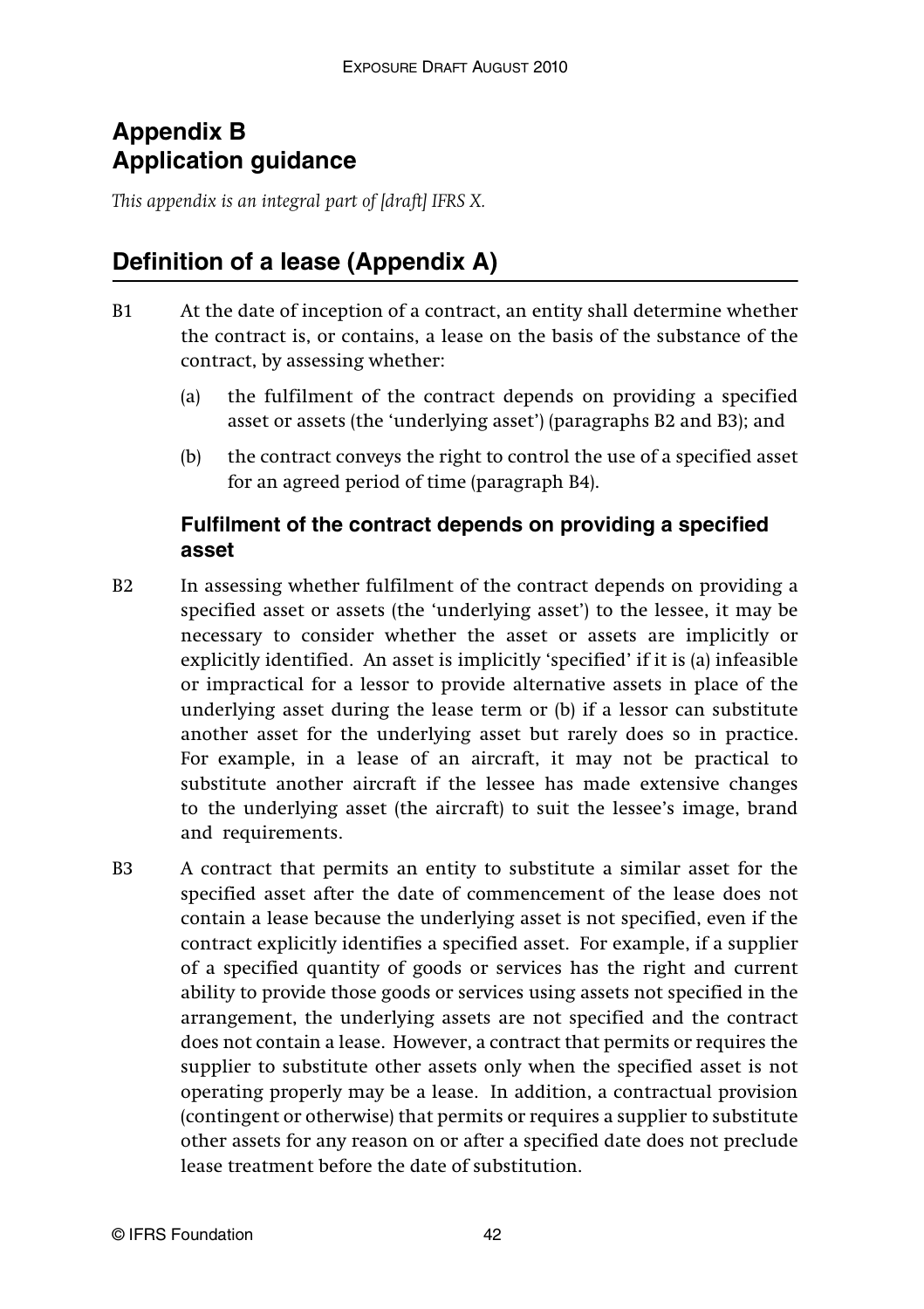#### **Contract conveys the right to control the use of a specified asset**

- B4 A contract conveys the right to use an asset if it conveys to an entity the right to control the use of the underlying asset during the lease term. The right to control the use of the underlying asset is conveyed if any one of the following conditions is met:
	- (a) The entity has the ability or right to operate the asset or direct others to operate the asset in a manner that it determines while obtaining or controlling more than an insignificant amount of the output or other utility of the asset.
	- (b) The entity has the ability or right to control physical access to the underlying asset while obtaining or controlling more than an insignificant amount of the output or other utility of the asset.
	- (c) The entity will obtain all but an insignificant amount of the output or other utility of the asset during the term of the lease, and the price that the entity will pay for the output is neither contractually fixed per unit of output nor equal to the current market price per unit of output as of the time of delivery of the output. If the price that the entity will pay is contractually fixed per unit of output or at the current market price as of the time of delivery of the output, then the entity is paying for a product or service rather than paying for the right to use the underlying asset.

# **Scope**

#### **Contracts that contain both service components and lease components (paragraph 6)**

- B5 An entity shall apply the proposals in the boards' exposure draft *Revenue from Contracts with Customers* to identify separate performance obligations within a contract that contains both service components and lease components. An entity shall account for each component as follows:
	- (a) If the service component is distinct (see paragraphs B6 and B7), the entity allocates the payments required by the contract between the service components and lease components using the principles proposed in paragraphs 50–52 of *Revenue from Contracts with Customers*. However, if a lessee or a lessor that applies the performance obligation approach is unable to allocate the payments, the lessee or lessor applies this [draft] IFRS to the whole contract.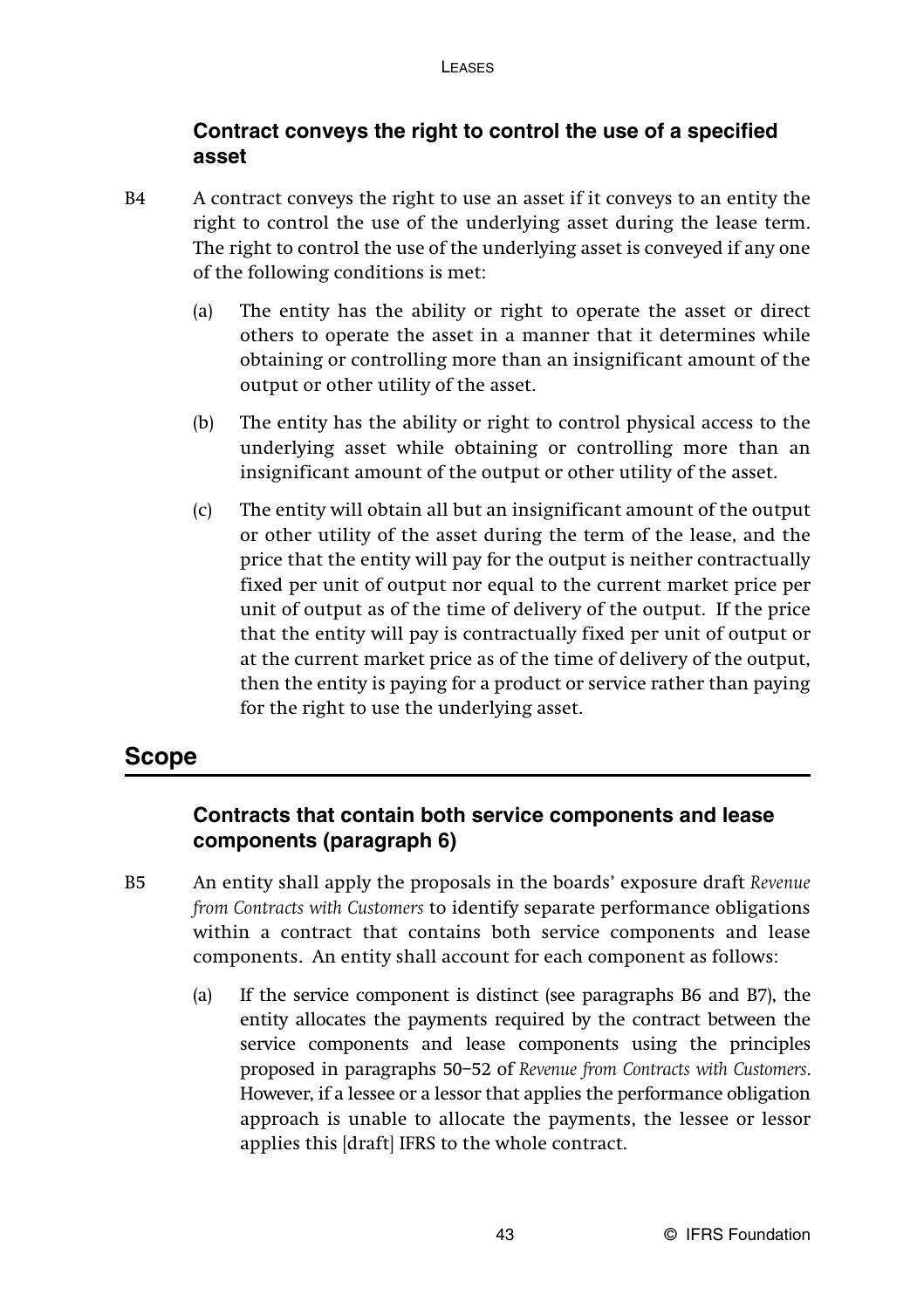- (b) If the service component is not distinct, a lessee and a lessor that applies the performance obligation approach shall account for the whole contract as a lease.
- (c) If a service component is not distinct and a lessor applies the derecognition approach, the lessor shall allocate the payments between service components and lease components on a reasonable basis, eg based on the stand-alone selling price of the service. The lessor recognises a receivable for the lease component only and recognises the service component in accordance with the principles proposed in paragraphs 50–52 of *Revenue from Contracts with Customers*.
- B6 An entity shall determine whether a service component is distinct at the date of inception of the lease considering all concurrently negotiated contracts with another party.
- B7 A service component is distinct if either:
	- (a) the entity, or another entity, sells an identical or similar service separately; or
	- (b) the entity could sell the service separately because the service meets both of the following conditions:
		- (i) It has a distinct function—a service has a distinct function if it has a utility either (1) on its own or (2) together with other non-leasing goods and services that the lessee has acquired from the lessor or is provided separately by the lessor or by another entity.
		- (ii) It has a distinct profit margin—a service has a distinct profit margin if it is subject to distinct risks and the lessor can separately identify the resources needed to provide the service.
- B8 If the payments required by a contract that contains both lease and service components change after the commencement of the lease, an entity shall determine the change attributable to the lease and service components. If the amount of the change attributable to each component cannot be determined, the entity shall allocate the change to the service components and lease components in the same proportion as determined at the date of commencement of the contract.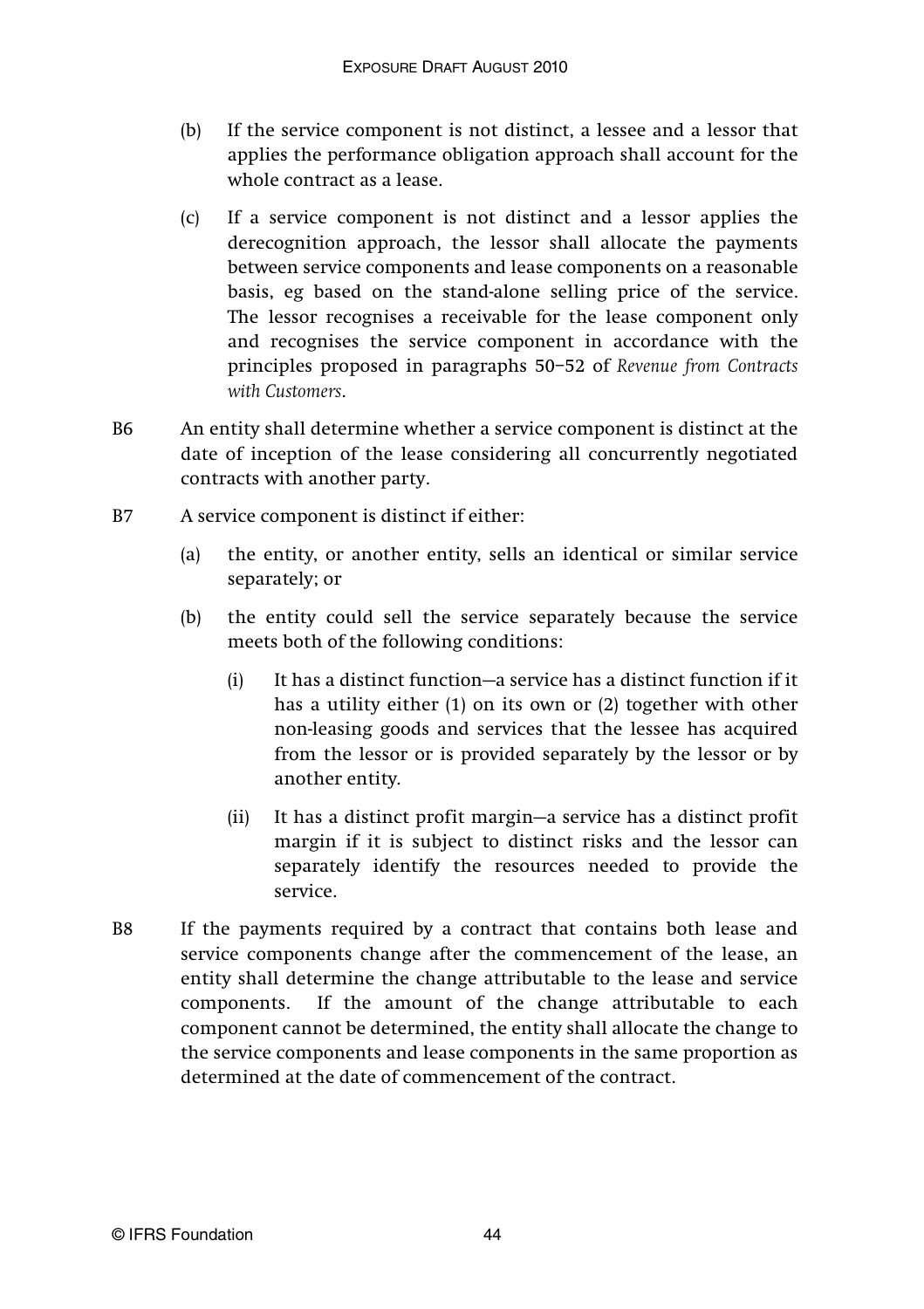#### **Distinguishing between a lease and a purchase or sale (paragraph 8)**

- B9 An entity shall not apply this [draft] IFRS to contracts that meet the criteria for classification as a purchase or sale of an underlying asset. A contract represents a purchase or sale of an underlying asset if, at the end of the contract, an entity transfers to another entity control of the entire underlying asset and all but a trivial amount of the risks and benefits associated with the entire underlying asset. That determination is made at inception and is not subsequently reassessed.
- B10 An entity shall consider all relevant facts and circumstances when determining whether control of the underlying asset is transferred at the end of the contract. A contract normally transfers control of an underlying asset when the contract:
	- (a) automatically transfers title to the underlying asset to the transferee at the end of the contract term; or
	- (b) includes a bargain purchase option. A bargain purchase option is an option to purchase the asset at a price that is expected to be significantly lower than the fair value of the asset at the date that the option becomes exercisable. If the exercise price is significantly lower than fair value, it would be reasonably certain at the inception of the lease that such options will be exercised. An entity that has a bargain purchase option is in an economically similar position to an entity that will automatically obtain title to the underlying asset at the end of the lease term. By exercising its bargain purchase option, the transferee would be able to direct the use of, and receive the benefits from, the whole of the underlying asset for the whole of its life.

### **Lessee and lessor: initial measurement**

# **Discount rate (paragraphs 12(a), 33(a) and 49(a))**

B11 The discount rate used to determine the present value of lease payments for lessees is the lessee's incremental borrowing rate or the rate the lessor charges the lessee if that rate can be reliably determined. The lessee's incremental borrowing rate may be the same as the rate the lessor charges the lessee.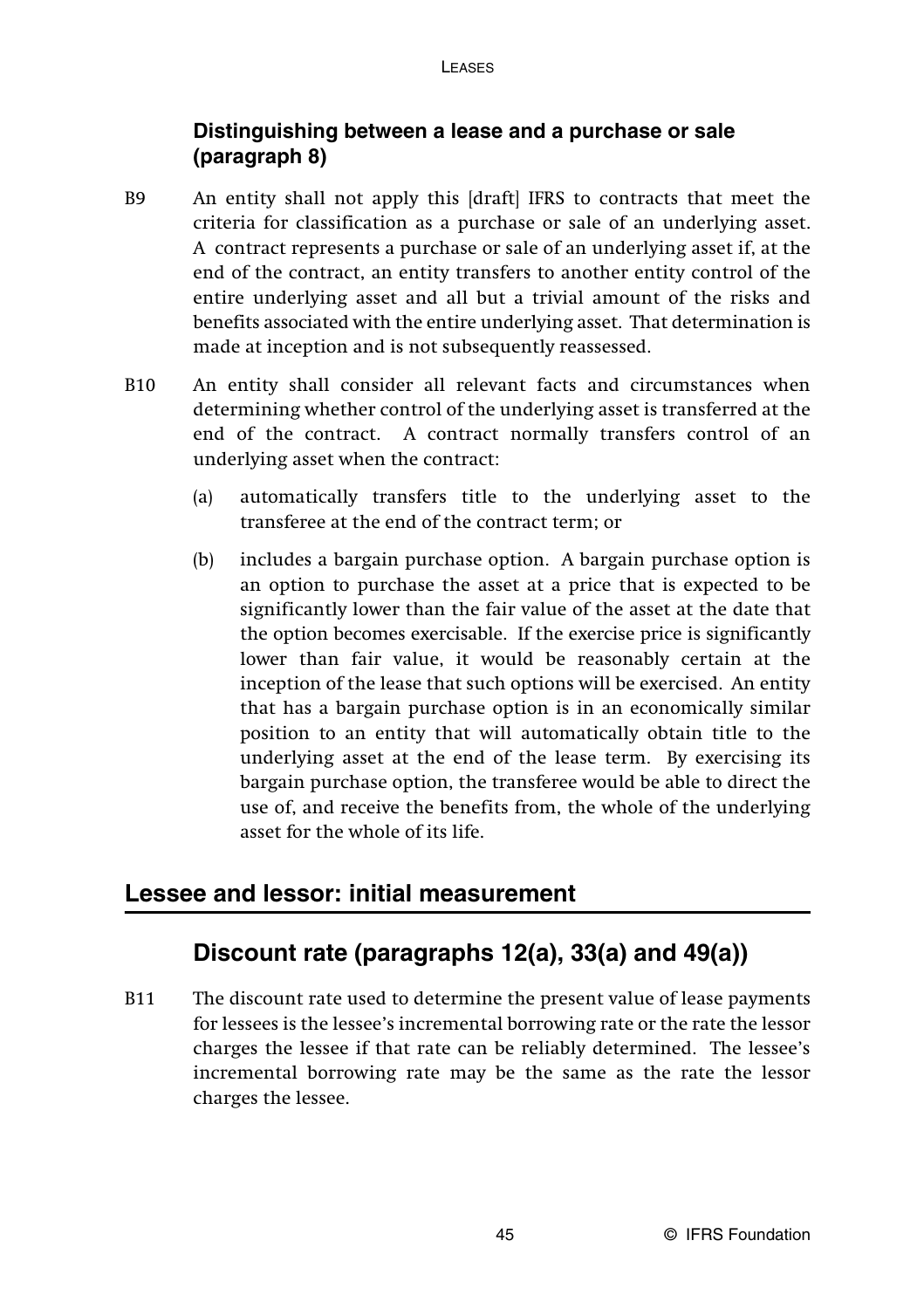- B12 The discount rate used to determine the present value of lease payments for lessors is the rate that the lessor charges the lessee. The rate the lessor charges the lessee could be, for example the lessee's incremental borrowing rate, the rate implicit in the lease (ie the rate that causes the sum of the present value of cash flows and the present value of the residual value of the underlying asset at the end of the lease to equal the fair value of the underlying asset) or, for property leases, the yield on the property.
- B13 Both the lessee's incremental borrowing rate and the rate the lessor charges the lessee would reflect the nature of the transaction and the specific terms of the lease, such as lease payments, lease term, expected contingent rentals, expected payments under term option penalties and residual value guarantees, the expected value of the underlying asset at the end of the lease term and security attached to the underlying asset during and at the end of the lease term.

# **Initial direct costs (paragraphs 12(b), 33(b) and 49(a))**

- B14 Initial direct costs result directly from, and are essential to, acquiring or originating a lease and would not have been incurred had the lease transaction not been made. They may include:
	- (a) commissions
	- (b) legal fees
	- (c) evaluation of the prospective lessee's financial condition
	- (d) evaluating and recording guarantees, collateral and other security arrangements
	- (e) negotiating lease terms
	- (f) preparing and processing lease documents
	- (g) closing the transaction
	- (h) other costs that are incremental and directly attributable to negotiating and arranging the lease.
- B15 The following items are not initial direct costs:
	- (a) general overheads, such as rent, depreciation, occupancy and equipment costs, unsuccessful origination efforts and idle time
	- (b) costs related to activities performed by the lessor for advertising, soliciting potential lessees, servicing existing leases, or other ancillary activities.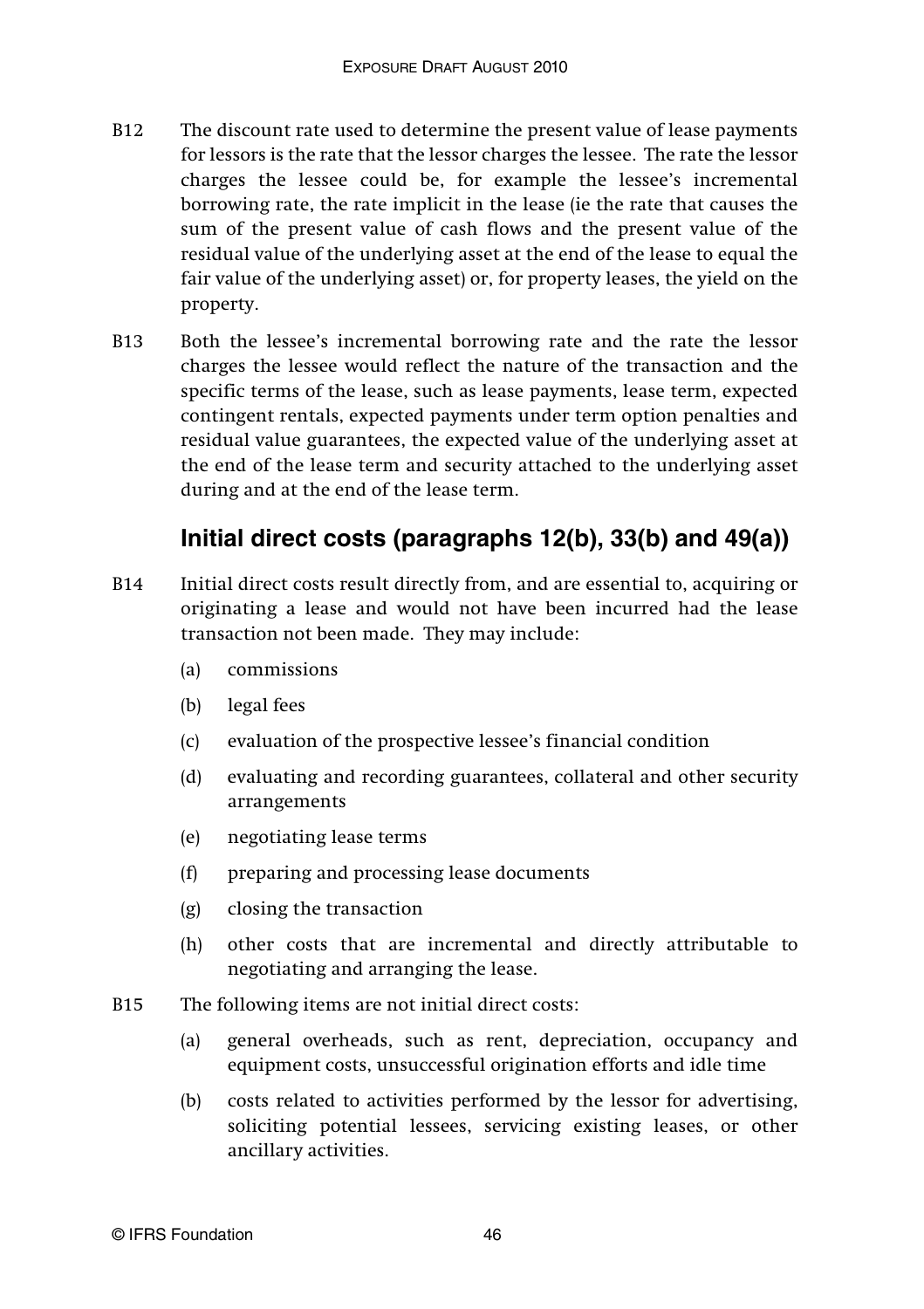# **Present value of the lease payments**

#### **Determining the lease term (paragraphs 13, 34 and 51)**

- B16 The lease term is defined as the longest possible term that is more likely than not to occur. An entity determines the lease term considering all explicit and implicit options included in the contract and given effect by the operation of statutory law.
- B17 The following illustrates how an entity applies paragraphs 13, 34 and 51 to determine the lease term. An entity may have a lease that has a non-cancellable 10-year term, an option to renew for 5 years at the end of 10 years, and an option to renew for an additional 5 years at the end of 15 years. Assume that the entity determines the probability for each term as follows:
	- (a) 40 per cent probability of 10-year term
	- (b) 30 per cent probability of 15-year term
	- (c) 30 per cent probability of 20-year term.

The term will be at least 10 years, there is a 60 per cent chance that the term will be 15 years or longer, but only a 30 per cent chance that the term will be 20 years. Therefore there is a 60 per cent chance that the term will be 15 years, which is the longest possible term more likely than not to occur. Therefore the lease term is 15 years.

- B18 An entity considers the following factors in assessing the probability of each possible term:
	- (a) contractual factors, which are the explicit contractual terms that could affect whether the lessee extends or terminates the lease. Examples of contractual factors are the level of lease payments in any secondary period (bargain, discounted, market or fixed rate), the existence and amount of any contingent rentals or other contingent payments such as payments under term option penalties and residual value guarantees, the existence and terms of any renewal options and costs associated with returning the underlying asset in a contractually specified condition or to a contractually specified location.
	- (b) non-contractual factors, such as statutory law or the financial consequences of a decision to extend or terminate the lease that the contract does not state explicitly. Examples of non-contractual features are local regulations that affect the lease term, the existence of significant leasehold improvements that would be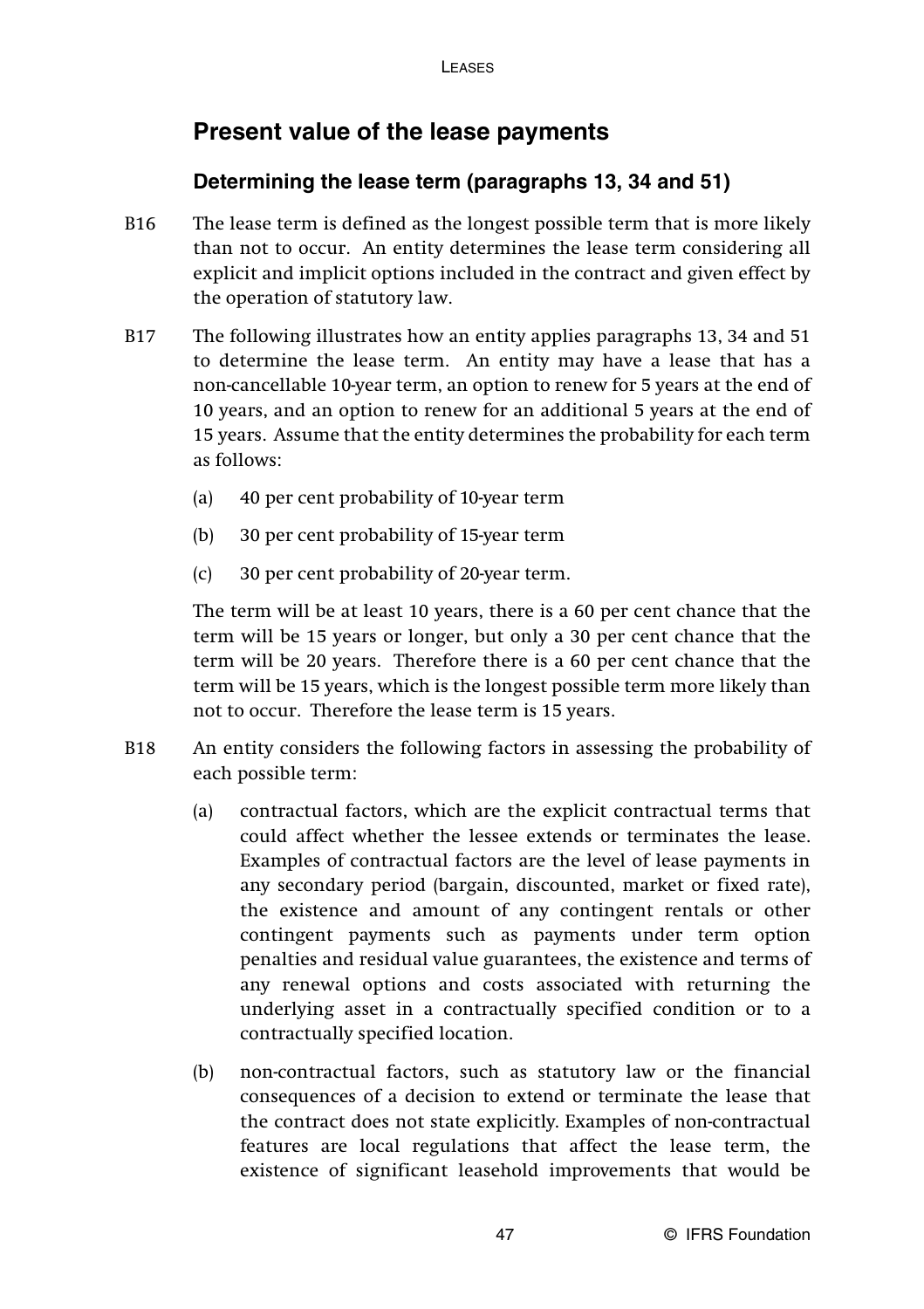forgone if the lease were terminated or not extended, non-contractual relocation costs, costs of lost production, tax consequences and costs associated with sourcing an alternative item.

- (c) business factors, such as whether the underlying asset is crucial to the lessee's operations, or whether the underlying asset is a specialised asset or the location of the asset.
- (d) other lessee-specific factors, such as lessee's intentions and past practice.
- B19 Leases sometimes include options and residual value guarantees. For example, a lease may have a term of 10 years. At the end of the 10-year period, the contract permits the lessee to return the underlying asset to the lessor or to extend the lease for an additional 5 years. If the lessee returns the leased asset to the lessor, the contract may specify that the lessee will pay the lessor the difference between the expected residual value of the leased asset at the end of 10 years and the actual residual value at the end of 10 years (a residual value guarantee). At the date of inception of the lease, a lessee or lessor shall determine whether exercising the option to extend is more likely than not to occur. At the date of commencement of the lease, the lessee recognises a liability to make lease payments and a lessor recognises a right to receive lease payments that is consistent with that outcome. Thus:
	- (a) if the lessee or lessor determine that returning the asset at the end of the 10-year period is more likely than not to occur, the lease term for the lessee or lessor is 10 years. In that case:
		- (i) the lessee would recognise a liability to make lease payments equal to the present value of 10 years of lease payments plus an estimate of the amount payable under the residual value guarantee.
		- (ii) if the lessor retains exposure to significant risks or benefits associated with the underlying asset, the lessor would recognise a receivable and a liability equal to the present value of 10 years of lease payments plus an estimate of the amount receivable under the residual value guarantee. The lessor would continue to recognise the underlying asset.
		- (iii) if the lessor does not retain exposure to significant risks or benefits associated with the underlying asset, the lessor would recognise a receivable equal to the present value of 10 years of lease payments plus an estimate of the amount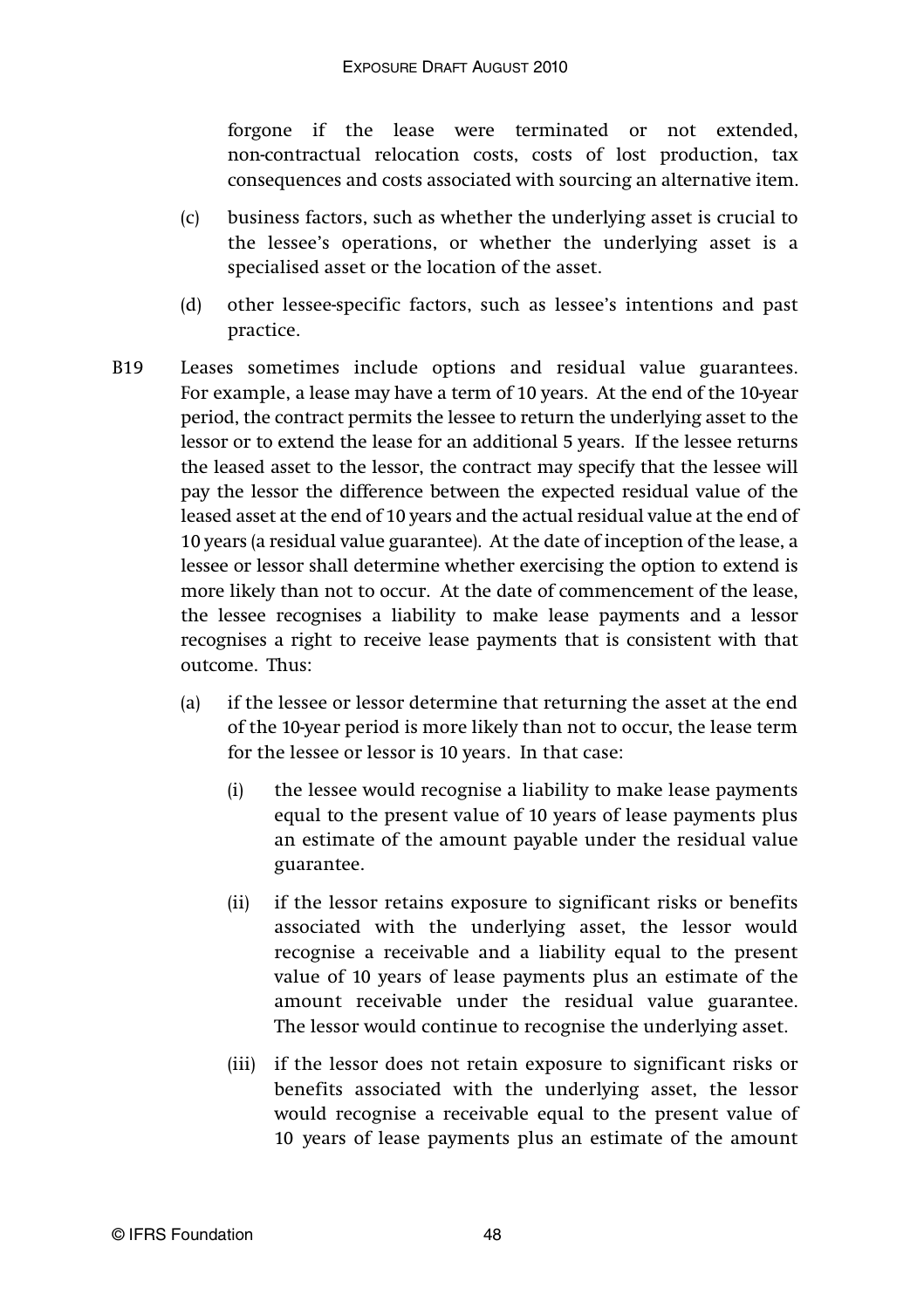receivable under the residual value guarantee and would derecognise a portion of the underlying asset.

- (b) if the lessee or lessor determine that renewal is more likely than not to occur, the lease term for the lessee or lessor is 15 years. In that case:
	- (i) the lessee would recognise a liability to make lease payments equal to the present value of 15 years of lease payments.
	- (ii) if the lessor retains exposure to significant risks or benefits associated with the underlying asset, the lessor recognises a receivable and a liability equal to the present value of 15 years of lease payments. The lessor continues to recognise the underlying asset.
	- (iii) if the lessor does not retain exposure to significant risks or benefits associated with the underlying asset, the lessor recognises a receivable equal to the present value of 15 years of lease payments and derecognises a portion of the underlying asset.
- B20 At each reporting date, the lessee or lessor reassesses which outcome it considers to be most likely to occur on the basis of any new facts or circumstances that indicate that there would be a significant change in the recognised right to receive lease payments or liability to make lease payments since the previous reporting period. The lessee and lessor may have different information regarding the likelihood of an option being exercised; therefore they may reach different decisions about what is the most likely outcome.

#### **Determining the amount of lease payments (paragraphs 14, 35 and 52)**

- B21 Estimating expected outcome involves:
	- (a) identifying each reasonably possible outcome. An entity need not assess every possible outcome to identify the reasonably possible outcomes included in the expected present value of the cash flows.
	- (b) estimating the amount and timing of the cash flows for each reasonably possible outcome.
	- (c) determining the present value of those cash flows.
	- (d) estimating the probability of each outcome.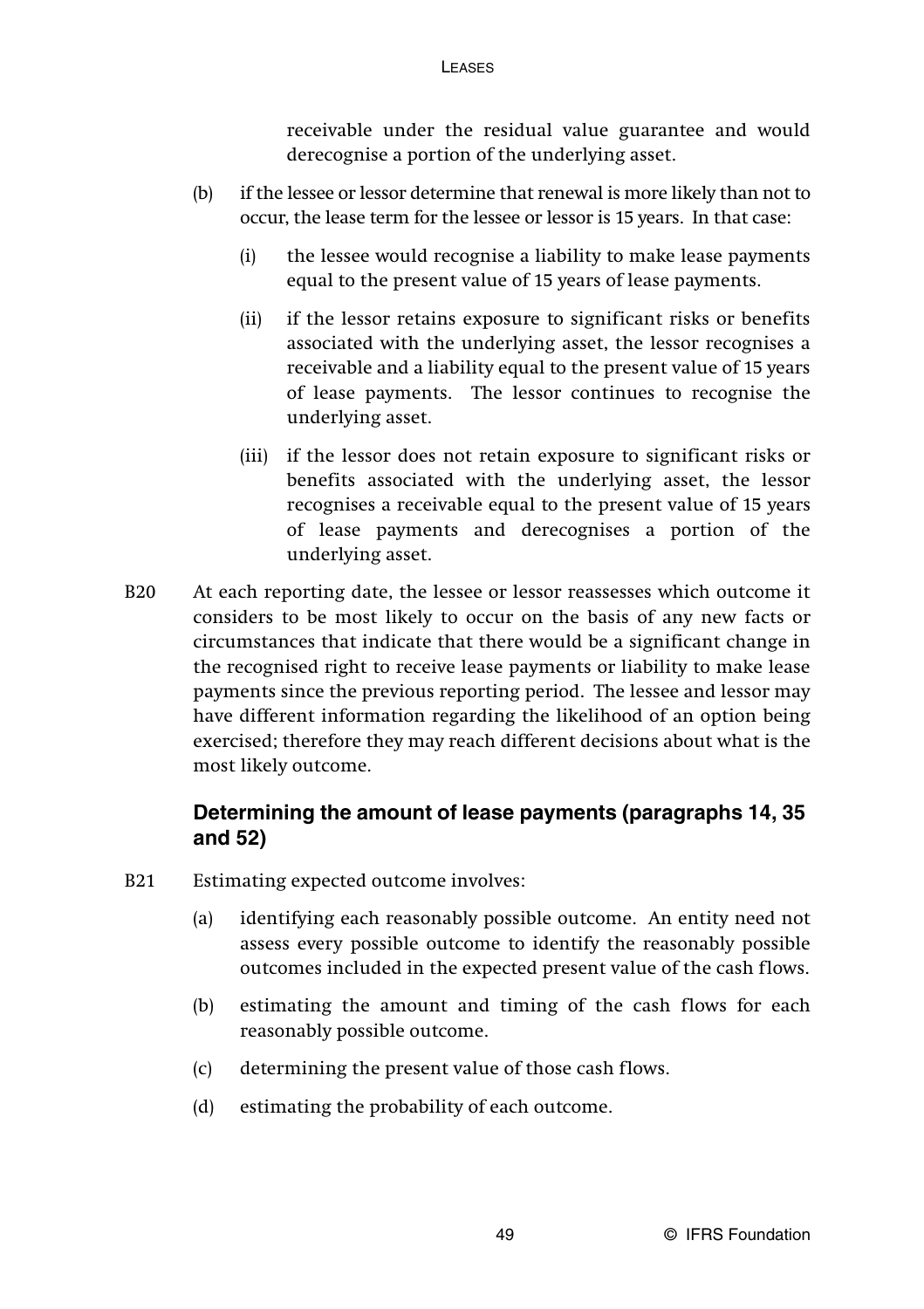# **Lessor: when to apply the performance obligation or derecognition approach (paragraphs 28 and 29)**

- B22 A lessor shall consider the following factors in assessing whether it retains exposure to significant risks or benefits associated with the underlying asset during the expected term of the current lease:
	- (a) significant contingent rentals during the lease term that are based on the use or performance of the underlying asset.
	- (b) options to extend or terminate the lease.
	- (c) material non-distinct services provided under the current lease.
- B23 The existence of material non-distinct services may expose the lessor to a significant risk that the lessee will terminate the lease early because of the non-provision of those services. When the risk that the lessee will terminate the lease early is significant, the lessor is likely to be exposed to significant risks or benefits associated with the underlying asset during the term of the lease.
- B24 A lessor shall consider the following factors when determining whether it retains exposure to significant risks or benefits associated with the underlying asset after the expected term of the current lease:
	- (a) whether the duration of the lease term is not significant in relation to the remaining useful life of the underlying asset.
	- (b) whether a significant change in the value of the underlying asset at the end of the lease term is expected. In making that assessment, the lessor shall consider:
		- (i) the present value of the underlying asset at the end of the lease term, and
		- (ii) the effect that any residual value guarantees (including those provided by an unrelated third party) may have on the lessor's exposure to risks or benefits.
- B25 In general, a residual value guarantee will reduce a lessor's exposure to downside risk but may give the lessor the potential to benefit from increases in the expected value of the underlying asset at the end of the lease.
- B26 The existence of one or more indicators is not conclusive in determining whether the lessor retains exposure to significant risks or benefits associated with the underlying asset.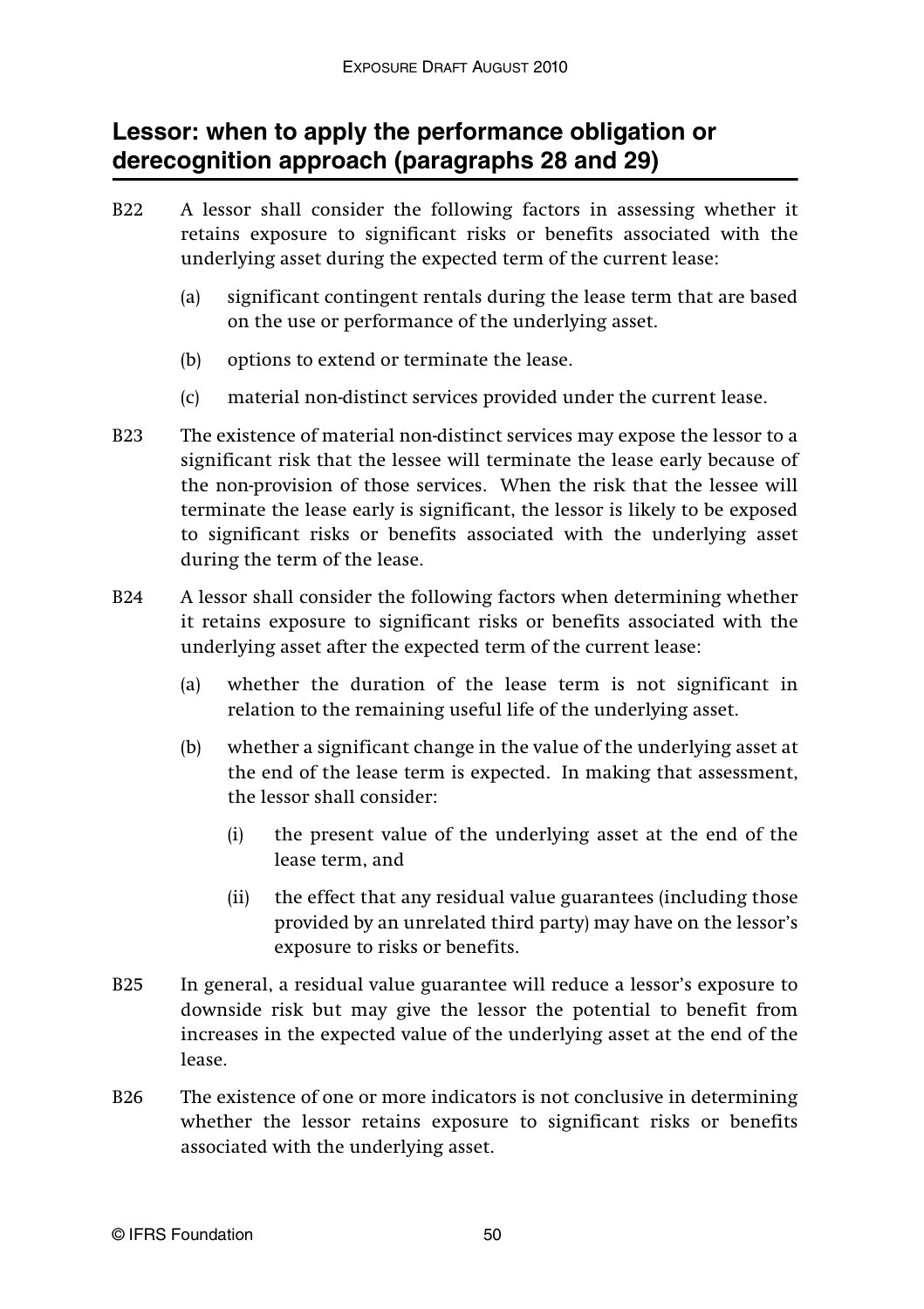B27 A lessor shall not consider the risks associated with the counterparty credit risk of the lessee when determining whether it retains exposure to significant risks or benefits associated with the underlying leased asset during the expected term of the current lease.

#### **Lessor: performance obligation approach**

### **Accounting for changes in lease term (paragraph 39(a))**

B28 The following examples illustrate how a lessor might apply the performance obligation approach if the lease term increased or decreased after recognition and initial measurement.

#### **Example 1 – When the assessed lease term decreases**

Entity A enters into a five-year lease of a machine with an expected useful life of fifteen years. The lease includes an option to terminate after three years. Annual lease payments are  $CU1,000^{(a)}$  in arrears. The rate the lessor charges in the lease is 8 per cent. The carrying amount of the machine at the commencement of the lease is CU15,000. The lessor initially estimates the lease term is five years. The lessor further determines that it retains exposure to significant risks or benefits associated with the underlying asset after the expected lease term and accounts for the lease using the performance obligation approach.

The present value of five years of lease payments is CU3,993.

The lessor amortises the lease liability on a straight-line basis.

At the end of year 1, the lessor reassesses the lease term and determines that the option will be exercised and the lease will terminate at the end of three years. The present value of the remaining two years of lease payments is CU1,783.

At the date of commencement of the lease, the lessor recognises a right to receive lease payments (lease receivable) and a lease liability:

Dr lease receivable CU3,993

Cr lease liability CU3,993

At the end of year 1, the lessor recognises (1) receipt of the lease payment, (2) interest on the lease receivable, (3) lease income from satisfaction of the lease liability and (4) depreciation expense on the underlying asset:

*continued...*

(a) In this [draft] IFRS monetary amounts are denominated in 'currency units (CU)'.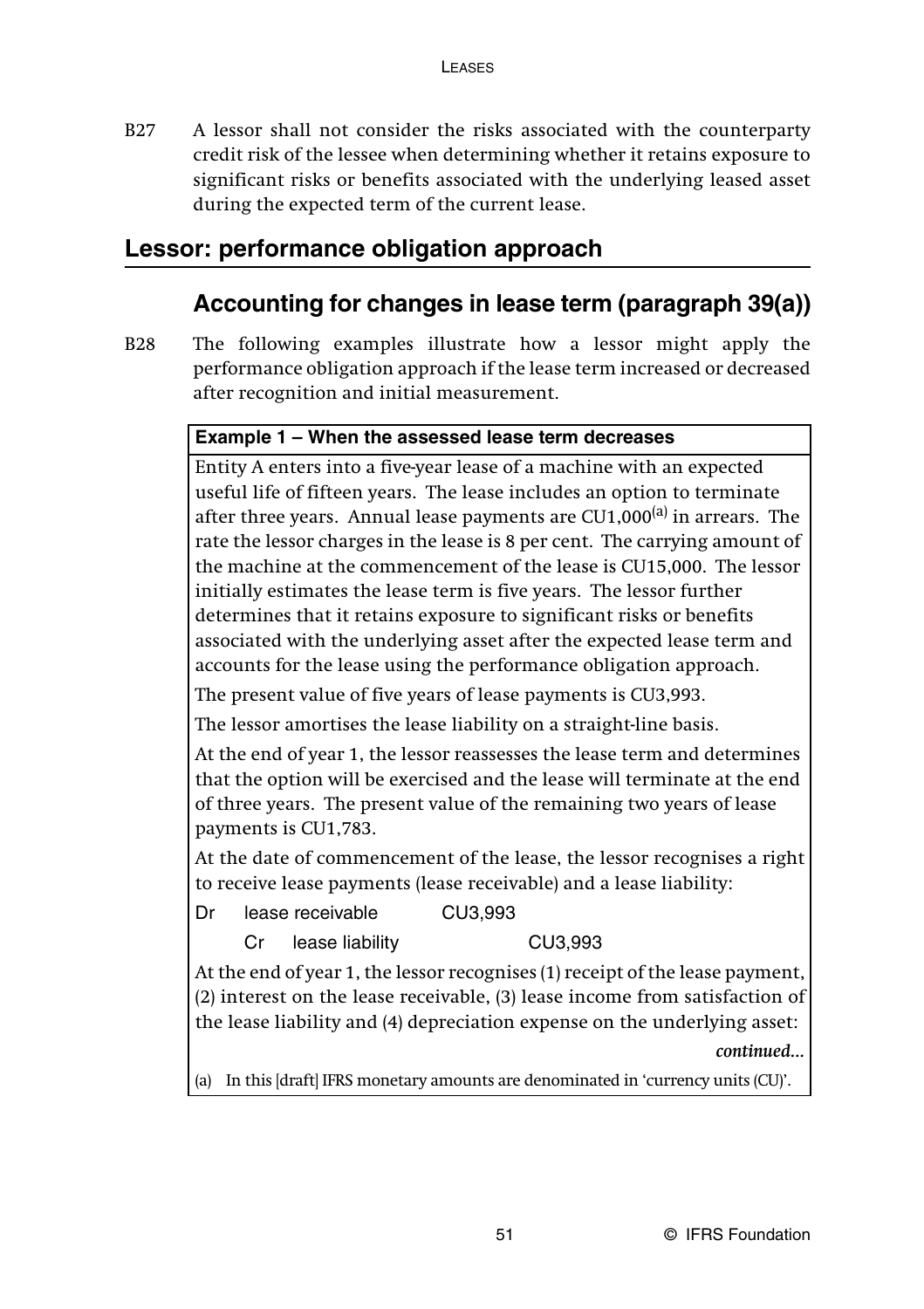|                                                                                                                                                                                                                                                                                                                                                                                                                                 | continued | Example 1 - When the assessed lease term decreases                                                                                                                                |              |              |                                                                                                                                                                                                                                                                                                                                                                                    |
|---------------------------------------------------------------------------------------------------------------------------------------------------------------------------------------------------------------------------------------------------------------------------------------------------------------------------------------------------------------------------------------------------------------------------------|-----------|-----------------------------------------------------------------------------------------------------------------------------------------------------------------------------------|--------------|--------------|------------------------------------------------------------------------------------------------------------------------------------------------------------------------------------------------------------------------------------------------------------------------------------------------------------------------------------------------------------------------------------|
| Dr                                                                                                                                                                                                                                                                                                                                                                                                                              | cash      |                                                                                                                                                                                   | CU1,000      |              |                                                                                                                                                                                                                                                                                                                                                                                    |
|                                                                                                                                                                                                                                                                                                                                                                                                                                 | Cr        | lease receivable                                                                                                                                                                  |              | CU1,000      |                                                                                                                                                                                                                                                                                                                                                                                    |
| Dr                                                                                                                                                                                                                                                                                                                                                                                                                              |           | lease receivable                                                                                                                                                                  | <b>CU319</b> |              | $(CU3,993 \times 8\%)$                                                                                                                                                                                                                                                                                                                                                             |
|                                                                                                                                                                                                                                                                                                                                                                                                                                 | Cr        | interest income                                                                                                                                                                   |              | <b>CU319</b> |                                                                                                                                                                                                                                                                                                                                                                                    |
| Dr                                                                                                                                                                                                                                                                                                                                                                                                                              |           | lease liability                                                                                                                                                                   | <b>CU799</b> |              | $(CU3,993 \div 5$ years)                                                                                                                                                                                                                                                                                                                                                           |
|                                                                                                                                                                                                                                                                                                                                                                                                                                 | Cr        | lease income                                                                                                                                                                      |              | <b>CU799</b> |                                                                                                                                                                                                                                                                                                                                                                                    |
| Dr                                                                                                                                                                                                                                                                                                                                                                                                                              |           | depreciation expense                                                                                                                                                              | CU1,000      |              | (CU15,000 ÷ 15 years)                                                                                                                                                                                                                                                                                                                                                              |
|                                                                                                                                                                                                                                                                                                                                                                                                                                 | Cr        | accumulated depreciation                                                                                                                                                          |              | CU1,000      |                                                                                                                                                                                                                                                                                                                                                                                    |
|                                                                                                                                                                                                                                                                                                                                                                                                                                 |           | income of CU319 less depreciation expense of CU1,000).<br>lease receivable to reflect the new expected payments (two years<br>liability to reflect the shorter term of the lease: |              |              | $CU3,312$ (CU3,993 - CU1,000 + CU319), the carrying amount of the lease<br>liability is CU3,194 (CU3,993 - CU799) and the net amount recognised in<br>profit or loss is income of CU118 (lease income of CU799 plus interest<br>At the end of year 1, the lessor reassesses the lease term and decreases its<br>remaining). The lessor makes a corresponding decrease in the lease |
| Dr                                                                                                                                                                                                                                                                                                                                                                                                                              | Cr        | lease liability<br>lease receivable                                                                                                                                               | CU1,529      |              | CU1,529 (CU3,312 - CU1,783)                                                                                                                                                                                                                                                                                                                                                        |
| After making this adjustment the carrying amount of the lease receivable<br>is CU1,783 representing the present value of the two remaining CU1,000<br>lease payments and the carrying amount of the lease liability is CU1,665<br>representing the lease liability of CU3,194 adjusted for the decrease in the<br>lease receivable of CU1,529.<br>At the end of year 2, the lessor recognises (1) receipt of the lease payment, |           |                                                                                                                                                                                   |              |              |                                                                                                                                                                                                                                                                                                                                                                                    |
|                                                                                                                                                                                                                                                                                                                                                                                                                                 |           |                                                                                                                                                                                   |              |              | (2) interest on the lease receivable, (3) lease income from satisfaction of<br>the lease liability and (4) depreciation expense on the underlying asset:                                                                                                                                                                                                                           |
| Dr                                                                                                                                                                                                                                                                                                                                                                                                                              | cash      |                                                                                                                                                                                   | CU1,000      |              |                                                                                                                                                                                                                                                                                                                                                                                    |
|                                                                                                                                                                                                                                                                                                                                                                                                                                 | Cr        | lease receivable                                                                                                                                                                  |              | CU1,000      |                                                                                                                                                                                                                                                                                                                                                                                    |
| Dr                                                                                                                                                                                                                                                                                                                                                                                                                              |           | lease receivable                                                                                                                                                                  | CU143        |              | $(CU1, 783 \times 8\%)$                                                                                                                                                                                                                                                                                                                                                            |
|                                                                                                                                                                                                                                                                                                                                                                                                                                 | Cr        | interest income                                                                                                                                                                   |              | <b>CU143</b> |                                                                                                                                                                                                                                                                                                                                                                                    |
|                                                                                                                                                                                                                                                                                                                                                                                                                                 |           |                                                                                                                                                                                   |              |              | continued                                                                                                                                                                                                                                                                                                                                                                          |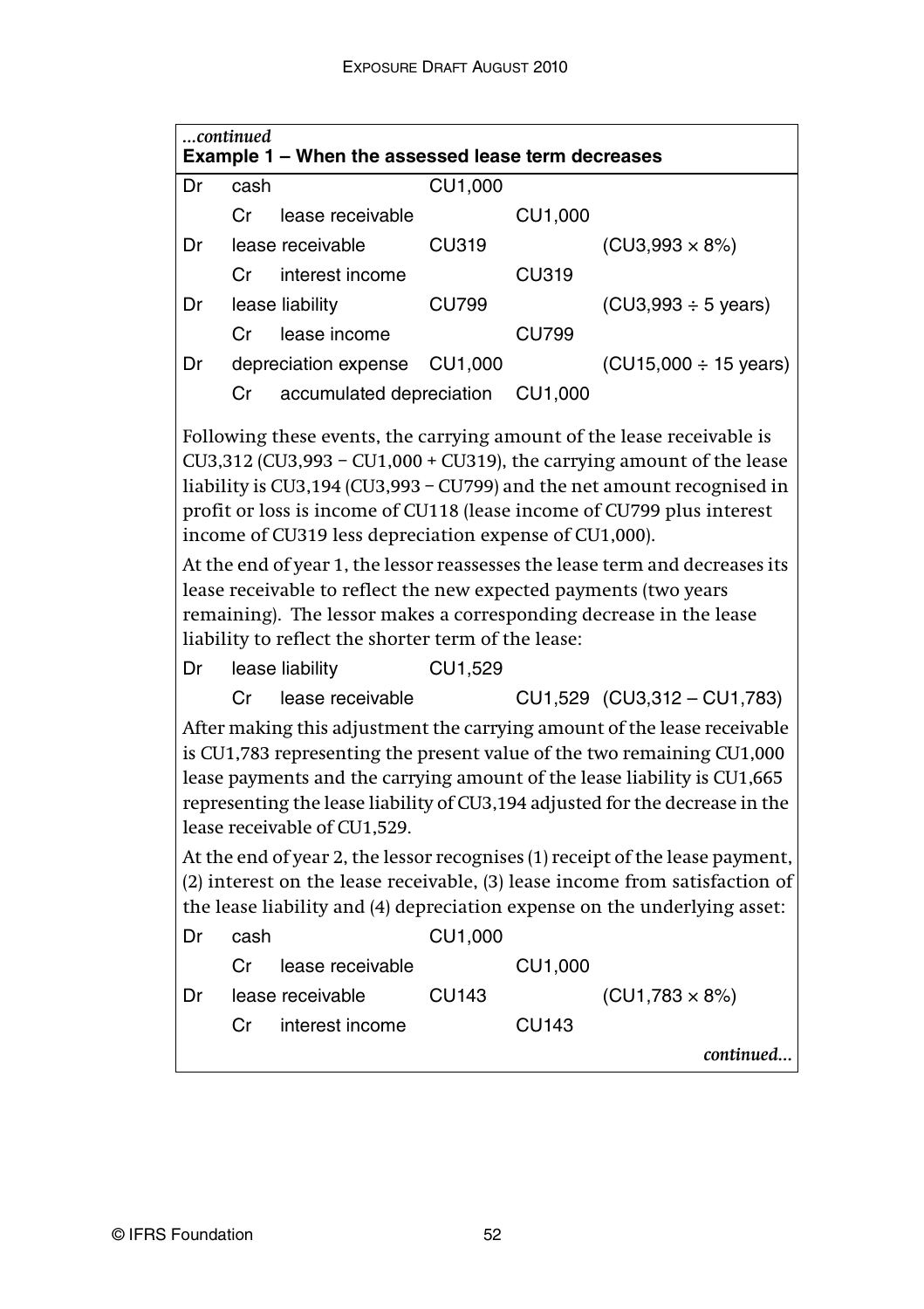|    | …continued<br>Example 1 - When the assessed lease term decreases |                                                                |                   |         |                                                                               |
|----|------------------------------------------------------------------|----------------------------------------------------------------|-------------------|---------|-------------------------------------------------------------------------------|
| Dr | lease liability                                                  |                                                                | CU832             |         | $(CU1, 665 \div 2 \text{ years})$                                             |
|    | Cr                                                               | lease income                                                   |                   | CU832   |                                                                               |
| Dr |                                                                  | depreciation expense                                           | CU1,000           |         | $(CU15,000 \div 15 \text{ years})$                                            |
|    | Cr                                                               | accumulated depreciation                                       |                   | CU1,000 |                                                                               |
|    |                                                                  |                                                                |                   |         | Following these events, the carrying amount of the lease receivable is        |
|    |                                                                  |                                                                |                   |         | CU926 (CU1,783 - CU1,000 + CU143), the carrying amount of the lease           |
|    |                                                                  |                                                                |                   |         | liability is CU833 (CU1,665 - CU832) and the net amount recognised in         |
|    |                                                                  |                                                                |                   |         | profit or loss is a loss of CU25 (lease income of CU832 plus interest income  |
|    |                                                                  | of CU143 less depreciation expense of CU1,000).                |                   |         |                                                                               |
|    |                                                                  | Example 2 - When the assessed lease term increases             |                   |         |                                                                               |
|    |                                                                  |                                                                |                   |         | Example 2 uses the same facts as in example 1 except that the lessor          |
|    |                                                                  |                                                                |                   |         | initially estimates that the lease term is three years. The lessor further    |
|    |                                                                  |                                                                |                   |         | determines that it retains exposure to significant risks or benefits          |
|    |                                                                  |                                                                |                   |         | associated with the underlying asset after the expected lease term and        |
|    |                                                                  |                                                                |                   |         | accounts for the lease using the performance obligation approach.             |
|    |                                                                  | The present value of three years of lease payments is CU2,577. |                   |         |                                                                               |
|    |                                                                  |                                                                |                   |         | At the end of year 1, the lessor reassesses the lease term and determines     |
|    |                                                                  |                                                                |                   |         | that the lease term is five years. The present value of four years of lease   |
|    | payments is CU3,312.                                             |                                                                |                   |         |                                                                               |
|    |                                                                  |                                                                |                   |         | At the date of commencement of the lease, the lessor recognises a right       |
|    |                                                                  |                                                                |                   |         | to receive lease payments (lease receivable) and a liability to permit the    |
|    |                                                                  | lessee to use its underlying asset (lease liability):          |                   |         |                                                                               |
| Dr | lease receivable                                                 |                                                                | CU2,577           |         |                                                                               |
|    | Cr                                                               | lease liability                                                |                   | CU2,577 |                                                                               |
|    |                                                                  |                                                                |                   |         | At the end of year 1, the lessor recognises (1) receipt of the lease payment, |
|    |                                                                  |                                                                |                   |         | (2) interest on the lease receivable, (3) lease income from satisfaction of   |
|    |                                                                  |                                                                |                   |         | the lease liability and (4) depreciation expense on the underlying asset:     |
| Dr | cash                                                             |                                                                | CU1,000           |         |                                                                               |
|    | Cr                                                               | lease receivable                                               |                   | CU1,000 |                                                                               |
| Dr | lease receivable                                                 |                                                                | CU <sub>206</sub> |         | $(CU2, 577 \times 8\%)$                                                       |
|    | Cr                                                               | interest income                                                |                   | CU206   |                                                                               |
| Dr | lease liability                                                  |                                                                | CU859             |         | $(CU2, 577 \div 3 \text{ years})$                                             |
|    | Cr                                                               | lease income                                                   |                   | CU859   |                                                                               |
|    |                                                                  |                                                                |                   |         | continued                                                                     |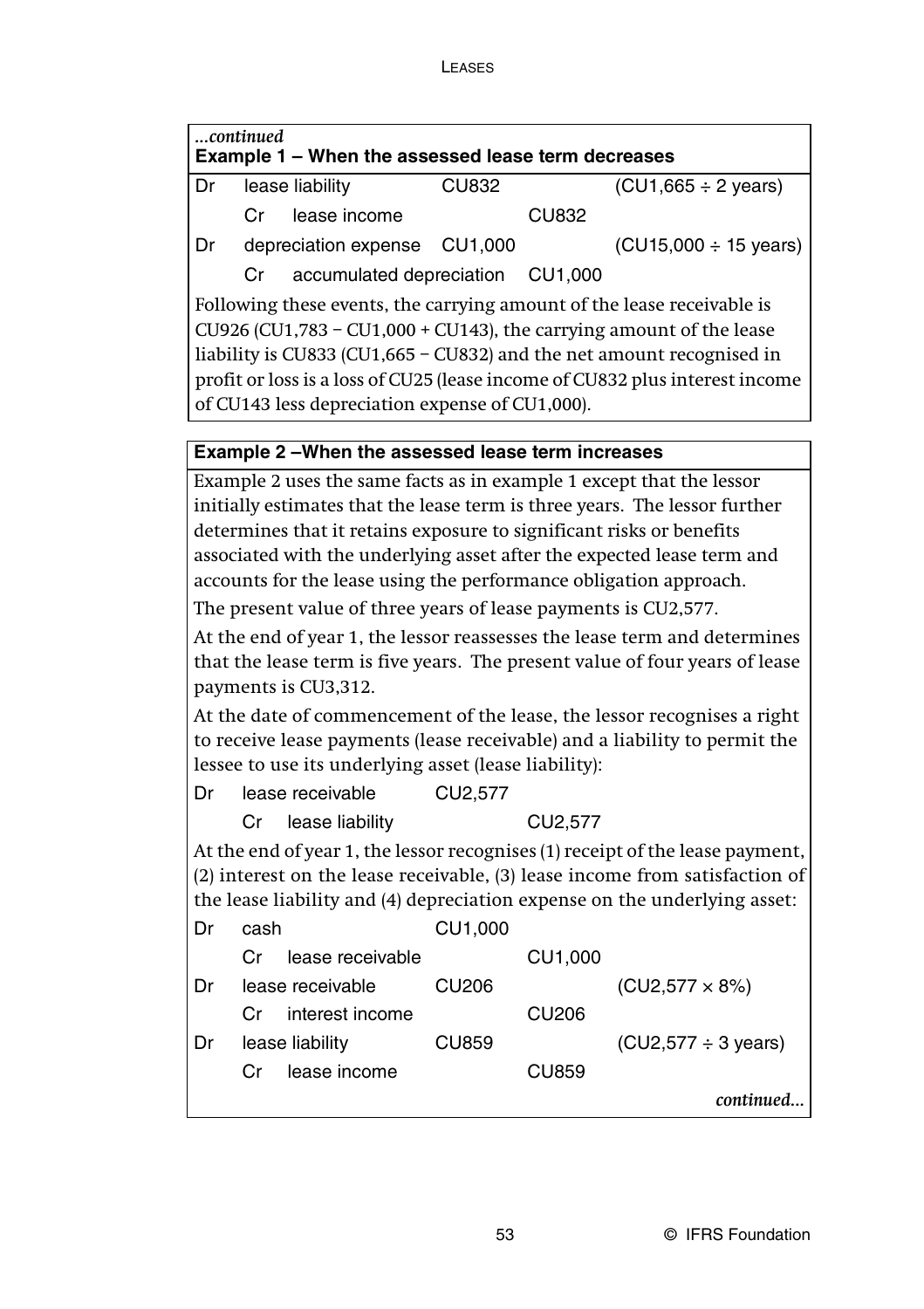| Example 2-When the assessed lease term increases       |                                                                                                                                 |              |              |                                                                               |  |  |
|--------------------------------------------------------|---------------------------------------------------------------------------------------------------------------------------------|--------------|--------------|-------------------------------------------------------------------------------|--|--|
| Dr                                                     | depreciation expense CU1,000                                                                                                    |              |              | $(CU15,000 \div 15 \text{ years})$                                            |  |  |
|                                                        | Cr<br>accumulated depreciation                                                                                                  |              | CU1,000      |                                                                               |  |  |
|                                                        | Following these events, the carrying amount of the lease receivable is                                                          |              |              |                                                                               |  |  |
|                                                        | $CU1,783$ ( $CU2,577$ – $CU1,000$ + $CU206$ ), the carrying amount of the lease                                                 |              |              |                                                                               |  |  |
|                                                        | liability is CU1,718 (CU2,577 - CU859) and the net amount recognised in                                                         |              |              |                                                                               |  |  |
|                                                        | profit or loss is income of CU65 (lease income of CU859 plus interest income<br>of CU206 less depreciation expense of CU1,000). |              |              |                                                                               |  |  |
|                                                        | At the end of year 1, the lessor reassesses the lease term and increases its                                                    |              |              |                                                                               |  |  |
|                                                        | lease receivable to the newly expected payments (remaining four years)                                                          |              |              |                                                                               |  |  |
|                                                        | with a corresponding increase in the lease liability to reflect the longer                                                      |              |              |                                                                               |  |  |
|                                                        | term of the lease:                                                                                                              |              |              |                                                                               |  |  |
| Dr                                                     | lease receivable                                                                                                                | CU1,529      |              | $(CU3, 312 - CU1, 783)$                                                       |  |  |
|                                                        | Cr lease liability                                                                                                              |              | CU1,529      |                                                                               |  |  |
|                                                        | After making this adjustment the carrying amount of the lease                                                                   |              |              |                                                                               |  |  |
|                                                        | receivable is CU3,312 representing the present value of four CU1,000                                                            |              |              |                                                                               |  |  |
|                                                        | lease payments and the carrying amount of the lease liability is CU3,247                                                        |              |              |                                                                               |  |  |
|                                                        | representing the lease liability of CU1,718 adjusted for the increase in                                                        |              |              |                                                                               |  |  |
|                                                        | the lease receivable of CU1,529.                                                                                                |              |              |                                                                               |  |  |
|                                                        |                                                                                                                                 |              |              | At the end of year 2, the lessor recognises (1) receipt of the lease payment, |  |  |
|                                                        | the lease liability and (4) depreciation expense on the underlying asset:                                                       |              |              | (2) interest on the lease receivable, (3) lease income from satisfaction of   |  |  |
| Dr                                                     | cash                                                                                                                            | CU1,000      |              |                                                                               |  |  |
|                                                        |                                                                                                                                 |              |              |                                                                               |  |  |
|                                                        | Cr<br>lease receivable                                                                                                          |              | CU1,000      |                                                                               |  |  |
| Dr                                                     | lease receivable                                                                                                                | <b>CU265</b> |              | $(CU3, 312 \times 8\%)$                                                       |  |  |
|                                                        | interest income<br>Cr                                                                                                           |              | <b>CU265</b> |                                                                               |  |  |
| Dr                                                     | lease liability                                                                                                                 | CU812        |              | $(CU3, 247 \div 4 \text{ years})$                                             |  |  |
|                                                        | lease income<br>Cr                                                                                                              |              | CU812        |                                                                               |  |  |
| Dr                                                     | depreciation expense                                                                                                            | CU1.000      |              | $(CU15,000 \div 15 \text{ years})$                                            |  |  |
|                                                        | accumulated depreciation<br>CU1,000<br>Cr                                                                                       |              |              |                                                                               |  |  |
|                                                        | Following these events, the carrying amount of the lease receivable is                                                          |              |              |                                                                               |  |  |
|                                                        | CU2,577 (CU3,312 - CU1,000 + CU265), the carrying amount of the lease                                                           |              |              |                                                                               |  |  |
|                                                        | liability is CU2,435 (CU3,247 - CU812) and the net amount recognised in                                                         |              |              |                                                                               |  |  |
|                                                        | profit or loss is income of CU77 (lease income of CU812 plus interest                                                           |              |              |                                                                               |  |  |
| income of CU265 less depreciation expense of CU1,000). |                                                                                                                                 |              |              |                                                                               |  |  |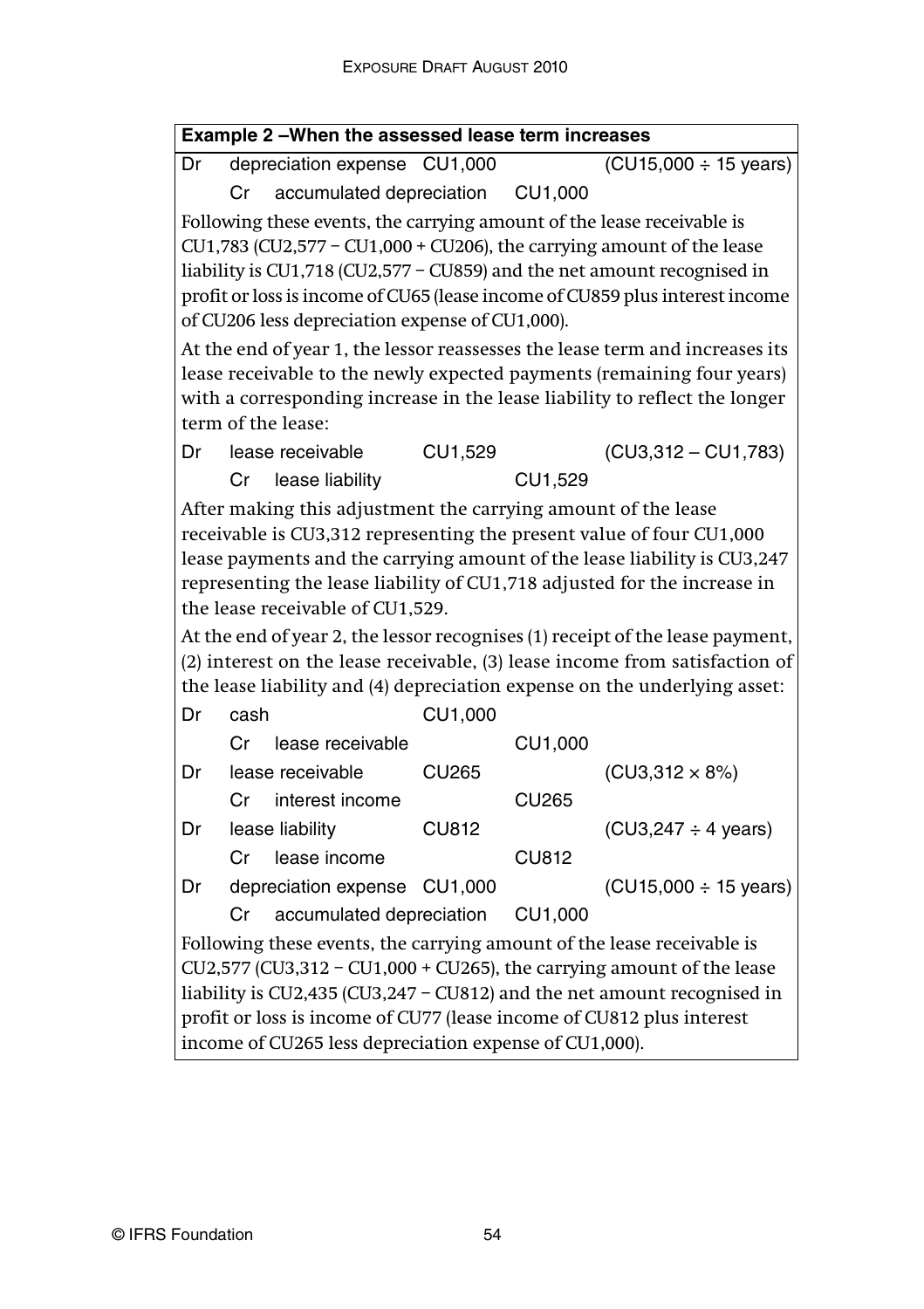# **Presentation by intermediate lessor in a sublease (paragraph 43)**

B29 The following example illustrates in italics how an intermediate lessor would present lease assets and liabilities arising from a sublease.

#### **Example 3 – Presentation of information from a sublease**

| Property, plant and equipment    |     | х |
|----------------------------------|-----|---|
| Cash                             |     | х |
| Right-of-use asset               | x   |   |
| Lease receivables                | x   |   |
| Lease liability                  | (X) |   |
| Net sublease asset               |     | x |
| Total assets                     |     | x |
| Trade and other payables         |     | x |
| Liability to make lease payments |     | x |
| <b>Total liabilities</b>         |     |   |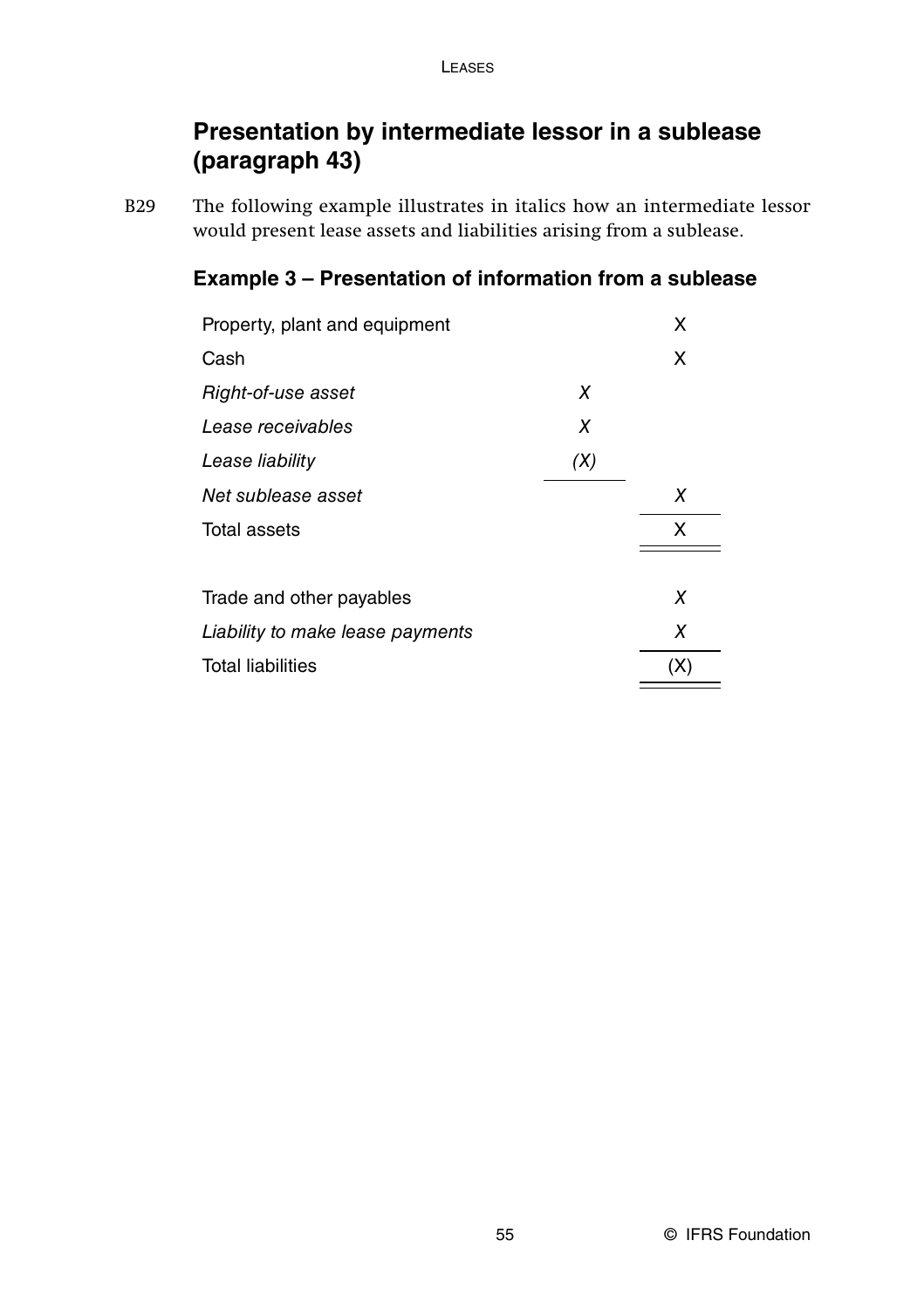# **Lessor: derecognition approach**

# **Accounting for changes in lease term (paragraphs 56(a))**

B30 The following examples illustrate how a lessor might apply the derecognition approach if the lease term increased or decreased after recognition and initial measurement.

#### **Example 4 – When the assessed lease term decreases**

Entity A enters into a ten-year lease of a machine. The lease includes an option to terminate after eight years. Annual lease payments are CU1,000 in arrears. The rate the lessor charges in the lease is 8 per cent. The fair value of the machine at the commencement of the lease is CU7,000 and its carrying amount is CU5,000. The useful life of the machine is ten years. The lessor initially estimates the lease term is ten years. The lessor further determines that it does not retain exposure to significant risks or benefits associated with the underlying asset either during or after the expected lease term and accounts for the lease using the derecognition approach.

The present value of ten years of lease payments is CU6,710.

At the end of year 1, the lessor reassesses the lease term and determines that the option will be exercised and the lease will terminate at the end of eight years. The fair value of the machine at the end of year 1 is CU6,250. The present value of seven years of lease payments is CU5,206.

At the date of commencement of the lease, the lessor derecognises the portion of the asset transferred to the lessee, recognises a lease receivable and recognises revenue and cost of sales:

| . Dr |    | lease receivable | CU6,710 |         |                                                        |           |
|------|----|------------------|---------|---------|--------------------------------------------------------|-----------|
| . Dr |    | cost of sales    | CU4,793 |         |                                                        |           |
|      | Cr | underlying asset |         |         | $CU4,793$ (CU5,000 $\times$ CU6,710<br>$\div$ CU7,000) |           |
|      | Cr | revenue          |         | CU6,710 |                                                        |           |
|      |    |                  |         |         |                                                        | continued |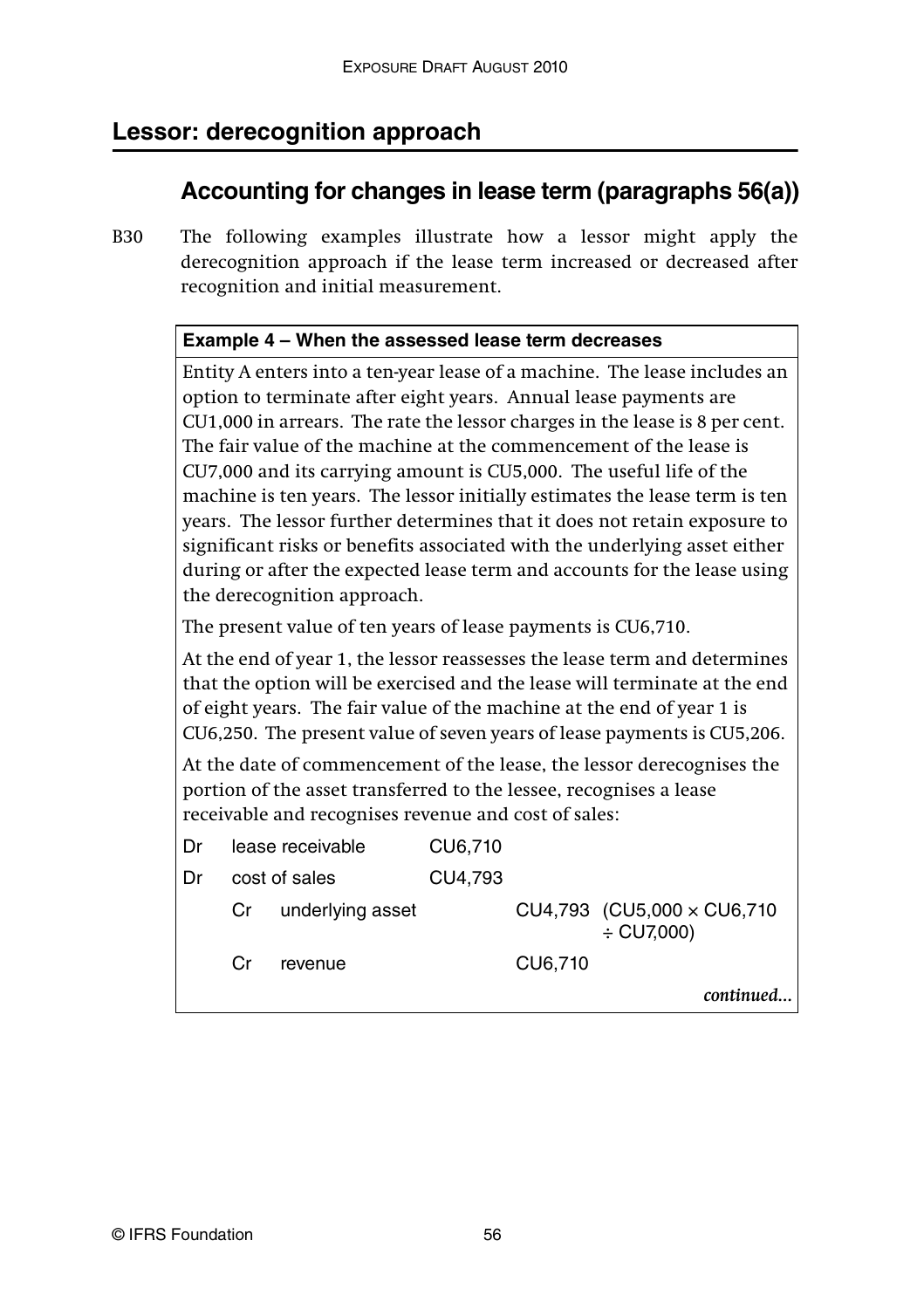|                                                                                                                                                                                                                                                  | continued | Example 4 - When the assessed lease term decreases                                                                   |                  |              |                                                                                                                                                    |
|--------------------------------------------------------------------------------------------------------------------------------------------------------------------------------------------------------------------------------------------------|-----------|----------------------------------------------------------------------------------------------------------------------|------------------|--------------|----------------------------------------------------------------------------------------------------------------------------------------------------|
|                                                                                                                                                                                                                                                  |           | from the lease of CU1,917 (CU6,710 - CU4,793).                                                                       |                  |              | At the date of commencement of the lease, the lessor recognises a profit                                                                           |
|                                                                                                                                                                                                                                                  |           | interest on the lease receivable:                                                                                    |                  |              | At the end of year 1, the lessor recognises receipt of a lease payment and                                                                         |
| Dr                                                                                                                                                                                                                                               | cash      |                                                                                                                      | CU1,000          |              |                                                                                                                                                    |
|                                                                                                                                                                                                                                                  | Cr.       | lease receivable                                                                                                     |                  | CU1,000      |                                                                                                                                                    |
| Dr                                                                                                                                                                                                                                               |           | lease receivable                                                                                                     | <b>CU537</b>     |              | $(CU6, 710 \times 8\%)$                                                                                                                            |
|                                                                                                                                                                                                                                                  | Cr        | interest income                                                                                                      |                  | <b>CU537</b> |                                                                                                                                                    |
|                                                                                                                                                                                                                                                  |           | CU207 (CU5,000 - CU4,793) and the carrying amount of the lease<br>receivable is CU6,247 (CU6,710 - CU1,000 + CU537). |                  |              | Following these events, the carrying amount of the residual asset is                                                                               |
|                                                                                                                                                                                                                                                  |           | portion of the asset, recognises an adjustment to lease receivable,<br>revenue and cost of sales:                    |                  |              | At the end of year 1, the lessor reassesses the lease term and reinstates a                                                                        |
| Dr                                                                                                                                                                                                                                               | revenue   |                                                                                                                      | CU1,041          |              |                                                                                                                                                    |
| Dr                                                                                                                                                                                                                                               |           | residual asset                                                                                                       | CU <sub>34</sub> |              | $(CU207 \times CU1,041)$<br>$\div$ CU6,250)                                                                                                        |
|                                                                                                                                                                                                                                                  | Cr        | cost of sales                                                                                                        |                  | <b>CU34</b>  |                                                                                                                                                    |
|                                                                                                                                                                                                                                                  | Cr        | lease receivable                                                                                                     |                  |              | CU1,041 (CU6,247 - CU5,206)                                                                                                                        |
| The net result of the reassessment of the lease term is a loss of CU1,007<br>$(CU34 - CU1,041)$ .                                                                                                                                                |           |                                                                                                                      |                  |              |                                                                                                                                                    |
| After making this adjustment the carrying amount of the lease<br>receivable is CU5,206 representing the present value of the seven<br>remaining CU1,000 lease payments and the carrying amount of the<br>residual asset is CU241 (CU207 + CU34). |           |                                                                                                                      |                  |              |                                                                                                                                                    |
|                                                                                                                                                                                                                                                  |           | CU537 less CU1,007 loss from reassessment).                                                                          |                  |              | At the end of year 1, the net amount recognised in profit or loss is income<br>of CU1,447 (initial lease income of CU1,917 plus interest income of |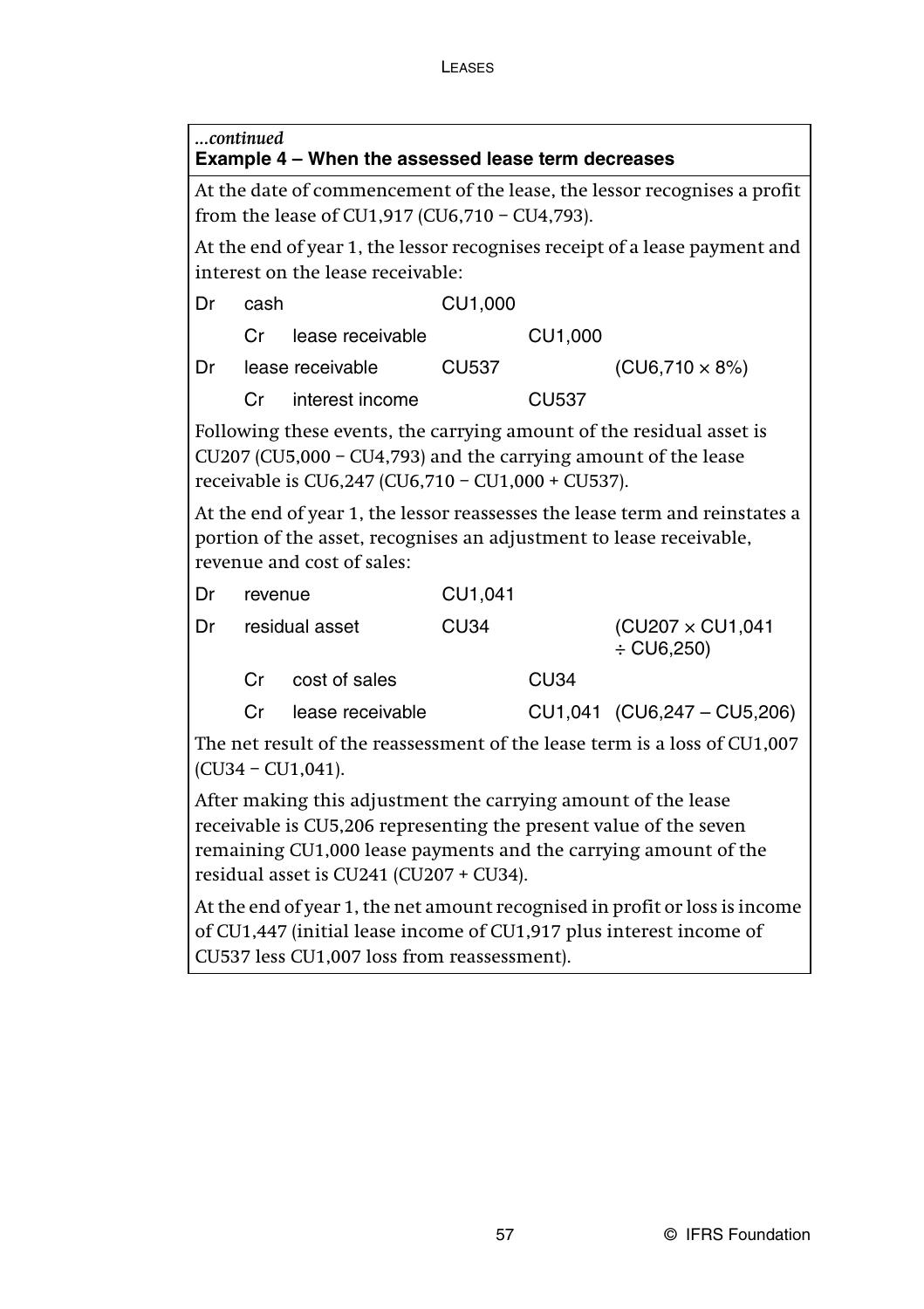#### **Example 5 – When the assessed lease term increases**

Example 5 uses the same facts as in example 4 except that the lessor initially estimates that the lease term is eight years. The lessor determines that it does not retain exposure to significant risks or benefits associated with the underlying asset either during or after the expected lease term and accounts for the lease using the derecognition approach.

The present value of eight years of lease payments is CU5,747.

At the end of year 1, the lessor reassesses the lease term and determines that the lease term is ten years. The present value of nine years of lease payments is CU6,247.

At the date of commencement of the lease, the lessor derecognises the portion of the asset transferred to the lessee, recognises a lease receivable and recognises revenue and cost of sales:

| Dr                                                                     |    | lease receivable | CU5,747 |         |                                               |
|------------------------------------------------------------------------|----|------------------|---------|---------|-----------------------------------------------|
| Dr                                                                     |    | cost of sales    | CU4,105 |         |                                               |
|                                                                        | Cr | underlying asset |         |         | CU4,105 (CU5,000 x CU5,747<br>$\div$ CU7,000) |
|                                                                        | Cr | revenue          |         | CU5.747 |                                               |
| At the date of commencement of the lease, the lessor recognises profit |    |                  |         |         |                                               |

from the lease of CU1,642 (CU5,747 – CU4,105).

At the end of year 1, the lessor recognises receipt of a rental payment and interest on the lease receivable:

| Dr                                                                                                                                                                                           | cash |                  | CU1,000 |         |                        |  |
|----------------------------------------------------------------------------------------------------------------------------------------------------------------------------------------------|------|------------------|---------|---------|------------------------|--|
|                                                                                                                                                                                              | Cr   | lease receivable |         | CU1,000 |                        |  |
| Dr                                                                                                                                                                                           |      | lease receivable | CU460   |         | $(CU5,747 \times 8\%)$ |  |
|                                                                                                                                                                                              | Сr   | interest income  |         | CU460   |                        |  |
| Following these events, the carrying amount of the residual asset is<br>CU895 (CU5,000 - CU4,105) and the carrying amount of the lease<br>receivable is CU5,207 (CU5,747 - CU1,000 + CU460). |      |                  |         |         |                        |  |

*continued...*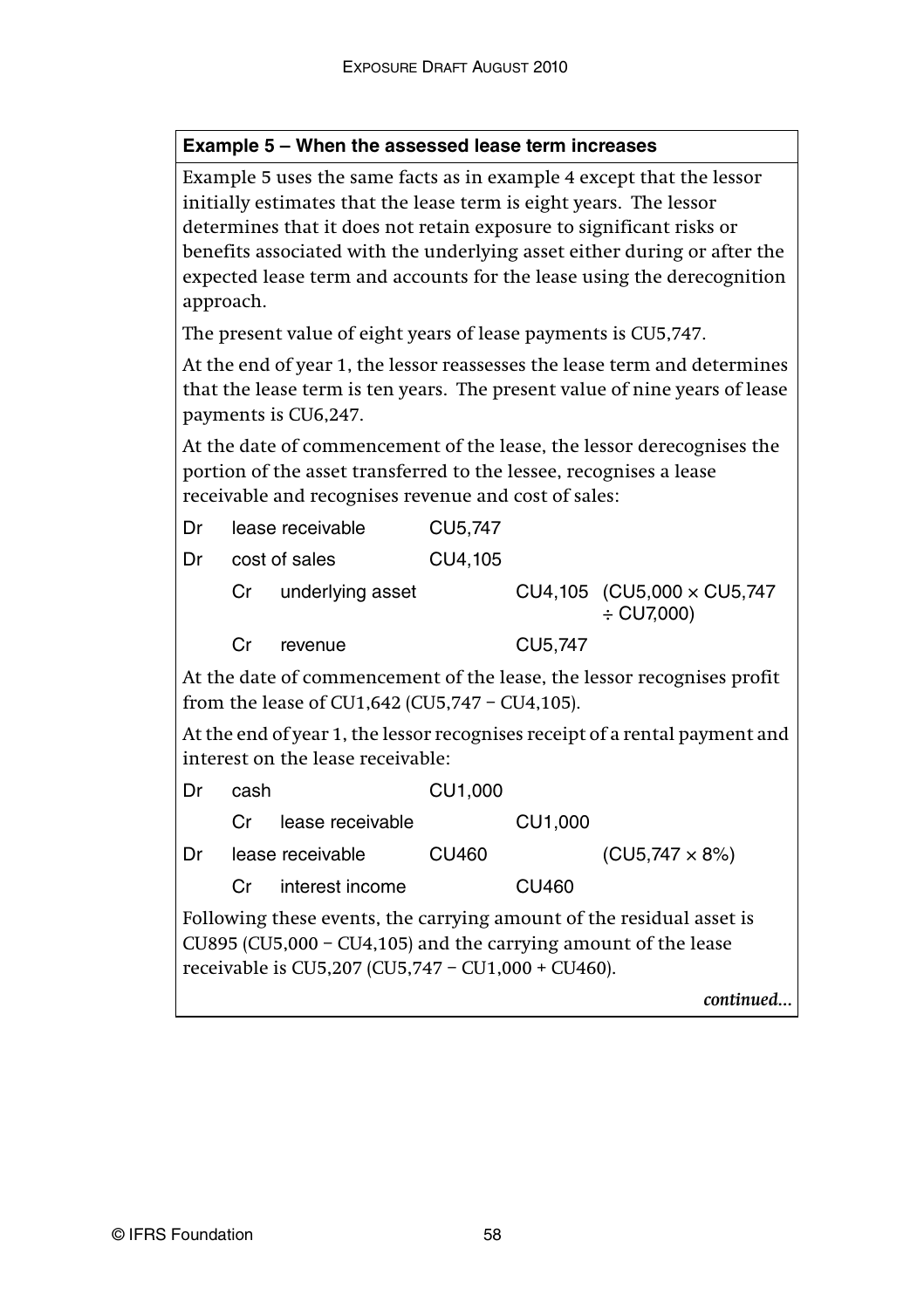#### *...continued* **Example 5 – When the assessed lease term increases**

Upon reassessing the lease term, the lessor derecognises an additional portion of the asset transferred to the lessee, recognises additional lease receivable and recognises revenue and cost of sales:

| Dr |     | lease receivable | CU1,040           |         | $(CU6, 247 - CU5, 207)$                     |
|----|-----|------------------|-------------------|---------|---------------------------------------------|
| Dr |     | cost of sales    | CU <sub>149</sub> |         |                                             |
|    | Cr. | residual asset   |                   | CU149   | $(CU895 \times CU1,040)$<br>$\div$ CU6,250) |
|    | Cr  | revenue          |                   | CU1,040 |                                             |

In profit or loss, the net result of the reassessment of the lease term is income of CU891 (CU1,040 – CU149).

After making this adjustment the carrying amount of the lease receivable is CU6,247 representing the present value of the nine remaining CU1,000 lease payments, and the carrying amount of the residual asset is CU746 (CU895 – CU149).

At the end of year 1, the net amount recognised in profit or loss is income of CU2,993 (initial lease income of CU1,642 plus interest income of CU460 plus CU891 lease income from reassessment).

# **Sale and leaseback transactions**

# **Determining whether the transferred asset has been purchased or sold (paragraphs 67(a) and 68(a))**

- B31 An entity considers the effect of the transfer contract and the lease contract together to assess whether the transferred asset has been purchased or sold in accordance with paragraphs B9 and B10. Additionally, such sale and leaseback contracts may have conditions that generally do not arise in other transactions and may result in the transfer not meeting the conditions for a purchase or sale. For example, the following conditions normally preclude the seller/lessee from transferring more than a trivial amount of the risks and benefits associated with the transferred asset at the end of the contract and do not result in a purchase or sale:
	- (a) The seller/lessee has an obligation or an option to repurchase the asset at an amount that is not fair value at the time of repurchase, or the buyer/lessor can compel the seller/lessee to repurchase the asset.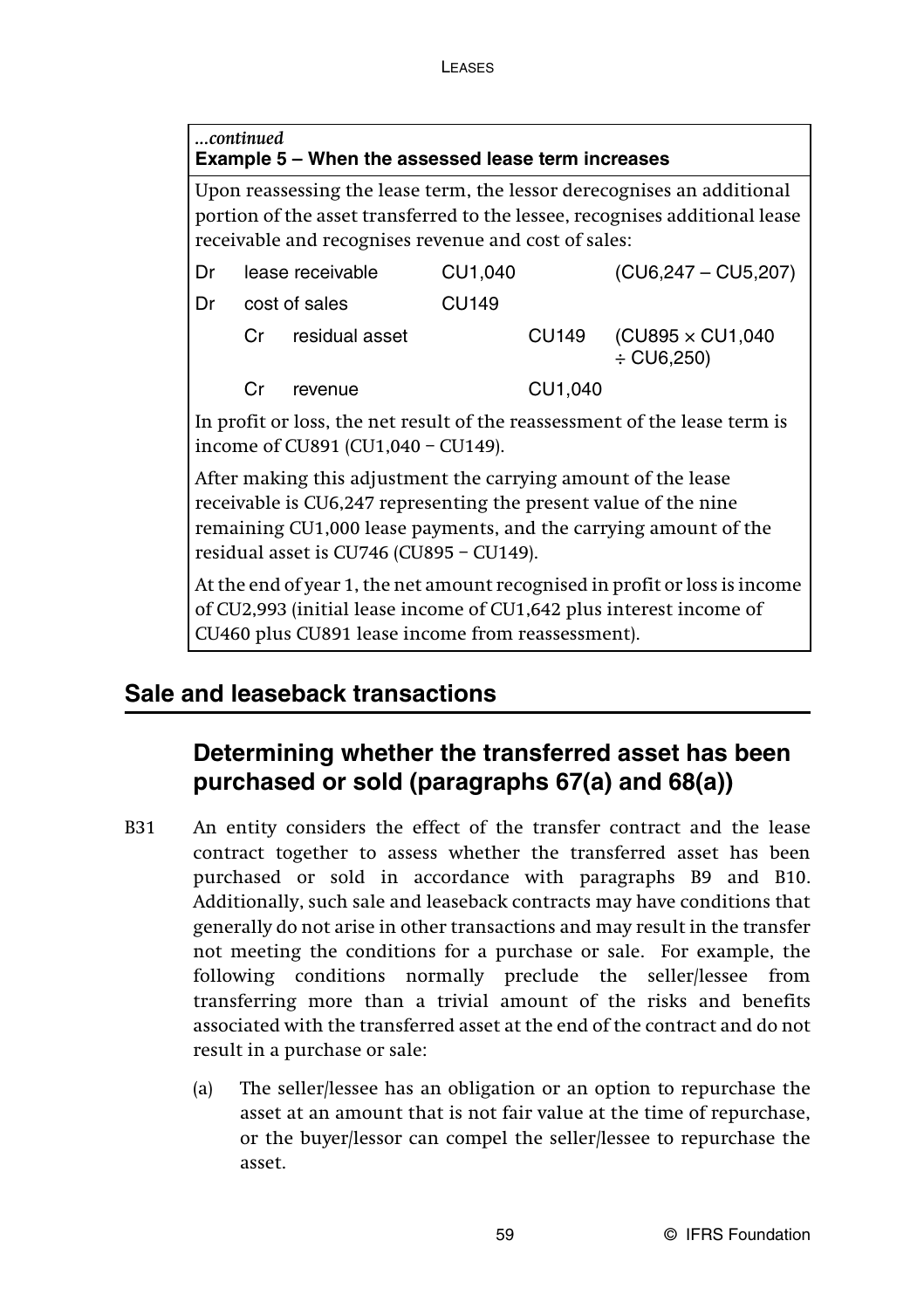- (b) The seller/lessee guarantees the buyer/lessor's investment or a return on that investment.
- (c) The seller/lessee provides the buyer/lessor with a residual value guarantee.
- (d) The seller/lessee provides non-recourse financing to the buyer/lessor.
- (e) The seller/lessee retains an obligation to service any existing debt related to the asset.
- (f) The seller/lessee provides collateral on behalf of the buyer/lessor (other than the transferred asset) or guarantees the buyer/lessor's debt.
- (g) The seller/lessee's rental payment is contingent on some predetermined or determinable level of future operations of the buyer/lessor.
- (h) The seller/lessee enters into a sale and leaseback transaction involving asset enhancements without leasing the transferred asset from the buyer/lessor.
- (i) The buyer/lessor is obliged to share a significant portion of the appreciation of the asset with the seller/lessee.
- (j) Any other provisions or circumstances exist that allow the seller/ lessee to participate in any future profits of the buyer/lessor or the appreciation of the transferred asset, eg a situation in which the seller/lessee owns or has an option to acquire a significant interest in the buyer/lessor.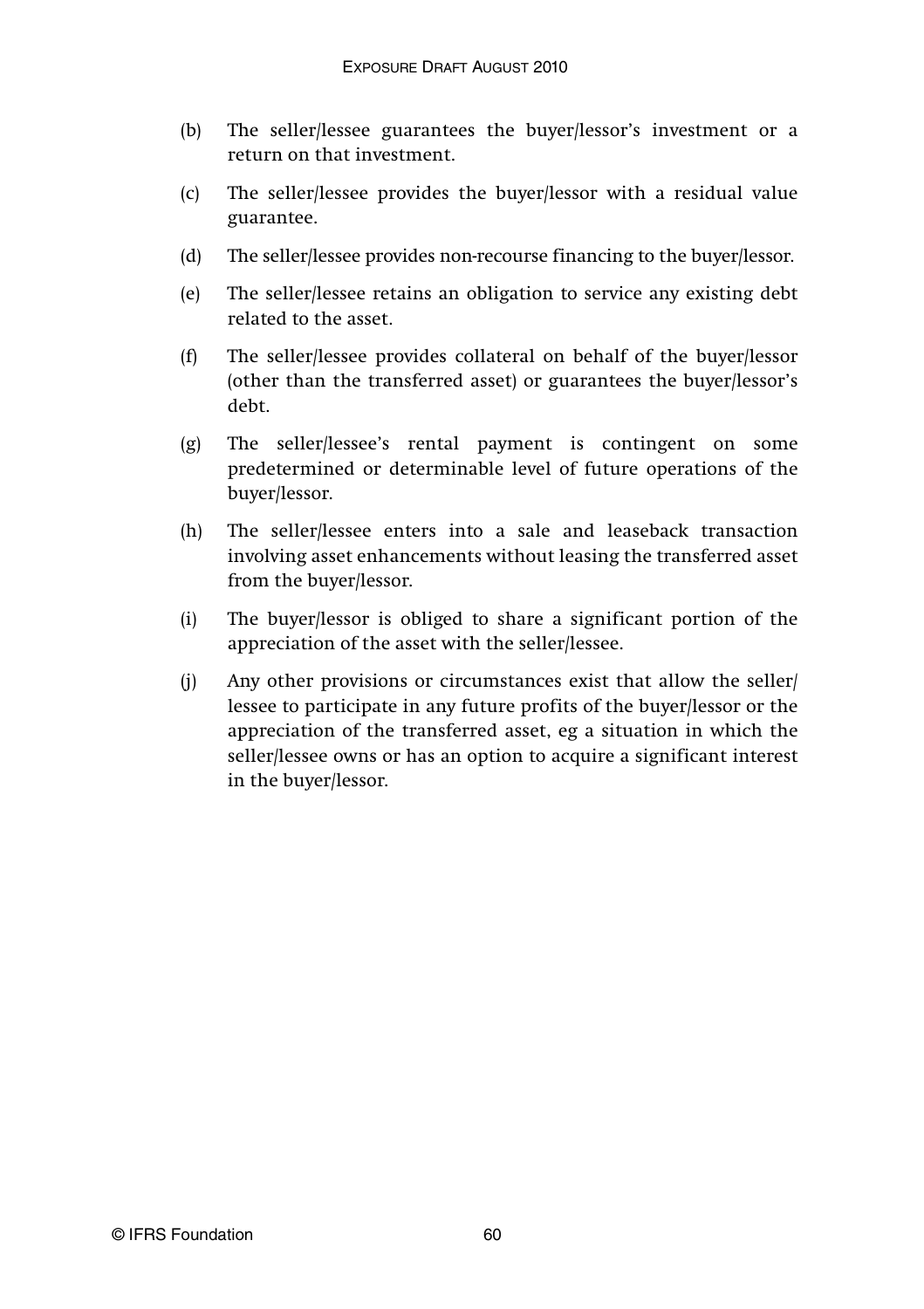# **Appendix C Amendments to other IFRSs**

*This appendix describes the amendments to other IFRSs that the Board expects to make when it finalises the proposed IFRS X.* 

| <b>Standard</b>                                                    |   | <b>Description of amendment</b>                                                                                                                        |
|--------------------------------------------------------------------|---|--------------------------------------------------------------------------------------------------------------------------------------------------------|
| General                                                            |   | Except where otherwise stated:                                                                                                                         |
|                                                                    | ٠ | Replace references to 'IAS 17 Leases' with 'IFRS X<br>Leases'.                                                                                         |
|                                                                    |   | Replace references to 'IAS 17' with 'IFRS X'.                                                                                                          |
|                                                                    | ٠ | Replace references to 'finance lease' or 'operating<br>lease' with 'lease' to reflect that there is only one<br>model for all leases.                  |
|                                                                    | ٠ | Eliminate references to the classification of leases<br>as finance leases or operating leases.                                                         |
| Framework for the<br>Preparation and                               |   | Paragraph 51 is amended to explain why a right-of-<br>use asset meets the definition of an asset.                                                      |
| Presentation of<br><b>Financial Statements</b>                     | ٠ | Replace other references to 'finance lease' with<br>'lease'.                                                                                           |
| <b>IFRS 1 First-time</b><br>Adoption of<br>International Financial | ٠ | Paragraphs D9 and D9A are amended so that<br>first-time adopters apply transitional provisions to<br>all leases based on those in IFRS X. However, the |

transitional relief for simple finance leases is not

applicable for first-time adopters.

*International Financial Reporting Standards*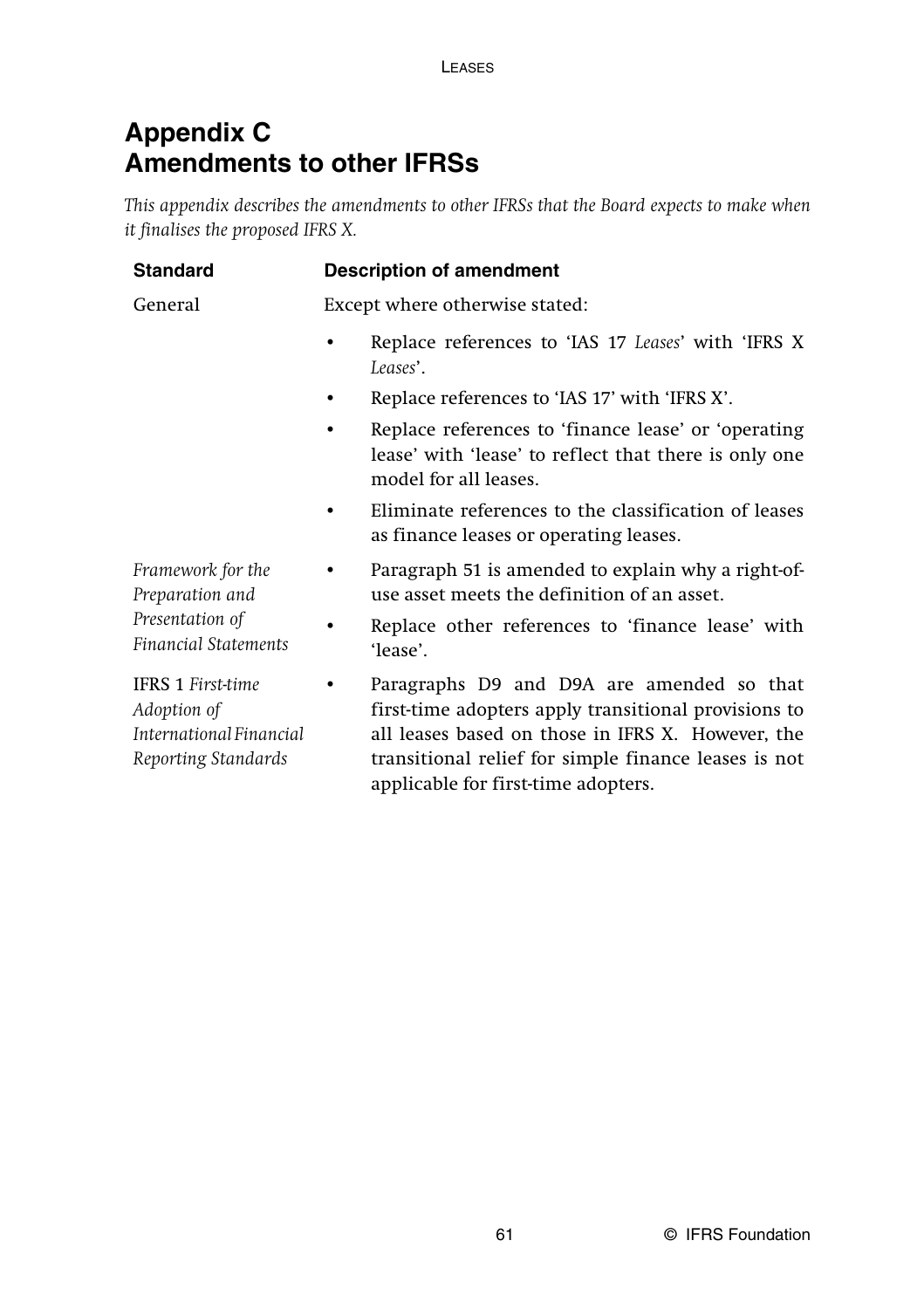IFRS 3 *Business Combinations*

- Amend paragraph 17(a) to refer to accounting for leases using either the performance obligation or derecognition approaches.
- Delete section on operating leases in paragraphs B28–B30, and amend paragraphs B32 and B42 to eliminate references to operating leases.
- Amend the model relating to leases acquired in a business combination as follows:
	- If the acquiree is a lessee, the acquirer shall recognise a liability to make lease payments and a right-of-use asset for all leases in accordance with IFRS X. The liability to make lease payments and the right-of-use asset shall be measured at the present value of remaining lease payments, discounted using the acquirer's discount rate. Where there is a difference between the rate charged in the lease and market rates, the acquirer shall adjust the right-of-use asset to reflect the off-market rate of the lease.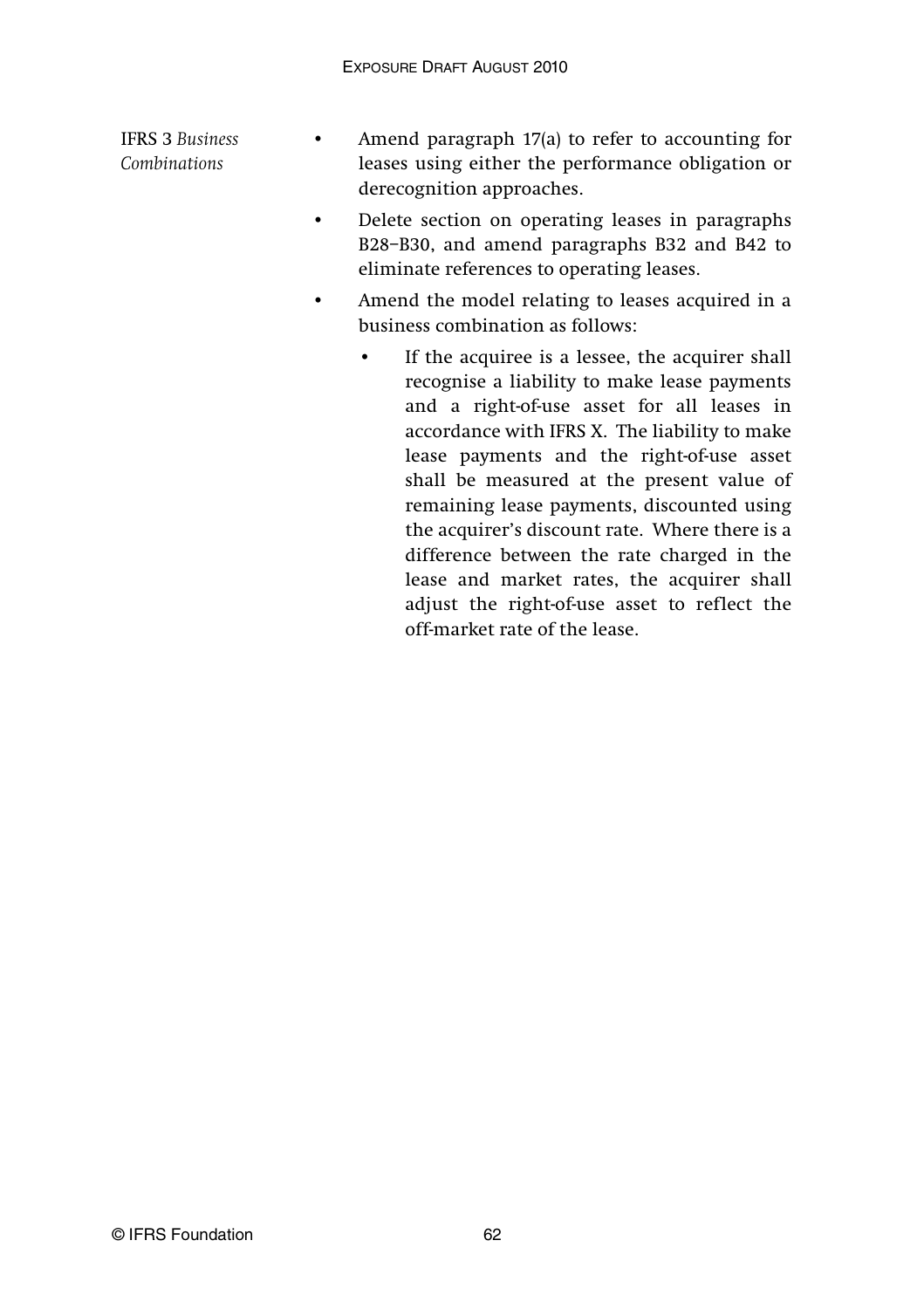- If the acquiree is a lessor, the acquirer shall:
	- recognise a right to receive lease payments and a lease liability for all leases to which the acquirer applies the performance obligation approach. The acquirer measures the right to receive rentals and the lease liability at the present value of the remaining lease payments discounted using the acquirer's discount rate.
		- recognise a right to receive lease payments and derecognise the portion of the carrying amount of the underlying asset that represents the cost of the lessee's right to use the underlying asset during the term of the lease for all leases to which the acquirer applies the derecognition approach. The acquirer measures the right to receive rentals at the present value of the remaining lease payments discounted using the acquirer's discount rate and measures the residual asset at fair value.
- After initial measurement, the acquirer shall apply the requirements of IFRS X to the lease assets and lease liabilities.
- IAS 1 *Presentation of Financial Statements*
- IAS 7 *Statement of Cash Flows*
- IAS 16 *Property, Plant and Equipment*

cash flows.

- Delete in paragraph 123 reference to lease assets. • Amend to reflect the proposals for presentation of
- Eliminate reference to lease model in IAS 17 from paragraph 4.
- Delete paragraph 27, which treats assets held under a finance lease as equivalent to owned assets.
- Remove reference to leased items in paragraph 44.
- Eliminate from paragraph 69 reference to disposal of an asset through a finance lease.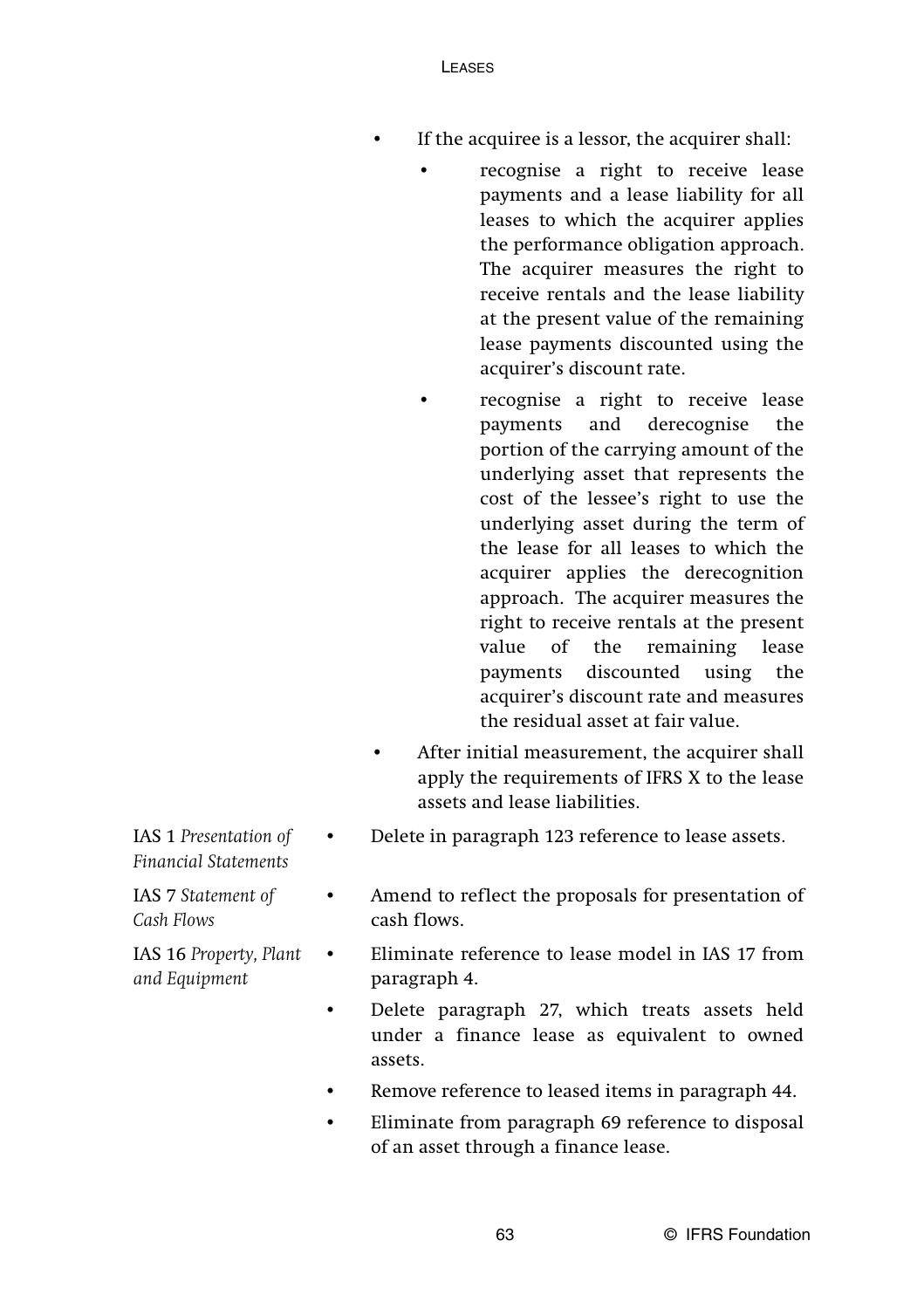IAS 23 *Borrowing Costs*

- Delete paragraph 6(d), which refers to finance charges in respect of finance leases.
- IAS 32 *Financial Instruments: Presentation* • Delete paragraph AG9, which deals with the distinction between operating and finance leases and replace with an explanation of why lease assets meet the definition of a financial instrument.
- IAS 37 *Provisions, Contingent Liabilities and Contingent Assets* • Amend paragraph 5(c) to include within the scope of IAS 37 leases between the date of inception and date of commencement that are onerous.
- IAS 38 *Intangible Assets*

IAS 39 *Financial Instruments: Recognition and Measurement*

- Eliminate from paragraph 114 reference to disposal of an intangible asset through a finance lease.
- Replace the reference to 'finance lease payables' with 'Liability to make lease payments arising from leases' to reflect new terminology.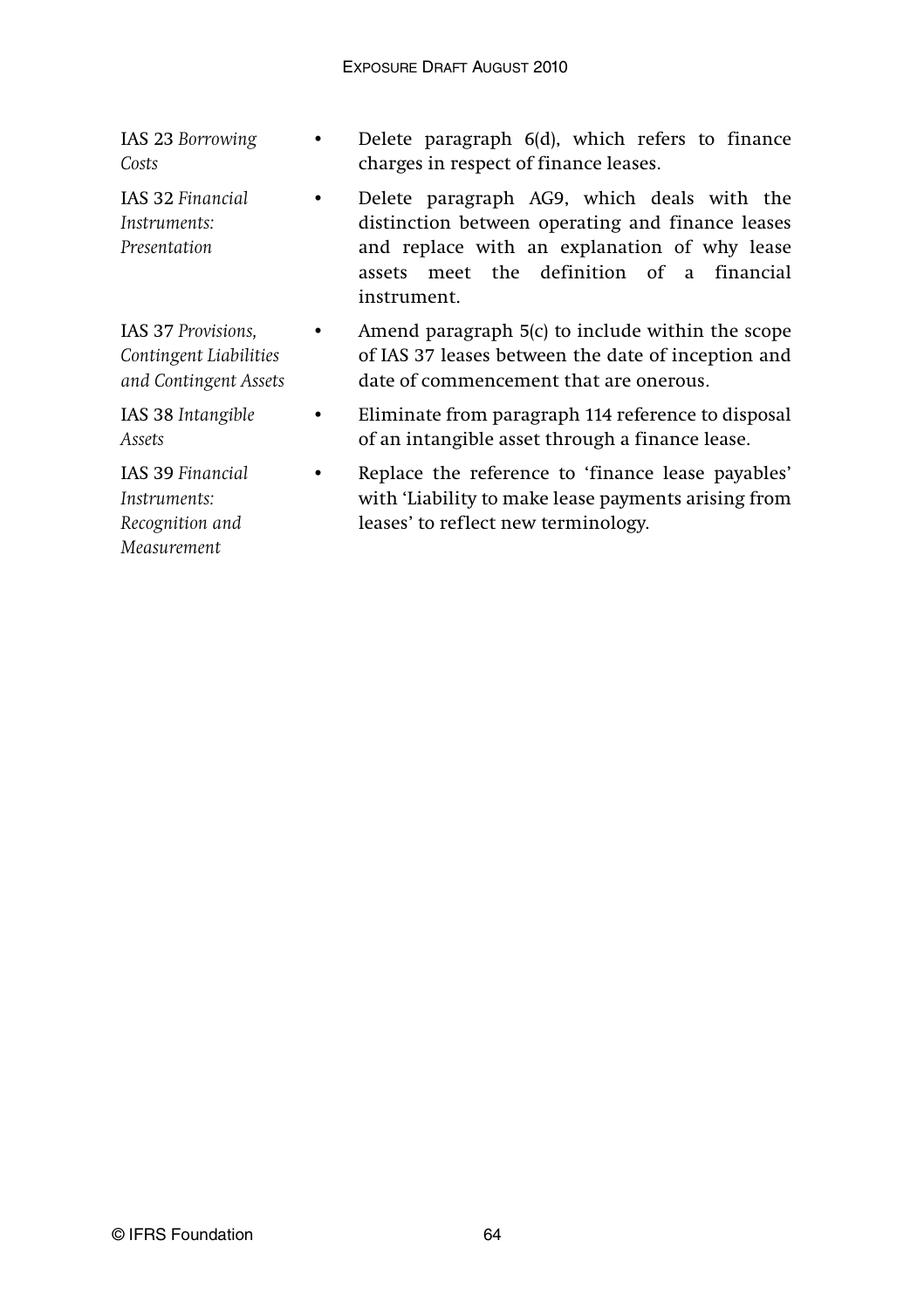| IAS 40 Investment<br>Property | Amend the model in IAS 40 to replace the requirements<br>relating to lease accounting as follows:                                                                                                                            |  |  |
|-------------------------------|------------------------------------------------------------------------------------------------------------------------------------------------------------------------------------------------------------------------------|--|--|
|                               | After initial recognition, a lessor of investment<br>property (whether freehold or leasehold) chooses<br>to account for investment property using a cost or<br>fair value model.                                             |  |  |
|                               | A lessor that uses the cost model recognises<br>lease income arising on investment property<br>in accordance with IFRS X.                                                                                                    |  |  |
|                               | A lessor that uses the fair value model<br>recognises lease income arising on<br>the<br>investment property (other than fair value<br>gains and losses) on a straight-line basis over<br>the lease term.                     |  |  |
|                               | A right-of-use asset is within the scope of IAS 40 if<br>it meets the definition of investment property.                                                                                                                     |  |  |
|                               | Any right-of-use asset is accounted for at initial<br>recognition in accordance with IFRS X.<br>After<br>initial recognition, a lessee chooses to account for<br>the right-of-use asset using a cost or fair value<br>model. |  |  |
|                               | A lessee that uses the cost model accounts for<br>the right-of-use asset in accordance with IFRS X.                                                                                                                          |  |  |
|                               | A lessee that uses the fair value model<br>accounts for the right-of-use asset in<br>accordance with IAS 40 and recognises any<br>changes in the liability to make lease<br>payments in profit or loss.                      |  |  |
| IAS 41 Agriculture            | Include in paragraph 2 reference to IFRS X when<br>referring to land related to agricultural activity.                                                                                                                       |  |  |

SIC-32 *Intangible Assets—Web Site Costs* • Amend paragraph 6 to require that the Interpretation applies to both lessors and lessees when a web site is leased.